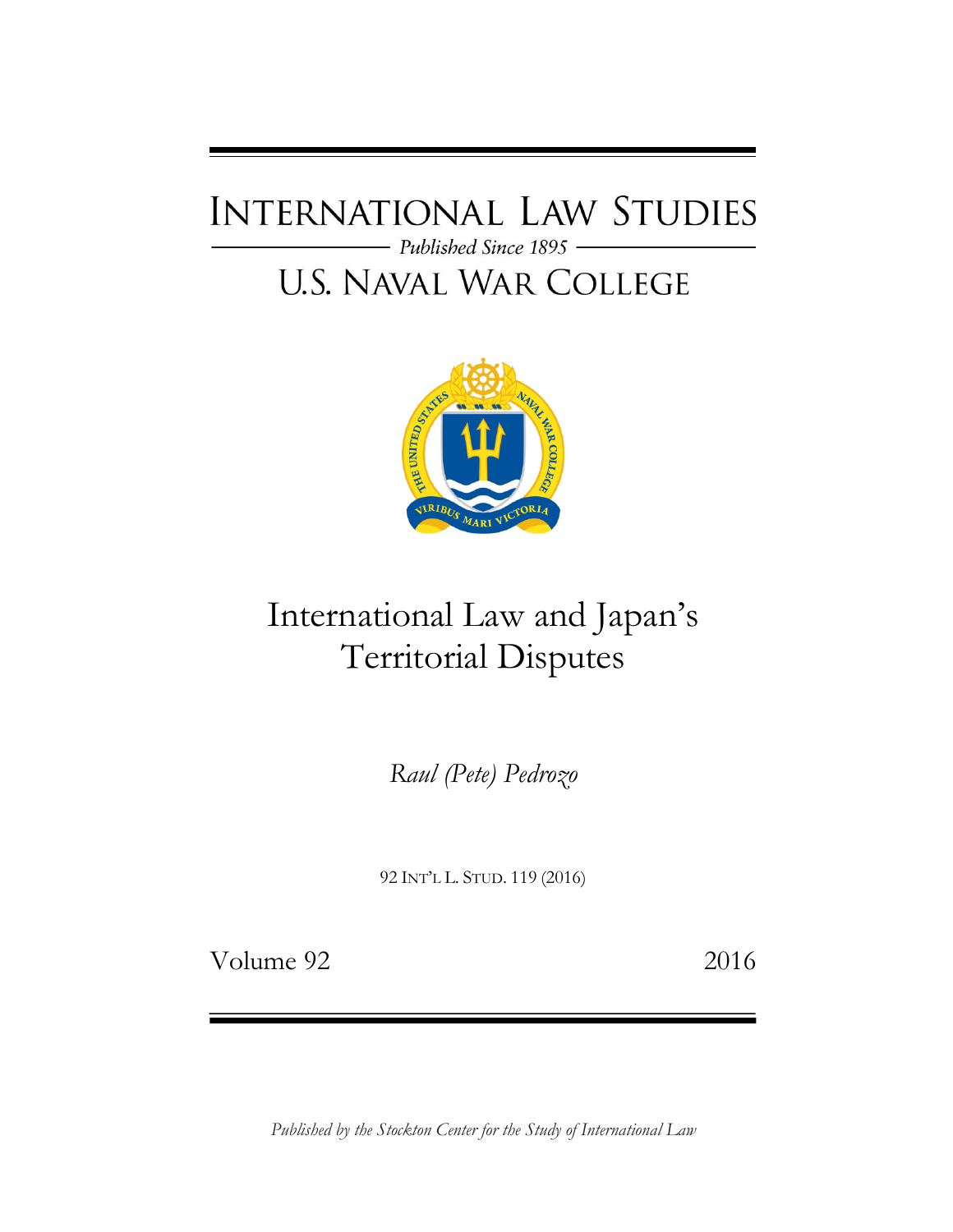## International Law and Japan's Territorial Disputes

### *Raul (Pete) Pedrozo*

#### **CONTENTS**

| П. | Southern Kurile Islands/Northern Territories (Russian Federation v. |
|----|---------------------------------------------------------------------|
|    |                                                                     |
|    | III. Liancourt Rocks (Takeshima/Dokdo) (Japan v. South Korea) 131   |
|    | IV. Pinnacle Islands (Diaoyu/Senkakus) (China/Japan)  136           |
|    |                                                                     |

#### I. INTRODUCTION

<span id="page-1-0"></span>O Let's on board the C33 Masonn (DD 03) anenoted in Tokyo Day, thus ending<br>World War II.<sup>2</sup> For the next seven years, U.S. forces, under the command<br>of General Douglas MacArthur as Supreme Commander of the Allied In September 2, 1945, Japan formally<sup>1</sup> surrendered to the Allied Powers on board the *USS Missouri* (BB 63) anchored in Tokyo Bay, thus ending of General Douglas MacArthur as Supreme Commander of the Allied Powers (SCAP), occupied Japan, enacting "widespread military, political, economic and social reforms" to establish Japan as a peaceful and demo-

Captain Pedrozo (U.S. Navy, Ret.) is the Deputy General Counsel for the Defense POW/MIA Accounting Agency. Previously he was a Professor of International Law in the Stockton Center for the Study of International Law at the U.S. Naval War College, where he now serves as a Non-Resident Scholar. Prior to his retirement from the U.S. Navy, he served in a number of key positions, including Staff Judge Advocate, U.S. Pacific Command, and Special Assistant to the Under Secretary of Defense for Policy. The views expressed in this article do not reflect the views of the U.S. Government, the Department of Defense, Department of the Navy, or the U.S. Naval War College.

<sup>1.</sup> The Emperor of Japan publicly announced the surrender of Japan on August 15, 1945.

<sup>2.</sup> Instrument of Surrender (Sept. 2, 1945), [https://www.archives.gov/exhibits](https://www.archives.gov/exhibits/featured_documents/japanese_surrender_document/)  [/featured\\_documents/japanese\\_surrender\\_document/.](https://www.archives.gov/exhibits/featured_documents/japanese_surrender_document/)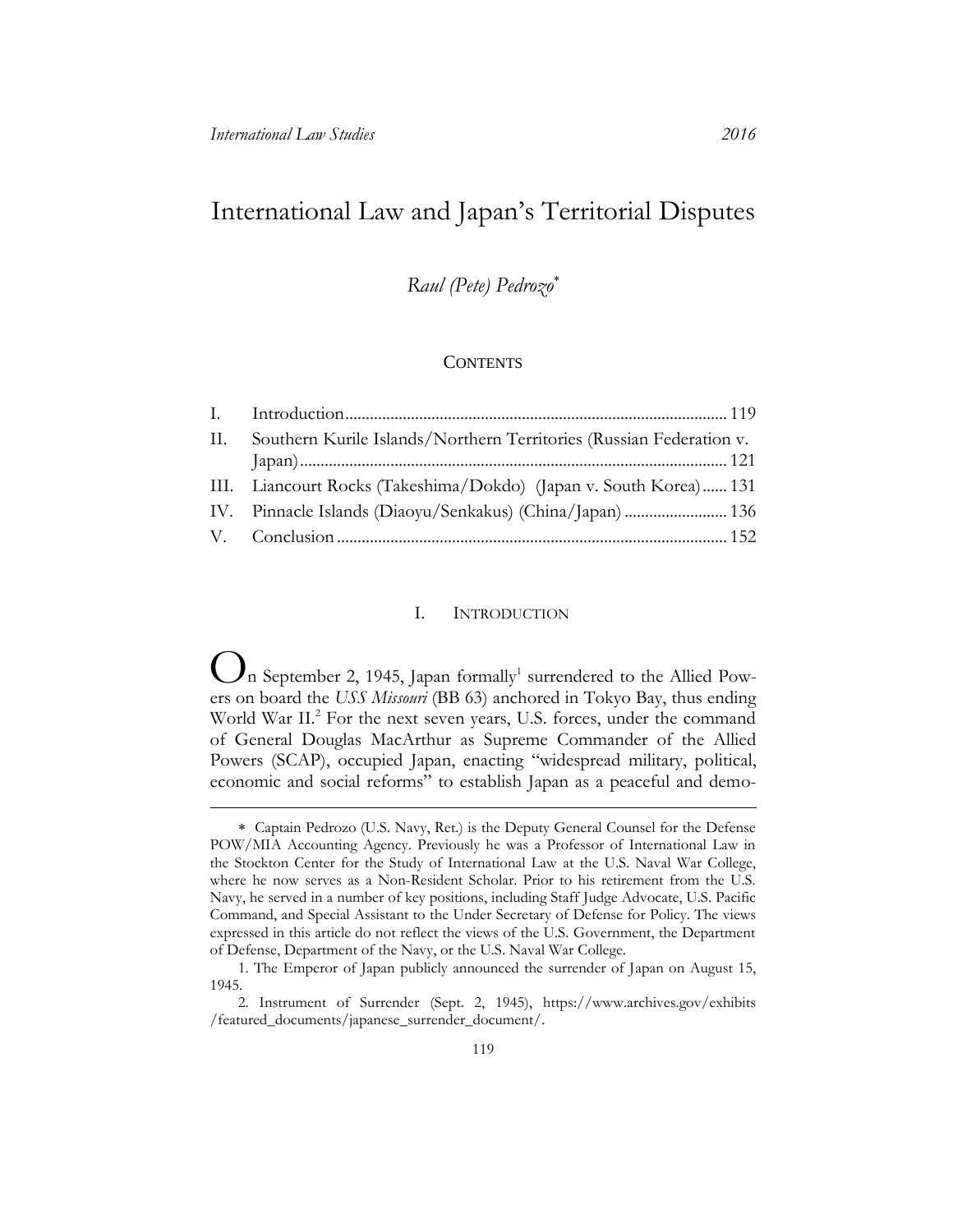cratic nation.<sup>3</sup> Although other major allies had an advisory role in the occupation as part of the Allied Council, MacArthur had the final say on all matters.<sup>4</sup>

In September 1950, President Harry Truman directed Secretary of State John Foster Dulles to begin consultations with other governments to conclude a peace treaty with Japan.<sup>5</sup> After a year of painstaking negotiations, over fifty nations assembled in San Francisco on September 4, 1951, to discuss and conclude the treaty. Missing from the negotiations were, *inter alia*, the two Chinas and the two Koreas.<sup>6</sup> Four days later, forty-eight nations signed the Treaty of Peace with Japan (the San Francisco Peace Treaty, or SFPT), formally ending the state of war between Japan and the Allied Powers and recognizing Japan's sovereignty.<sup>7</sup> The Soviet Union, Poland and Yugoslavia participated in the conference, but refused to sign the treaty.<sup>8</sup> Taiwan and India signed separate peace treaties with Japan in April 1952 and June 1952, respectively, and the Soviet Union signed a Joint Declaration with Japan in 1956, ending the state of war and restoring diplomatic relations.<sup>9</sup>

Articles 2 and 3 of the SFPT additionally purported to settle a number of outstanding territorial issues. Japan renounced all right, title and claim to, *inter alia*, Korea (including the islands of Quelpart, Port Hamilton and Dagelet); Formosa (Taiwan) and the Pescadores; the Kurile Islands; and the portion of Sakhalin Island and its adjacent islands over which Japan ac-

 $\overline{a}$ 

7. Treaty of Peace with Japan art. 1(a)–(b), Sept. 8, 1951 (entered into force Apr. 28, 1952), 3 U.S.T. 3169, 136 U.N.T.S. 45 [hereinafter SFPT].

<sup>3.</sup> *Occupation and Reconstruction of Japan 1945–52*, U.S. DEPARTMENT OF STATE OFFICE OF THE HISTORIAN, [https://history.state.gov/milestones/1945-1952/japan-reconstruc](https://history.state.gov/milestones/1945-1952/japan-reconstruction)  [tion](https://history.state.gov/milestones/1945-1952/japan-reconstruction) (last visited Jan. 15, 2016).

<sup>4.</sup> *Id.*

<sup>5.</sup> Harry S. Truman, President, Address in San Francisco at the Opening of the Conference on the Japanese Peace Treaty, 7 PUBLIC PAPERS OF THE PRESIDENTS 504 (Sept. 4, 1951), [https://trumanlibrary.org/publicpapers/index.php?pid=432&st=&st1=](https://trumanlibrary.org/publicpapers/index.php?pid=432&st=&st1).

<sup>6.</sup> Other nations that were not invited or did not send a representative to the conference included Italy, Burma, India and Yugoslavia. C. Peter Chen, *San Francisco Peace Conference*, WORLD WAR II DATABASE, [http://ww2db.com/battle\\_spec.php?battle\\_id=316](http://ww2db.com/battle_spec.php?battle_id=316) (last visited Jan. 15, 2016); John Price, *A Just Peace? The 1951 San Francisco Peace Treaty in Historical Perspective* (Japan Policy Research Institute, JPRI Working Paper No. 78, 2001), [http://www.jpri.org/publications/workingpapers/wp78.html.](http://www.jpri.org/publications/workingpapers/wp78.html)

<sup>8.</sup> Chen, *supra* note 6.

<sup>9.</sup> John Dower, *The San Francisco System: Past, Present, Future in U.S.-Japan-China Relations*, ASIA-PACIFIC JOURNAL (Feb. 24, 2014), [http://japanfocus.org/-John\\_W\\_-Dower/](http://japanfocus.org/-John_W_-Dower/4079)  [4079.](http://japanfocus.org/-John_W_-Dower/4079)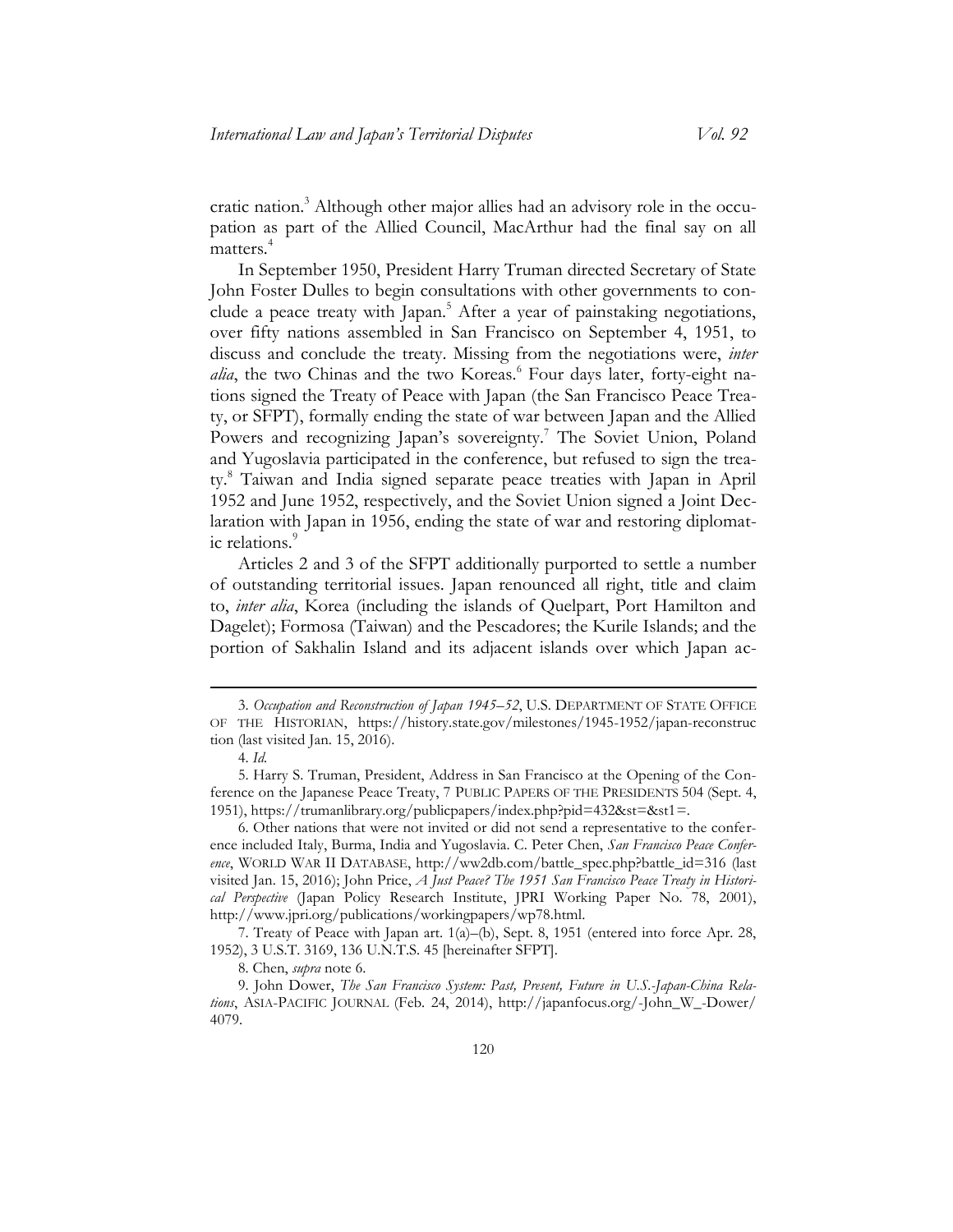quired sovereignty in 1905 under the Treaty of Portsmouth.<sup>10</sup> Japan also gave the United States control over Nansei Shoto (including the Ryukyu Islands (Okinawa) and the Daito Islands), Nanpo Shoto (including the Bonin Islands, Rosario Island and the Volcano Islands), and Parece Vela and Marcus Island.<sup>11</sup>

Although Japan renounced its claims to these lands, the treaty failed to declare a successor State. Thus, five of the highly contentious territorial disputes that plague Asia-Pacific today have their roots in the SFPT, three of which involve Japan—Kurile Islands/Northern Territories, Liancourt Rocks (Dokdo/Takeshima) and Pinnacle Islands (Diaoyu/Senkakus).<sup>12</sup> Over the years, these disputes have intensified as a result of rising nationalism and a growing demand for living and non-living ocean resources. In particular, the exclusive economic zone (EEZ) provisions of the United Nations Convention on the Law of the Sea,<sup>13</sup> which were designed to accommodate the interests of the developing States in exercising exclusive resource rights out to two hundred nautical miles (nm), have had the unintended consequence of intensifying resource competition and rekindling these long-standing territorial disputes.

#### <span id="page-3-0"></span>II. SOUTHERN KURILE ISLANDS/NORTHERN TERRITORIES (RUSSIAN FEDERATION V. JAPAN)

The northern boundary between Japan (Etorofu) and Russia (Uruppu) was established by the 1855 Treaty of Commerce, Navigation and Delimitation between Japan and Russia.<sup>14</sup> Islands to the south of the boundary line—

*Id.*

 $\overline{a}$ 

13. United Nations Convention on the Law of the Sea arts. 55–75, Dec. 10, 1982, 1833 U.N.T.S. 397.

14. Treaty of Commerce, Navigation and Delimitation between Japan and Russia, Japan-Russ., Feb. 7, 1855, 112 Consol. T.S. 467. *See also Joint Compendium of Documents on the* 

<sup>10.</sup> SFPT, *supra* note 7, art. 2(a)–(c).

<sup>11.</sup> Article 3 provides that

Japan will concur in any proposal of the United States to the United Nations to place under its trusteeship system, with the United States as the sole administering authority, Nansei Shoto south of 29 deg. north latitude (including the Ryukyu Islands and the Daito Islands), Nanpo Shoto south of Sofu Gan (including the Bonin Islands, Rosario Island and the Volcano Islands) and Parece Vela and Marcus Island. Pending the making of such a proposal and affirmative action thereon, the United States will have the right to exercise all and any powers of administration, legislation and jurisdiction over the territory and inhabitants of these islands, including their territorial waters.

<sup>12.</sup> Dower, *supra* note 9.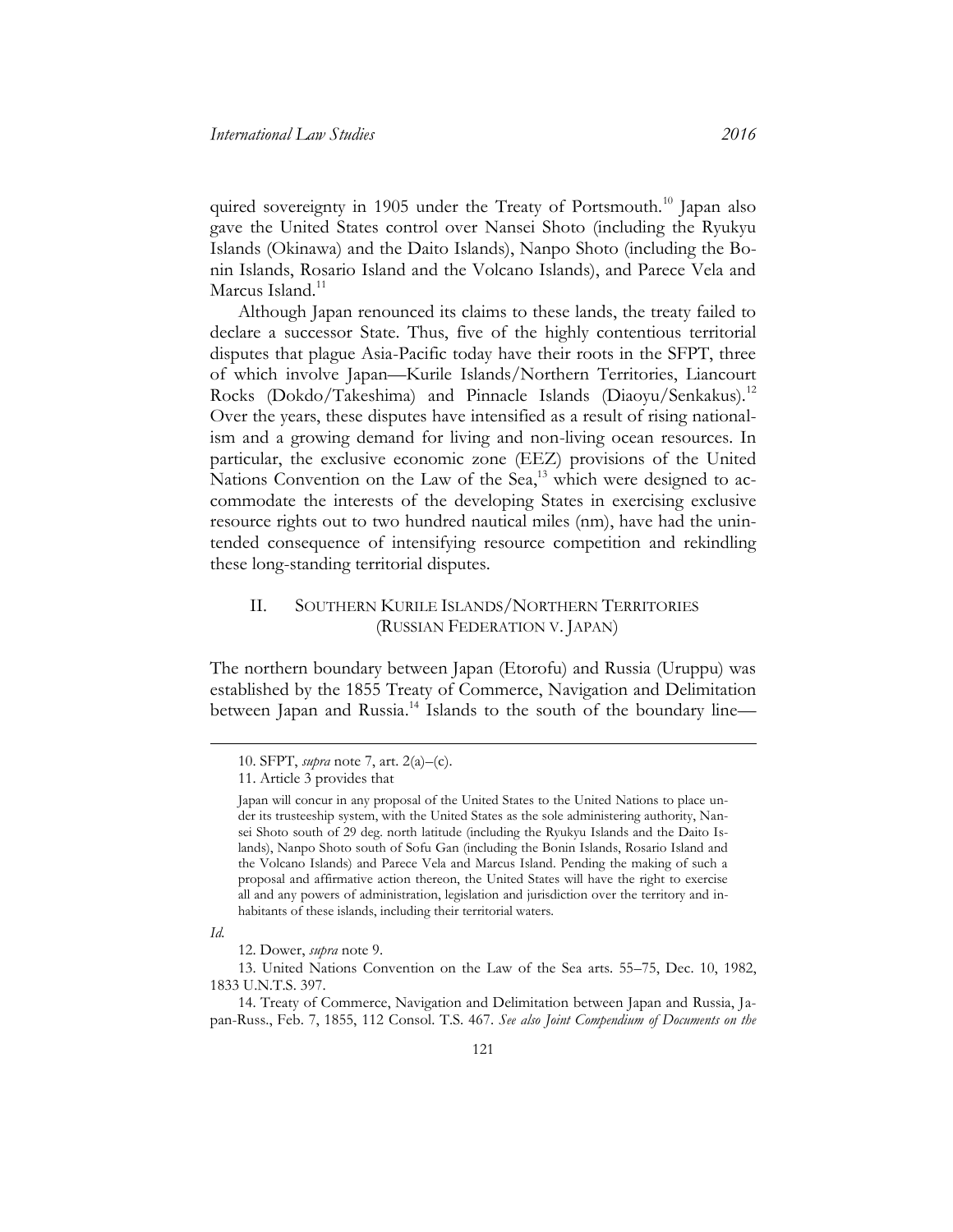Etorofu, Habomai, Kunashiri and Shikotan—were Japanese territory; Uruppu and all islands north of the boundary were Russian territory. In 1875, Russia ceded all of the Kurile Islands from Uruppu to Shumush (south of the Kamchatka Peninsula) to Japan in exchange for Japanese rights to Sakhalin Island.<sup>15</sup> In 1895, Japan and Russia signed a new Treaty of Commerce and Navigation, which superseded the 1855 Treaty and reaffirmed the boundary line established in the 1875 Treaty.<sup>16</sup> In the Treaty of Portsmouth, which ended the Russo-Japanese War, Russia ceded part of Sakhalin Island (south of the 50th parallel North) to Japan.<sup>17</sup> Twenty years later, when Japan and the Soviet Union (also referred to as the USSR) es-

16. Treaty on Commerce and Navigation between Japan and Russia, Japan-Russ., art. 18, June 8, 1895, Joint Compendium of Documents, *supra* note 14 ("This treaty . . . shall replace the following documents: the Treaty of Commerce, Navigation and Delimitation . . . 1855; the Treaty of Friendship and Commerce . . . 1858; the convention signed on . . . December 11, 1867; and all additional agreements attached to the above."). An attached Declaration further provided:

#### *Id.*

 $\overline{a}$ 

17. Treaty of Portsmouth, Japan-Russ., art. 9, Sept. 5, 1905, 199 Consol. T.S. 144 ("The Imperial Russian Government shall cede to the Imperial Government of Japan, in perpetuity and full sovereignty, the southern portion of the island of Sakhalin, and all the islands adjacent thereto, as well as all the public works and properties there situated. The fiftieth degree of north latitude shall be adopted as the northern boundary of the ceded territory.").

*History of Territorial Issue between Japan and Russia*, MINISTRY OF FOREIGN AFFAIRS OF JAPAN (Mar. 1, 2001), [http://www.mofa.go.jp/region/europe/russia/territory/edition92/in](http://www.mofa.go.jp/region/europe/russia/territory/edition92/index.html)  [dex.html](http://www.mofa.go.jp/region/europe/russia/territory/edition92/index.html) [hereinafter Joint Compendium of Documents].

<sup>15.</sup> Treaty for the Exchange of Sakhalin for the Kurile Islands, Japan-Russ., art. 2, May 7, 1875, 149 Consol. T.S. 179, Joint Compendium of Documents, *supra* note 14 ("In exchange for the cession to Russia of the rights on the island of Karafuto (Sakhalin) . . . , His Majesty the Emperor of All the Russias . . . cedes to His Majesty the Emperor of Japan the group of the islands, called Kurile . . . , together with all the rights of sovereignty appertaining to this possession, so that henceforth all the Kurile Islands shall belong to the Empire of Japan and the boundary between the Empires of Japan and Russia in these areas shall pass through the Strait between Cape Lopatka of the Peninsula of Kamchatka and the island of Shumushu. The Kurile Islands comprises the following eighteen islands: 1) Shumushu, 2) Araido, 3) Paramushiru, 4) Makanrushi, 5) Onekotan, 6) Harimukotan, 7) Ekaruma, 8) Shasukotan, 9) Mushiru, 10) Raikoke, 11) Matsua, 12) Rasutsua, 13) the islets of Suredonewa and Ushishiru, 14) Ketoi, 15) Shimushiru, 16) Buroton, 17) the islets of Cherupoi and Brat Cherupoefu and 18) Uruppu.").

The parties . . . declare that Article 18 of the treaty . . . does not relate either to the treaty signed on . . . May 7, 1875 between His Majesty the Japanese Emperor and His Majesty the All Russian Emperor, or to the appendix, signed at Tokyo on August 10 (22) of the same year. The said treaty and article . . . remain in force.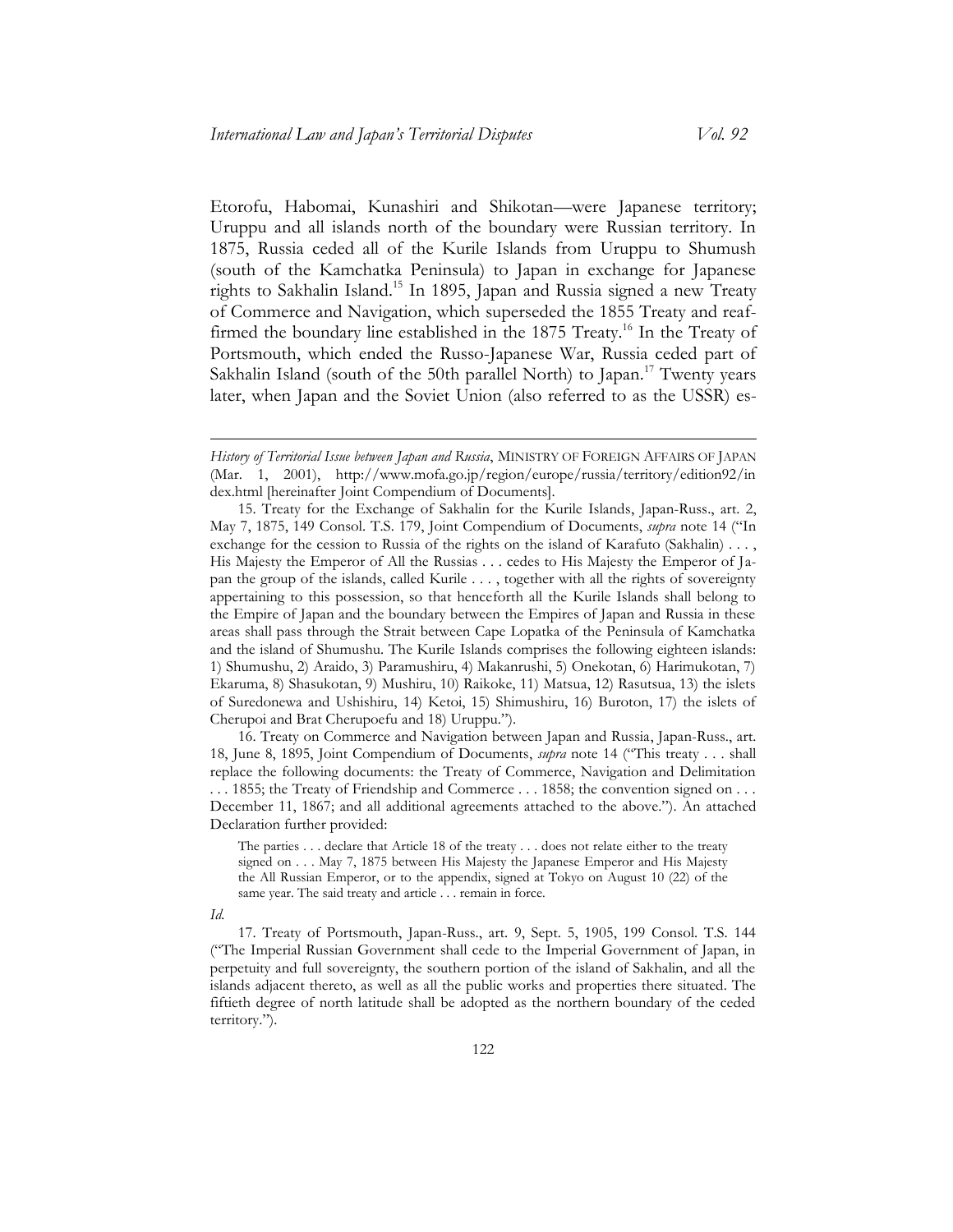tablished diplomatic relations, the USSR agreed that the Treaty of Portsmouth remained in force.<sup>18</sup>

The situation remained unchanged until the Soviet Union declared war on Japan on August 9, 1945, and Soviet forces occupied the Northern Territories. The islands were subsequently incorporated into the Soviet Union by the Decree of the Presidium of the USSR Supreme Soviet on the Creation of the South-Sakhalin Province in the Khabarovsk Region on February 2,  $1946<sup>19</sup>$  Since then, Japan has argued that continued Russian occupation of the islands is illegal, citing a series of World War II and post-war documents.

In the Atlantic Charter, the United States and Great Britain affirmed that the Allies, *inter alia*, did not seek "aggrandizement, territorial or other" and that the Allies desired "to see no territorial changes that do not accord with the freely expressed wishes of the peoples concerned."<sup>20</sup> The USSR acceded to the Charter on September 2, 1941. Similarly, in the Cairo Declaration, which the Soviet Union acceded to on August 8, 1945, the Allies reaffirmed that they coveted "no gain[s] for themselves and have no thought of territorial expansion."<sup>21</sup> The Allies further agreed that Japan would "be stripped of all the islands in the Pacific which she has seized or occupied since the beginning of the First World War in 1914, and that all the territories Japan has stolen from the Chinese . . . shall be restored to . . . China," and that Japan will "be expelled from all other territories which she has taken by violence and greed."<sup>22</sup> In 1945, the USSR agreed to enter the war against Japan on the condition that, *inter alia*, "the southern part of Sakhalin as well as the islands adjacent to it" and "the Kurile Islands" would

 $\overline{a}$ 

<sup>18.</sup> Convention on Fundamental Principles for Relations between Japan and the Union of Soviet Socialist Republics, Japan-U.S.S.R., Jan. 20, 1925, Joint Compendium of Documents, *supra* note 14.

<sup>19.</sup> Decree of the Presidium of the USSR Supreme Soviet on the Creation of the South-Sakhalin Province in the Khabarovsk Region (1946), Joint Compendium of Documents, *supra* note 14.

<sup>20.</sup> Atlantic Charter, Aug. 14, 1941, Declaration of Principles issued by the President of the United States and the Prime Minister of the United Kingdom, U.S.-U.K., Aug. 14, 1941, [55 Stat. 1600,](http://www.lexisnexis.com/lnacui2api/mungo/lexseestat.do?bct=A&risb=21_T23322221979&homeCsi=143840&A=0.8372356717587398&urlEnc=ISO-8859-1&&citeString=55%20Stat.%201600&countryCode=USA&_md5=00000000000000000000000000000000) [http://avalon.law.yale.edu/wwii/atlantic.asp.](http://avalon.law.yale.edu/wwii/atlantic.asp)

<sup>21.</sup> Conference of President Roosevelt, Generalissimo Chiang Kai-shek and Prime Minister Churchill in North Africa, Dec. 1, 1943, 9 DEPARTMENT OF STATE BULLETIN 393 (1943), [https://archive.org/stream/departmentofstat91943unit\\_0#page/392/mode/](https://archive.org/stream/departmentofstat91943unit_0#page/392/mode/2up)  [2up](https://archive.org/stream/departmentofstat91943unit_0#page/392/mode/2up) [hereinafter Cairo Declaration].

<sup>22.</sup> *Id.*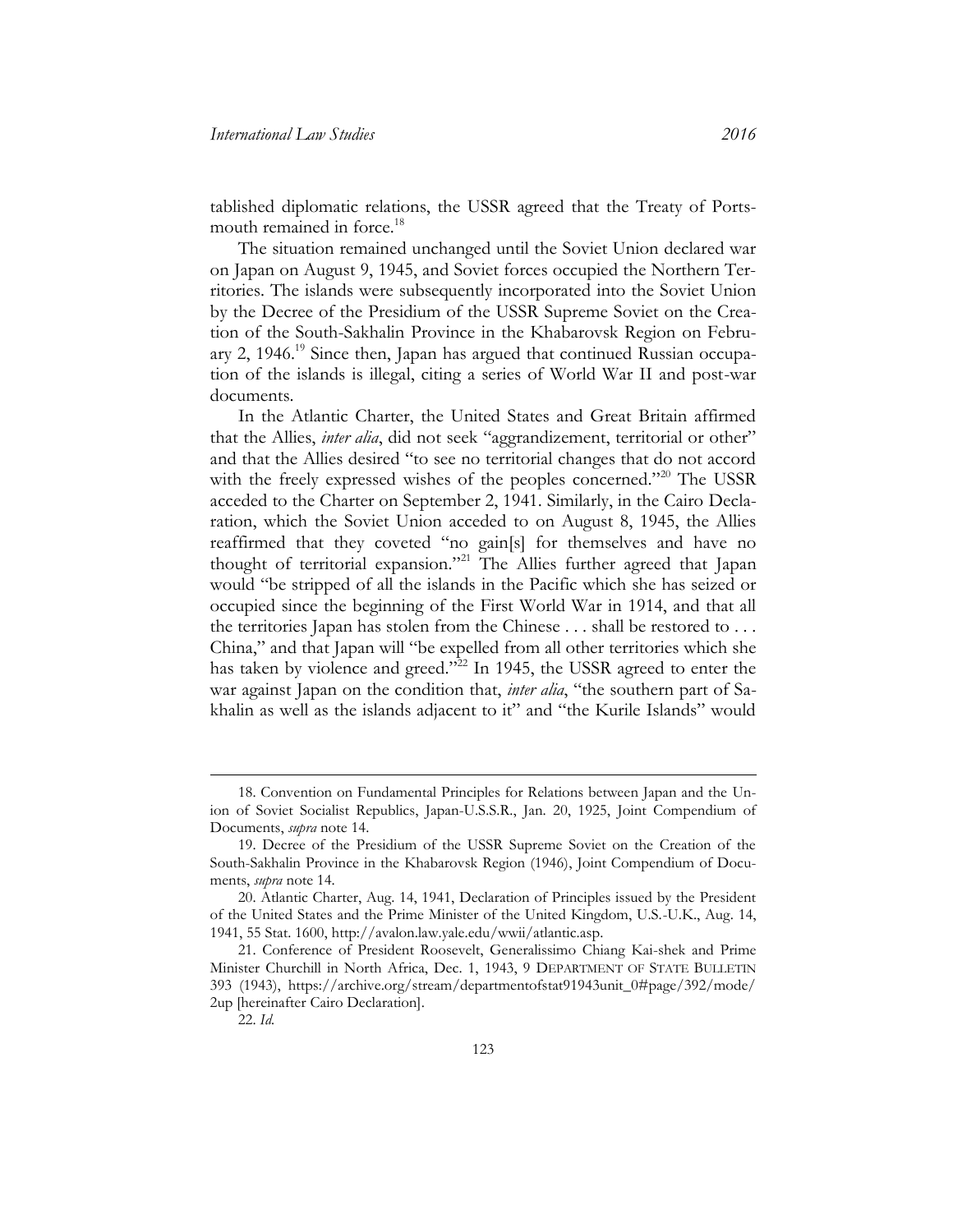be returned to it at the conclusion of the war.<sup>23</sup> The Potsdam Declaration, which the Soviet Union acceded to on August 8, 1945, simply stated, in part, that "the terms of the Cairo Declaration shall be carried out" and that "Japanese sovereignty shall be limited to the islands of Honshu, Hokkaido, Kyushu, Shikoku and such minor islands as the Allies would determine."<sup>24</sup> The Potsdam Declaration further provided that Allied forces would withdraw from Japan as soon as "a peacefully inclined and responsible government" was established by "the freely expressed will of the Japanese people."25

In 1951, Japan renounced its right, title and claim to the Kurile Islands, and to the part of Sakhalin Island and the islands adjacent to it over which Japan acquired sovereignty under Article 9 of the Treaty of Portsmouth.<sup>26</sup> The SFPT did not, however, determine the sovereignty of the islands renounced by Japan, leaving that question to "international solvents other than this treaty."<sup>27</sup> Moreover, since the Soviet Union did not sign the treaty, it conferred no rights upon the USSR.

As a result, Japan and the Soviet Union engaged in separate negotiations from June 1955 to October 1956 to conclude a peace treaty, but the two sides were unable to reach an agreement because of the dispute over the Northern Territories. Both sides agreed, however, to continue negotiations to conclude a treaty, which would address the territorial dispute after diplomatic relations were reestablished between the two countries.<sup>28</sup>

 $\overline{a}$ 

<sup>23.</sup> Report Signed at Crimea (Yalta) Conference, U.S.-U.K.-U.S.S.R, Feb. 11, 1945, 59 Stat. 1823,<http://avalon.law.yale.edu/wwii/yalta.asp> [hereinafter Yalta Agreement].

<sup>24.</sup> Proclamation Defining Terms for Japanese Surrender ¶ 8, July 26, 1945, 13 DE-PARTMENT OF STATE BULLETIN 137 (July 29, 1945), [https://archive.org/stream/depart](https://archive.org/stream/departmentofstat131945unit#page/136/mode/2up)  [mentofstat131945unit#page/136/mode/2up](https://archive.org/stream/departmentofstat131945unit#page/136/mode/2up) [hereinafter Potsdam Declaration].

<sup>25.</sup> *Id.* ¶ 12.

<sup>26.</sup> SFPT, *supra* note 7, art. 2(c).

<sup>27.</sup> John Foster Dulles, Secretary of State, Address at the San Francisco Peace Conference (Sept. 5, 1951), [http://www.ioc.u-tokyo.ac.jp/~worldjpn/documents/texts/](http://www.ioc.u-tokyo.ac.jp/~worldjpn/documents/texts/JPUS/19510905.S1E.html)  [JPUS/19510905.S1E.html](http://www.ioc.u-tokyo.ac.jp/~worldjpn/documents/texts/JPUS/19510905.S1E.html) [hereinafter Dulles Address].

<sup>28.</sup> Letter from the Plenipotentiary Representative of the Japanese Government, S. Matsumoto, to the USSR First Deputy Minister of Foreign Affairs, A.A. Gromyko (1956), Joint Compendium of Documents, *supra* note 14 ("The Government of Japan is ready to enter into negotiations in Moscow on the normalization of Japanese-Soviet relations without the conclusion of a peace treaty at this time. . . . At the same time the Japanese Government thinks that after the reestablishment of diplomatic relations . . . , it is quite desirable that Japanese-Soviet relations develop even further on the basis of a formal peace treaty, which would also include the territorial issue. . . . [T]he Japanese Government assumes that negotiations on the conclusion of a peace treaty including the territorial issue will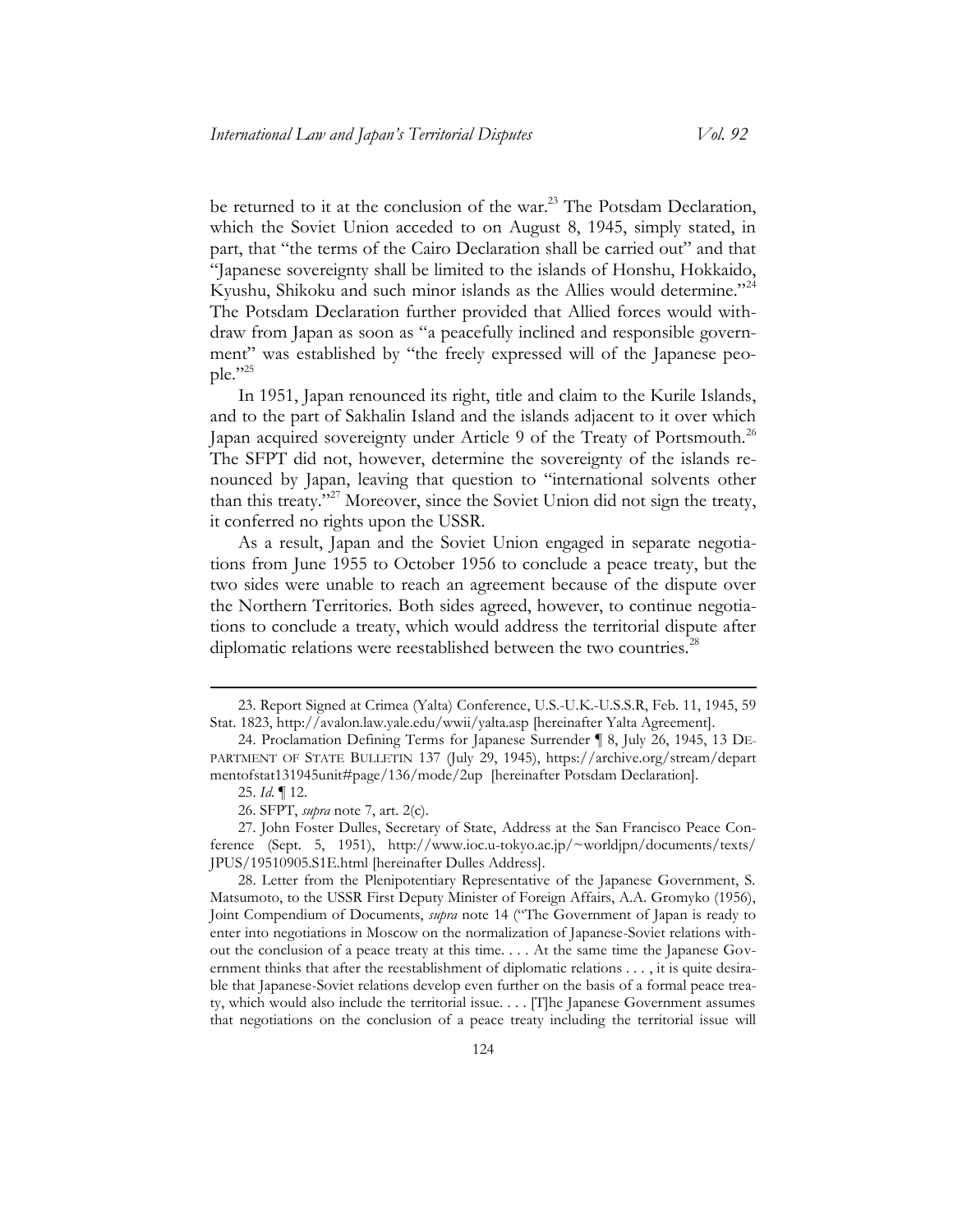The state of war between Japan and the USSR ended and Japanese-Soviet diplomatic relations were restored in 1956 with the signing of the Joint Declaration by Japan and the USSR.<sup>29</sup> Paragraph nine provides that the two countries would continue negotiations on the conclusion of a peace treaty after the reestablishment of normal diplomatic relations, and that the USSR would hand over Habomai and Shikotan Islands to Japan after the peace treaty was concluded.<sup>30</sup> However, the signing of the Treaty of Mutual Cooperation and Security between the United States and Japan<sup>31</sup> prompted the USSR to walk away from its previous commitment to return the islands, which would not occur until such time as all foreign troops were withdrawn from Japan.<sup>32</sup> Japanese objections that the Joint Declaration was an international agreement between the two nations and could not be changed unilaterally by the Soviet Union fell on deaf ears.<sup>33</sup>

continue after the reestablishment of normal diplomatic relations between the two countries."); Letter from the USSR First Deputy Minister of Foreign Affairs, A.A. Gromyko, to the Plenipotentiary Representative of the Government of Japan, S. Matsumoto (1956), Joint Compendium of Documents, *supra* note 14 ("[T]he Soviet Government accepts the view of the Japanese Government . . . and announces its agreement to continue negotiations on the conclusion of a peace treaty, which would also include the territorial issue, after the reestablishment of normal diplomatic relations.").

<sup>29.</sup> Joint Declaration by the Union of Soviet Socialist Republics and Japan, USSR-Japan, Oct. 19, 1956, [http://www.ioc.u-tokyo.ac.jp/~worldjpn/documents/texts/docs](http://www.ioc.u-tokyo.ac.jp/~worldjpn/documents/texts/docs/19561019.D1E.html)  [/19561019.D1E.html.](http://www.ioc.u-tokyo.ac.jp/~worldjpn/documents/texts/docs/19561019.D1E.html)

<sup>30.</sup> *Id.* ¶ 9 ( "Japan and the Union of Soviet Socialist Republics agree to continue, after the restoration of normal diplomatic relations . . . negotiations for the conclusion of a peace treaty. The Union of Soviet Socialist Republics . . . agrees to hand over to Japan the Habomai Islands and the island of Shikotan. However, the actual handing over of these islands to Japan shall take place after the conclusion of a peace treaty between Japan and the Union of Soviet Socialist Republics.").

<sup>31.</sup> Treaty of Mutual Cooperation and Security Between Japan and the United States of America, Japan-U.S., Jan. 19, 1960, 11 U.S.T. 1633, T.I.A.S. No. 4509, 33 U.N.T.S. 186 [hereinafter Japan-U.S. Mutual Security Treaty].

<sup>32.</sup> Memorandum from the Soviet Government to the Government of Japan (1960), Joint Compendium of Documents, *supra* note 14 ("Japan's conclusion of a new military treaty [with the United States] . . . creates obstacles to the development of Soviet-Japanese relations. . . . This situation makes it impossible for the Soviet Government to fulfill its promises to return the islands of Habomai and Shikotan to Japan. . . . Thus, . . . the islands of Habomai and Shikotan will be handed over to Japan, as was stated in the Soviet-Japanese Joint Declaration of October 19, 1956, only if all foreign troops are withdrawn from Japan and a Soviet-Japanese peace treaty is signed.").

<sup>33.</sup> Memorandum from the Japanese Government to the Soviet Government (1960), Joint Compendium of Documents, *supra* note 14 ("It is . . . incomprehensible that . . . the Soviet Government is connecting the issue of the revised Japan-US Security Treaty with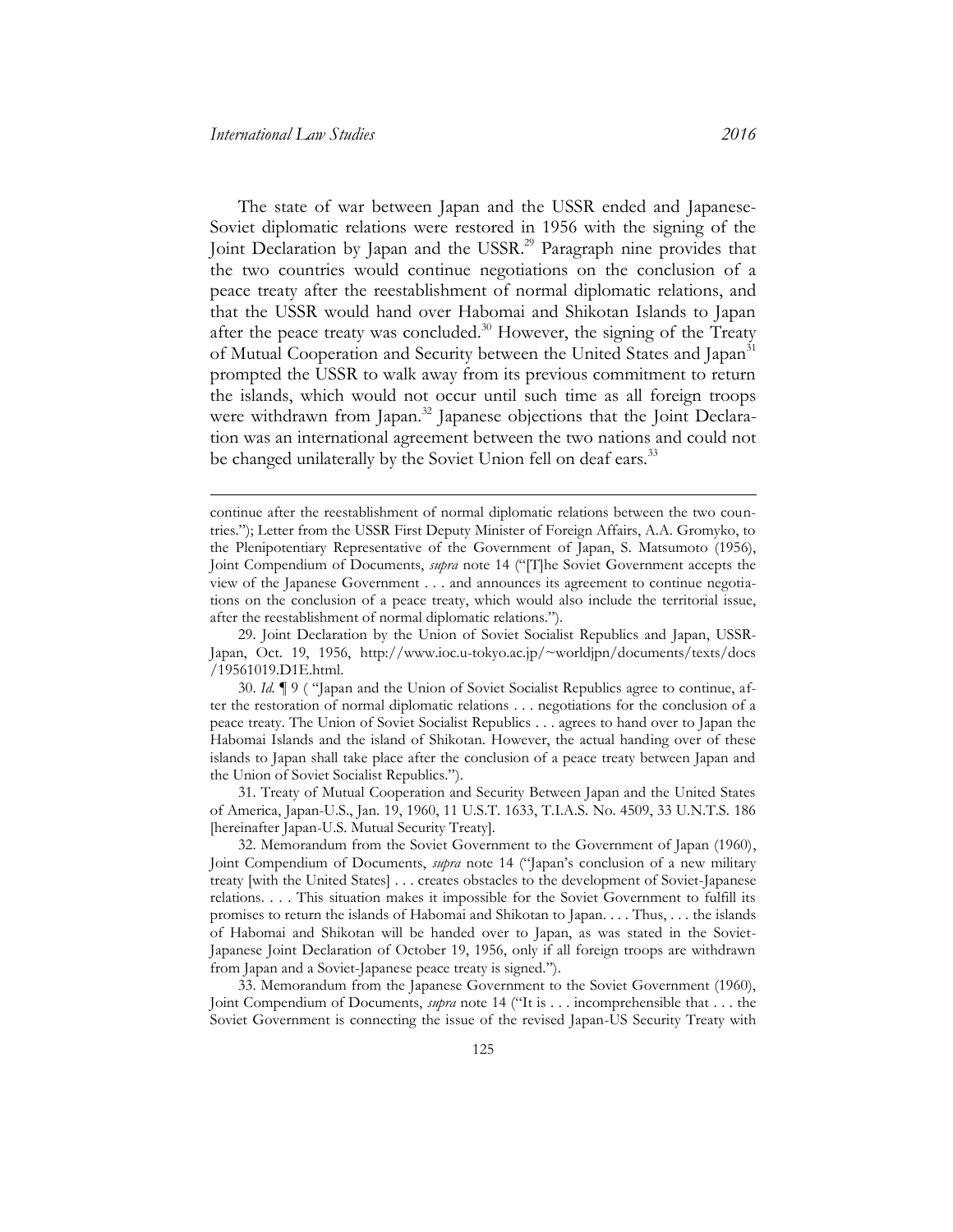In October 1973, the territorial issue was revived during the Japanese-Soviet summit meeting in Moscow. A Joint Communiqué issued at the conclusion of the summit recognized that the parties had "unresolved problems left over since World War II" and that "the conclusion of a peace treaty" would enhance relations between the two countries.<sup>34</sup> Twenty years later, the issue was still not resolved, but both sides agreed at a summit in Tokyo in 1991 to continue to discuss and accelerate the work on the conclusion of a peace treaty, to include resolution of the territorial dispute.<sup>35</sup>

Following the dissolution of the USSR in December 1991, Russia assumed responsibility for continuing the dialogue on these outstanding issues with the government of Japan. In a letter to the Russian people, President Boris Yeltsin acknowledged that his government had inherited unresolved issues with Japan, including the conclusion of a peace treaty and resolution of the Southern Kurile dispute.<sup>36</sup> Russia's commitment to re-

34. Japanese-Soviet Joint Communiqué (Oct. 10, 1973), Joint Compendium of Documents, *supra* note 14 ("Recognizing that the settlement of unresolved problems left over from WWII and conclusion of a peace treaty would contribute to the establishment of truly good-neighborly and friendly relations between the two countries. . . . Both sides agreed to continue negotiations on the conclusion of a peace treaty between the two countries at an appropriate time in 1974.").

35. Japanese-Soviet Joint Communiqué (Apr. 18, 1991), Joint Compendium of Documents, *supra* note 14 ("Prime Minister . . . Kaifu . . . and President . . . Gorbachev . . . held . . . negotiations on a whole range of issues relating to the . . . conclusion of a peace treaty . . . , including the issue of territorial demarcation, taking into consideration the positions of both sides on the attribution of the islands of Habomai, Shikotan, Kunashiri, and Etorofu." The Prime Minister and the President also emphasized the "importance of accelerating work to conclude the preparations for a peace treaty.").

36. Letter from the President of the Russian Federation, B.N. Yeltsin, to the Russian People (1991), Joint Compendium of Documents, *supra* note 14 ("[A]n obvious obligation of the new Russian leadership is to look for ways of resolving problems which we inherited from the policies of previous eras. . . . One of the problems we will have to resolve . . . is reaching a final post-War settlement in our relations with Japan. . . . [T]he main obstacle

the issue of handing over the islands of Habomai and Shikotan. . . . The Joint Declaration is an international agreement . . . which has been ratified by the highest organs of both countries. . . . [T]he contents of this solemn international undertaking cannot be changed unilaterally. Moreover, since the current [1951] Japan-U.S. Security Treaty . . . already existed and foreign troops were present in Japan when the Joint Declaration . . . was signed, . . . it must be said the Declaration was signed on the basis of these facts. Consequently, there is no reason that the agreements in the Joint Declaration should be affected in any way. . . . Japan cannot approve of the Soviet attempt to attach new conditions for the provisions of the Joint Declaration on the territorial issue. . . . Our country will keep insisting on the reversion not only of the islands of Habomai and Shikotan but also of the other islands which are inherent parts of Japanese territory.").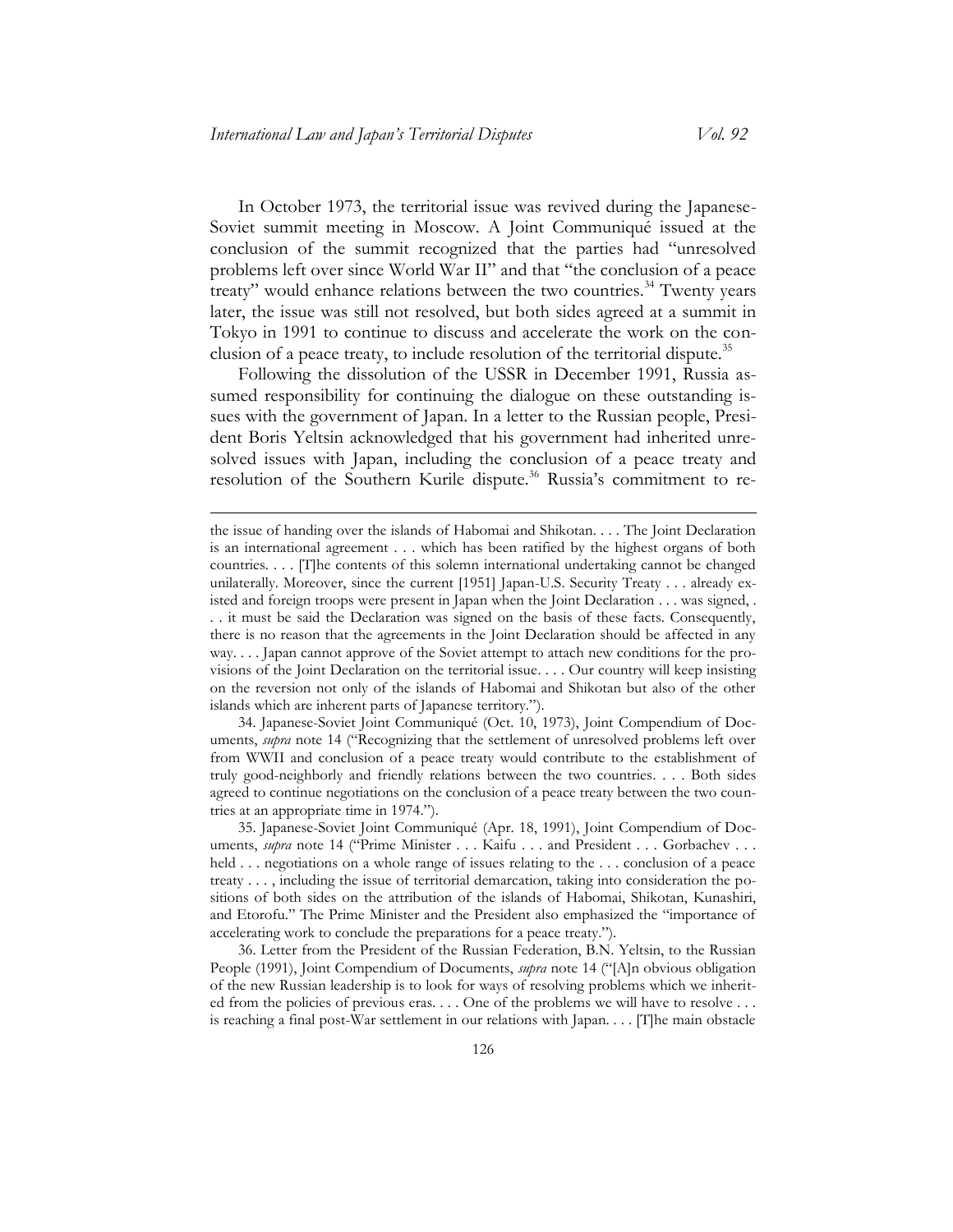solve these outstanding issues was reaffirmed two years later in the Tokyo Declaration on Japan-Russia Relations, <sup>37</sup> and again in 1998 in the Moscow Declaration on Establishing a Creative Partnership between Japan and the Russian Federation. 38

Despite Russia's stated intentions, a peace treaty has not been concluded and the dispute over the Northern Territories remains unresolved. In Japan's view, the islands of Habomai, Shikotan, Kunashiri and Etorofu have been under illegal occupation by the Soviet Union and then Russia since 1945.<sup>39</sup> The Soviet Union maintained that the 1945 Yalta Agreement legally transferred sovereignty of the Kurile Islands, including the islands of Etorofu, Habomai, Kunashiri and Shikotan, to the USSR at the conclusion of the war.<sup>40</sup> Russia argues that, as the successor State to the USSR, it holds sovereignty over the disputed islands.

Japan counters that the Yalta Agreement was not a final determination on the territorial issue, a position supported by the United States, which in 1956 stated "the United States regards the . . . Yalta agreement as simply a statement of common purposes by the then heads of the participating powers, and not as a final determination by those powers or of any legal

to the conclusion of this treaty is the issue of the demarcation of borders between Russia and Japan.  $\ldots$ ").

<sup>37.</sup> Tokyo Declaration on Japan-Russia Relations, U.S.S.R.-Japan, Oct. 13, 1993, <http://www.ioc.u-tokyo.ac.jp/~worldjpn/documents/texts/docs/19931013.D1E.html> ("The Prime Minister of Japan and the President of the Russian Federation . . . have undertaken serious negotiations on the issue of where Etorofu, Kunashiri, Shikotan and the Habomai Islands belong. They agree that negotiations towards an early conclusion of a peace treaty . . . should continue.").

<sup>38.</sup> Moscow Declaration on Establishing a Creative Partnership between Japan and the Russian Federation, Nov. 13, 1998, [http://www.mofa.go.jp/region/europe/russia/](http://www.mofa.go.jp/region/europe/russia/territory/edition01/moscow.html)  [territory/edition01/moscow.html](http://www.mofa.go.jp/region/europe/russia/territory/edition01/moscow.html) ("The Prime Minister of Japan and the President of the Russian Federation, taking into consideration . . . the proposal regarding a solution to the issue of the attribution of the islands of Etorofu, Kunashiri, Shikotan and Habomai made by the Japanese side at the Summit Meeting in Kawana . . . , instruct their Governments to accelerate negotiations on the conclusion of a peace treaty on the basis of the Tokyo Declaration. . . . The two leaders reaffirm their resolve to make their utmost efforts to conclude a peace treaty by the year  $2000$ ....").

<sup>39.</sup> *Northern Territories*, MINISTRY OF FOREIGN AFFAIRS OF JAPAN (Apr. 4, 2014), [http://www.mofa.go.jp/region/europe/russia/territory/index.html.](http://www.mofa.go.jp/region/europe/russia/territory/index.html)

<sup>40.</sup> Yalta Agreement, *supra* note 23.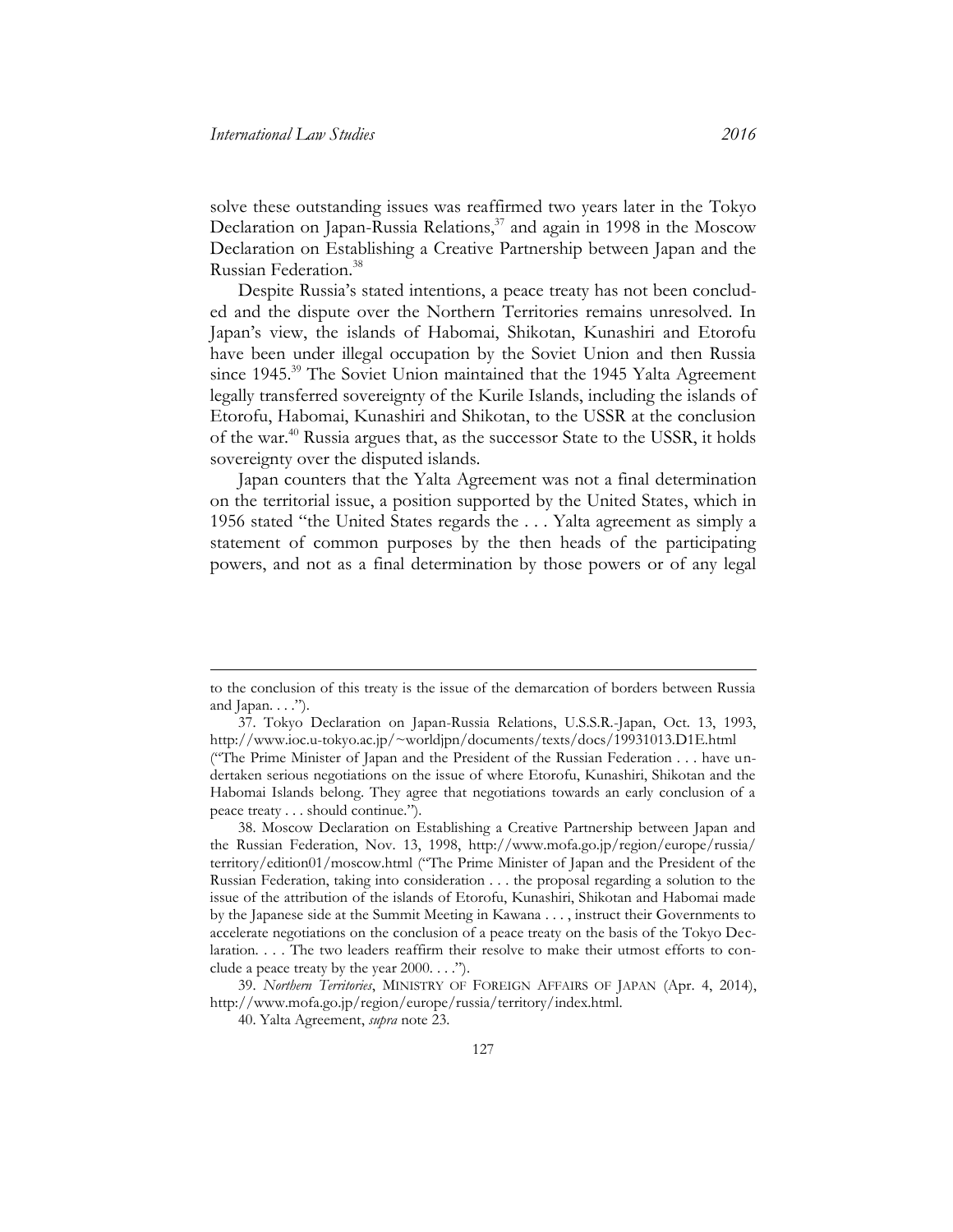effect in transferring territories."<sup>41</sup> Moreover, since Japan was not a party to the Agreement, it is not bound, legally or politically, by its provisions.<sup>42</sup>

Japan's renunciation of its rights to the Kurile Islands in the 1951 SFPT is also not determinative of the issue of sovereignty over the Northern Territories. During his speech at the San Francisco Peace Conference, U.S. Secretary of State John Foster Dulles, one of the principal architects of the SFPT, confirmed that the treaty did not determine the sovereignty of the islands renounced by Japan, but rather left that question to "international solvents other than this treaty."<sup>43</sup> Japan additionally points out that, since the Soviet Union did not sign the treaty, it conferred no rights upon the USSR, a point reaffirmed by Japan each time senior Russian officials visit the Northern Territories or Russian forces conduct maneuvers in the disputed islands.<sup>44</sup>

 $\overline{a}$ 

44. On November 1, 2010, the Japanese Minister for Foreign Affairs summoned the Russian Ambassador to Japan to express his regret and protest the visit to Kunashiri Island by Russian President Dmitry Medvedev: "President Medvedev's visit to Kunashiri Island contradicts with Japan's basic position. . . . It is extremely regrettable and Japan lodges a protest." In response, the Russian Ambassador stated that President Medvedev's visit was purely a domestic matter and that "the worsening of Russo-Japan relations is not beneficial for both sides." Press Release, Ministry of Foreign Affairs of Japan, Minister for Foreign Affairs Seiji Maehara Lodges Representations to Mr. Mikhail Bely, Russian Ambassador to Japan, Concerning the Visit to the Northern Territories by Russian President Dmitry Medvedev (Nov. 1, 2010), [http://www.mofa.go.jp/announce/announce/2010](http://www.mofa.go.jp/announce/announce/2010/11/1101_02.html)  [/11/1101\\_02.html.](http://www.mofa.go.jp/announce/announce/2010/11/1101_02.html) In May 2012, the Japanese Ministry of Foreign Affairs expressed its regret over a construction project by a Korean company (Keumto Construction Co., Ltd.) to build port infrastructure in Nayoka and Etorofu Islands in the Northern Territories:

Any act by an enterprise of a third country in the Northern Territories which can be interpreted as following the Russian jurisdiction . . . is not compatible with Japan's position concerning the Northern Territories. We express our strong regret over the activities of this Korean enterprise, which run counter to the position of Japan*.*

Statement by the Press Secretary, Ministry of Foreign Affairs of Japan, on the Participation in the Infrastructure Building Work in the Northern Territories by an Enterprise of a Third Country (May 30, 2012), [http://www.mofa.go.jp/announce/announce/2012/5/](http://www.mofa.go.jp/announce/announce/2012/5/0530_02.html)  [0530\\_02.html](http://www.mofa.go.jp/announce/announce/2012/5/0530_02.html). On June 3, 2012, after Russian Prime Minister Dmitry Medvedev's visit to Kunashiri Island the Japanese Vice-Minister for Foreign Affairs stated to the Russian Ambassador to Japan that "Kunashiri Island is the inherent territory of Japan. The Japanese Government cannot accept this visit and finds it extremely regrettable. We express concern that this visit throws cold water on the positive atmosphere which has been con-

<sup>41.</sup> State Department Memorandum on the Japan-Soviet Negotiations, The Aide-Memoire (Sept. 7, 1956), [http://www.ioc.u-tokyo.ac.jp/~worldjpn/documents/texts/JP](http://www.ioc.u-tokyo.ac.jp/~worldjpn/documents/texts/JPRU/19560907.O1E.html)  [RU/19560907.O1E.html](http://www.ioc.u-tokyo.ac.jp/~worldjpn/documents/texts/JPRU/19560907.O1E.html) [hereinafter Aide-Memoire].

<sup>42.</sup> *Id.*

<sup>43.</sup> Dulles Address, *supra* note 27. *See also* Aide-Memoire, *supra* note 41*.*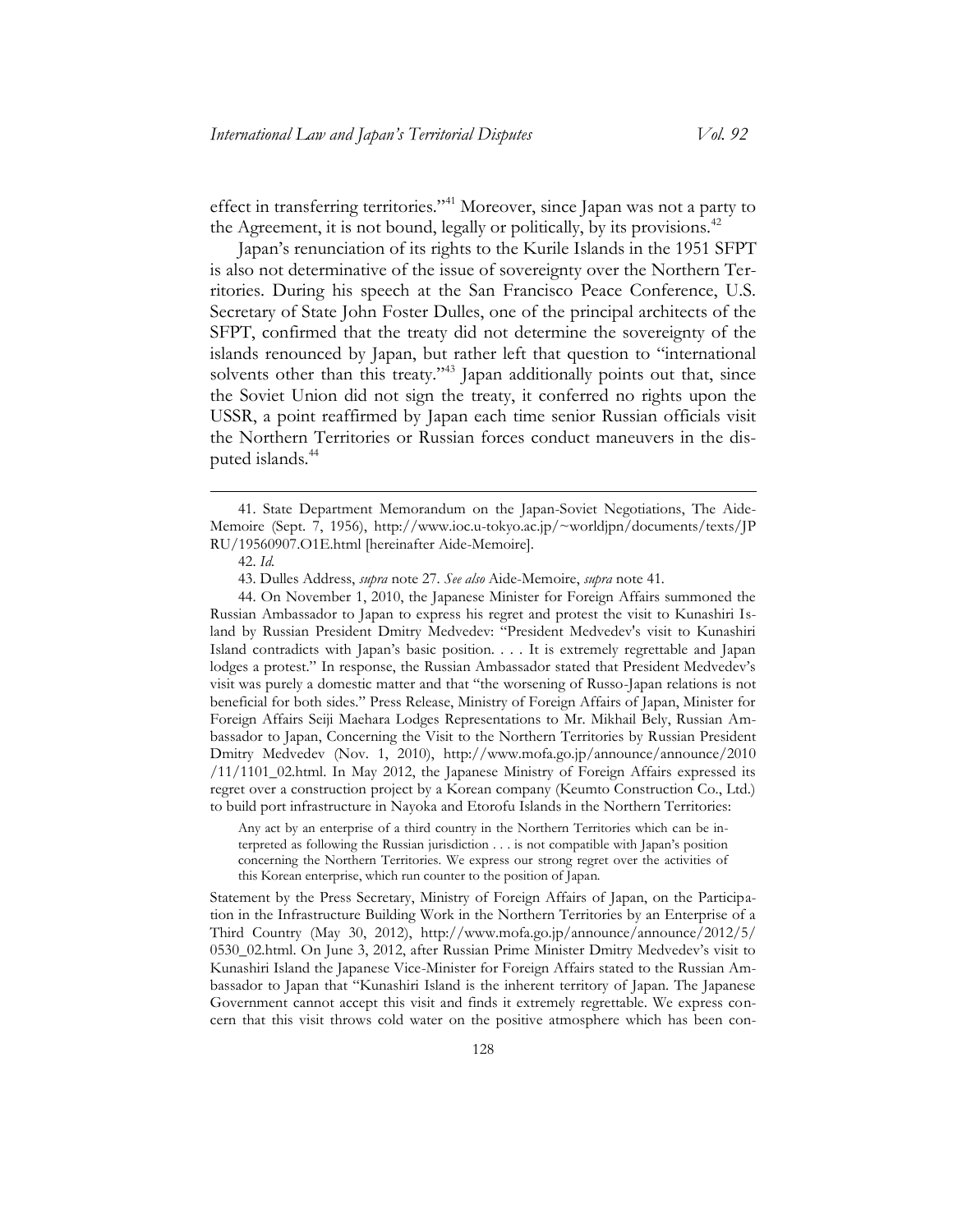The ongoing dispute remains a major stumbling block in Russo-Japanese bilateral relations. The most recent flare-up occurred in August 2015 after Russian Deputy Prime Minister Yuri Trutnev and Russian Prime Minister Dmitry Medvedev visited Iturup Island. Japan protested the visit as "'incompatible with Japan's stance' on the dispute."<sup>45</sup> Russia responded by calling the Japanese Foreign Ministry's comments "unacceptable," stating Japan's claims to the islands were "baseless" and that Japan was demonstrating "a dismissive attitude towards the results" of World War II.<sup>46</sup> During the visit, Prime Minister Medvedev announced that Russia had decided to base a "modern effective military force" on the disputed islands and that housing for the Russian force would be constructed on Etorofu and Junishiri islands.<sup>47</sup> The following month, four Japanese fighters were scrambled to intercept a Russian aircraft that penetrated Japanese airspace

45. Dmitry Filippov, *The Northern Territories Remain the Stumbling Block in Russo–Japanese Relations*, EAST ASIA FORUM (Sept. 4, 2015), [http://www.eastasiaforum.org/2015/09/04](http://www.eastasiaforum.org/2015/09/04/the-northern-territories-remain-the-stumbling-block-in-russo-japanese-relations/)  [/the-northern-territories-remain-the-stumbling-block-in-russo-japanese-relations/.](http://www.eastasiaforum.org/2015/09/04/the-northern-territories-remain-the-stumbling-block-in-russo-japanese-relations/)

structed between Japan and Russia." Press Release, Ministry of Foreign Affairs of Japan, Mr. Kenichiro Sasae, Vice-Minister for Foreign Affairs, Summons Mr. Evgeny Vladimirovich Afanasiev, Ambassador of the Russian Federation to Japan, on the Visit of Russian Prime Minister Medvedev to the Northern Territories (July 3, 2012), [http://www](http://www.mofa.go.jp/announce/announce/2012/7/0703_02.html)  [.mofa.go.jp/announce/announce/2012 /7/0703\\_02.html.](http://www.mofa.go.jp/announce/announce/2012/7/0703_02.html) In August 2014, over a thousand Russian troops, five attack helicopters and over a hundred vehicles conducted a series of military exercises on Kunashiri and Etorofu Islands aimed at defending the islands. Japan lodged a protest with Russia calling the exercise "totally unacceptable" and indicating that "the Northern Territories are an inherent part of Japan's territory." Russia responded that the exercise was not directed at Japan and that its protest was "groundless." *U.S. Recognizes Japan's Sovereignty over Russian-held Isles: Official*, JAPAN TIMES (Aug. 14, 2014), [http://www.japantimes.co.jp/news/2014/08/14/national/u-s-recognizes-japans-sovereig](http://www.japantimes.co.jp/news/2014/08/14/national/u-s-recognizes-japans-sovereignty-over-russian-held-isles-official/#.VfMzPXmFOUk)  [nty-over-russian-held-isles-official/#.VfMzPXmFOUk.](http://www.japantimes.co.jp/news/2014/08/14/national/u-s-recognizes-japans-sovereignty-over-russian-held-isles-official/#.VfMzPXmFOUk)

<sup>46.</sup> *Id. See also* Osamu Tsukimori, [Denis Dyomkin](http://blogs.reuters.com/search/journalist.php?edition=us&n=denisdyomkin&) & Jason Bush, *Japan Protests Russian PM's Visit to Disputed Island*, REUTERS (Aug. 22, 2015), [http://www.reuters.com/ arti](http://www.reuters.com/article/2015/08/22/us-russia-medvedev-japan-idUSKCN0QR04A20150822)[cle/2015/08/22/us-russia-medvedev-japan-idUSKCN0QR04A20150822](http://www.reuters.com/article/2015/08/22/us-russia-medvedev-japan-idUSKCN0QR04A20150822) ("[Russia's] . . . position is simple: We want to be friends with Japan, Japan is our neighbor. We have a good attitude towards Japan, but this shouldn't be linked in any way with the Kurile islands, which are part of the Russian Federation. Therefore we have made visits, we are visiting and we will make visits to the Kuriles.").

<sup>47.</sup> Maria Antonova, *Russian PM Visits Disputed Kuril Islands, Triggering Japan Protest*, YAHOO! NEWS (Aug. 22, 2015), [http://news.yahoo.com/japan-protests-russian-pm-visits](http://news.yahoo.com/japan-protests-russian-pm-visits-disputed-kuril-islands-053050767.html)[disputed-kuril-islands-053050767.html.](http://news.yahoo.com/japan-protests-russian-pm-visits-disputed-kuril-islands-053050767.html) *See also Japan Premier Hits Out at Russian PM's Visit to Disputed Islands*, YAHOO! NEWS (Aug. 23, 2015), [http://news.yahoo.com/japan-premier](http://news.yahoo.com/japan-premier-hits-russian-pms-visit-disputed-islands-055614051.html)[hits-russian-pms-visit-disputed-islands-055614051.html.](http://news.yahoo.com/japan-premier-hits-russian-pms-visit-disputed-islands-055614051.html)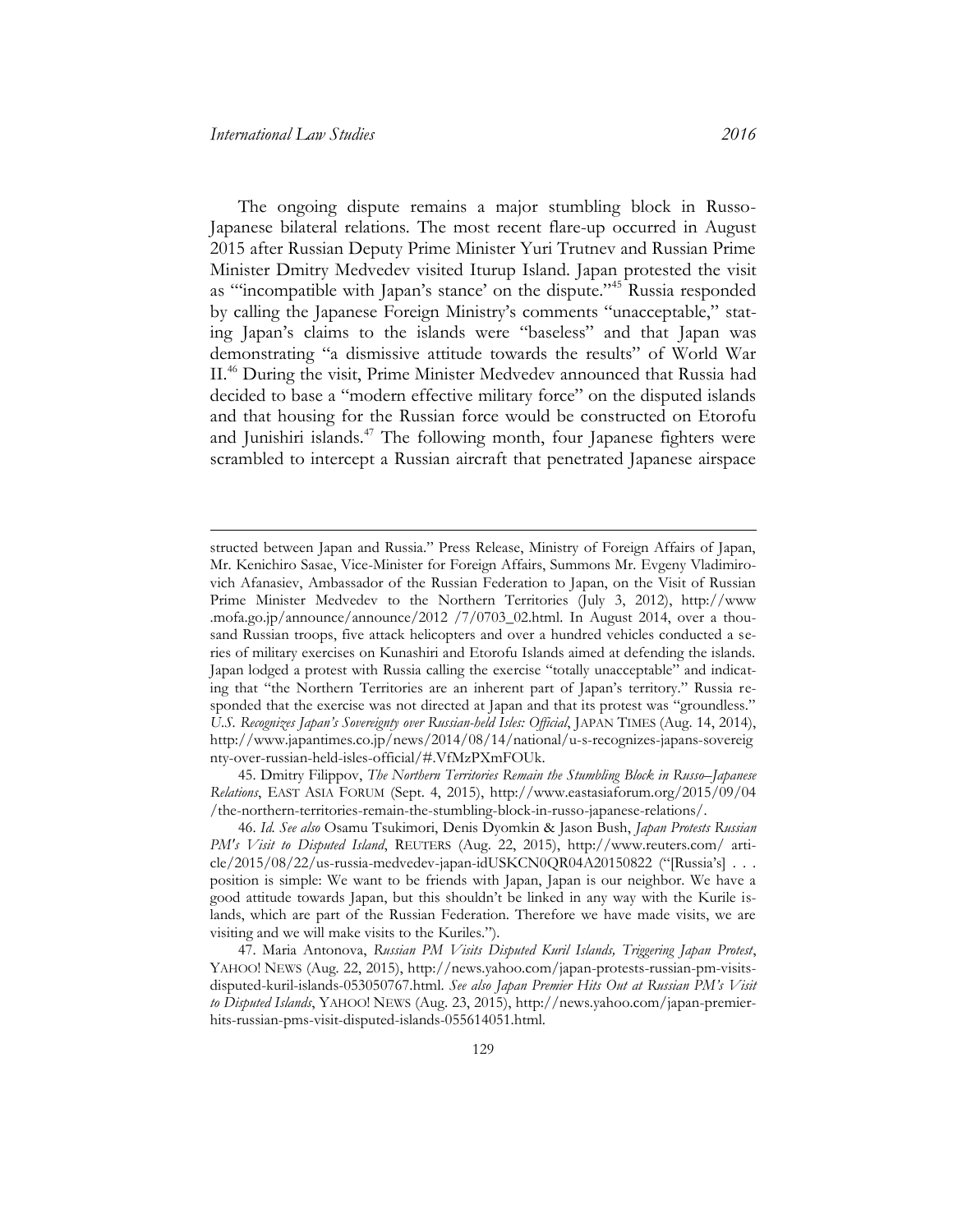off Hokkaido. A protest was immediately lodged with the Russian embassy in Tokyo.<sup>48</sup>

Despite the recent dust up, both sides agreed to meet in Moscow at the end of September 2015 to discuss bilateral relations, including the disputed islands and conclusion of a peace treaty.<sup> $49$ </sup> Any hope of resolving the territorial disputes at the meeting was dashed, however, when Russian Foreign Minister Sergei Lavrov indicated to his counterpart Fumio Kishida that there was no room for compromise over the Southern Kurile Islands.<sup>50</sup> Notwithstanding Minister Lavrov's statement, Japanese Prime Minister Shinzo Abe met with Russian President Vladimir Putin on the margins of the U.N. General Assembly meeting in late September to discuss the issue. 51

Since 1956, the United States' position has been that, "after careful examination of the historical facts . . . , the islands of Etorofu and Kunashiri (along with the Habomai Islands and Shikotan which are a part of Hokkaido) have always been part of Japan proper and should in justice be acknowledged as under Japanese sovereignty."<sup>52</sup> That position was reaffirmed in 2014 by a U.S. Department of State spokesperson.<sup>53</sup> Of U.S. concern is that an armed attack against Japan Self-Defense Force (JSDF) units in the area by Russian forces could trigger U.S. defense obligations under

51. Hyun Oh, *Residents of Russian-held Isles Disputed by Japan Await Diplomatic Resolution*, REUTERS (Sept. 25, 2015), [http://www.reuters.com/article/2015/09/25/us-japan-russia](http://www.reuters.com/article/2015/09/25/us-japan-russia-idUSKCN0RP1FZ20150925)[idUSKCN0RP1FZ20150925.](http://www.reuters.com/article/2015/09/25/us-japan-russia-idUSKCN0RP1FZ20150925) 

52. Aide-Memoire, *supra* note 41.

 $\overline{a}$ 

<sup>48.</sup> *Japan Protests after "Russian" Plane Enters Airspace*, YAHOO! NEWS (Sept. 15, 2015), [http://news.yahoo.com/japan-scrambles-jets-intercept-russian-plane-222619504.html.](http://news.yahoo.com/japan-scrambles-jets-intercept-russian-plane-222619504.html) 

<sup>49.</sup> *Japanese Foreign Minister to Discuss Disputed Isles in Moscow*, REUTERS (Sept. 19, 2015), [http://www.reuters.com/article/2015/09/19/us-russia-japan-idUSKCN0RJ04R2015091](http://www.reuters.com/article/2015/09/19/us-russia-japan-idUSKCN0RJ04R20150919)  [9;](http://www.reuters.com/article/2015/09/19/us-russia-japan-idUSKCN0RJ04R20150919) *Russia and Japan to Continue Discussions on Peace Treaty*, KSL.COM (Sept. 21, 2015), [http://www.ksl.com/?nid=235&sid=36625923&title=russia-and-japan-to-continue](http://www.ksl.com/?nid=235&sid=36625923&title=russia-and-japan-to-continue-discussions-on-peace-treaty)[discussions-on-peace-treaty.](http://www.ksl.com/?nid=235&sid=36625923&title=russia-and-japan-to-continue-discussions-on-peace-treaty)

<sup>50.</sup> *Japan Must Recognise Kuril Islands for Peace Deal: Lavrov*, YAHOO! NEWS (Sept. 21, 2015), [http://news.yahoo.com/japan-must-recognise-kuril-islands-peace-deal-lavrov-2002](http://news.yahoo.com/japan-must-recognise-kuril-islands-peace-deal-lavrov-200216317.html)  [16317.html](http://news.yahoo.com/japan-must-recognise-kuril-islands-peace-deal-lavrov-200216317.html) ("Neither the 'northern territories' of Japan nor the 'northern territories' of Russia are the subject of our dialogue. On our agenda is reaching the peace deal. Moving forward on this issue is possible only after we see clearly Japan's recognition of historic realities. The work is difficult and the difference in positions is vast.").

<sup>53.</sup> Daily Press Briefing, Marie Harf, Deputy Spokesperson, U.S. Department of State (Aug. 13, 2014), [http://www.state.gov/r/pa/prs/dpb/2014/08/230586.htm#JA PAN](http://www.state.gov/r/pa/prs/dpb/2014/08/230586.htm#JAPAN) ("The United States recognizes Japanese sovereignty over these islands [the Southern Kurile Islands].").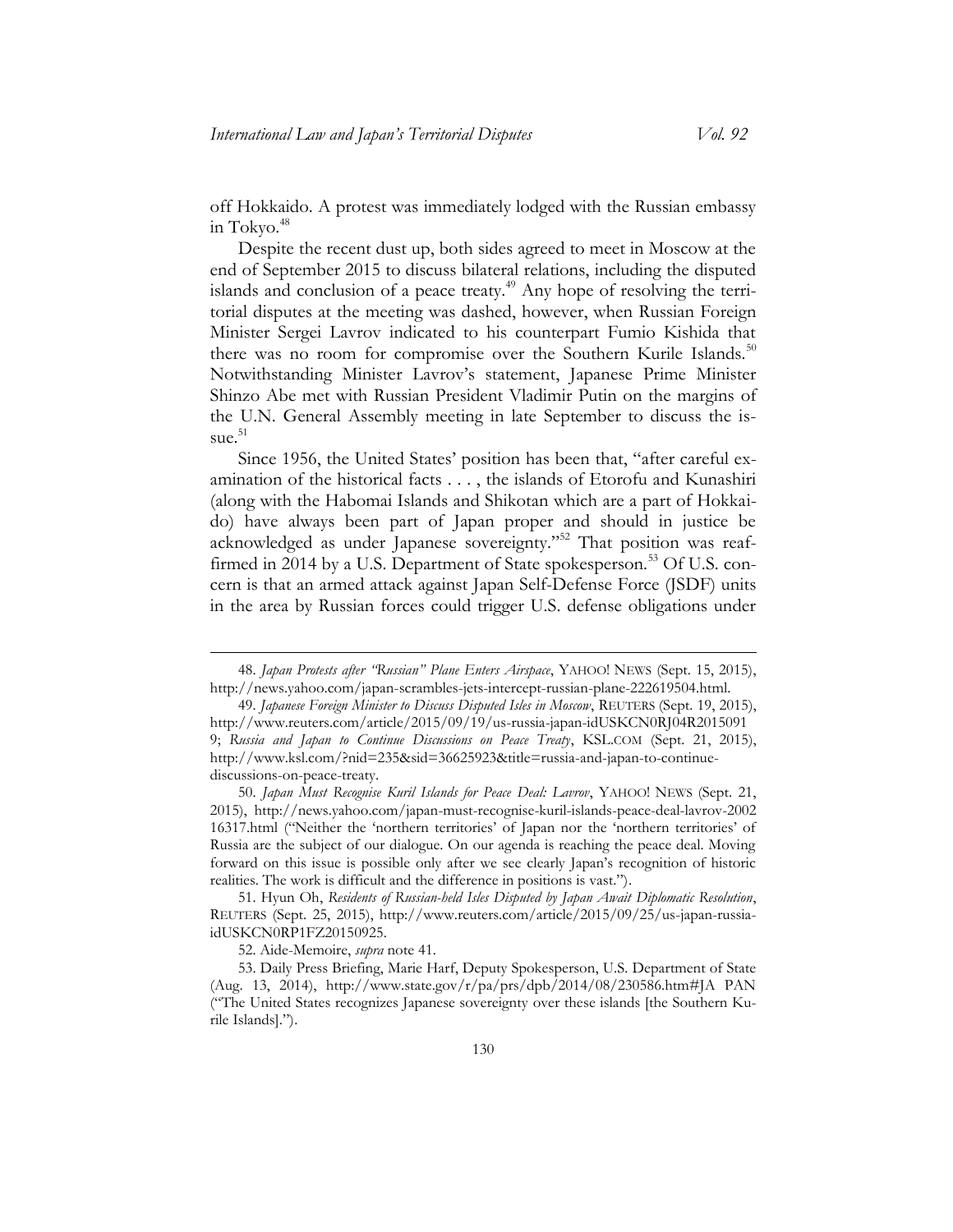<span id="page-13-0"></span>Article 5 of the 1960 U.S.-Japan Treaty of Mutual Cooperation and Securi $tv.^{54}$ 

#### III. LIANCOURT ROCKS (TAKESHIMA/DOKDO) (JAPAN V. SOUTH KOREA)

The Liancourt Rocks (Takeshima (Japan)/Dokdo (South Korea)) are claimed by both Japan and South Korea, but have been occupied by South Korea since 1954. Japan bases its claim primarily on historical documents and incorporation of Takeshima into Shimane Prefecture in 1905.<sup>55</sup> Japan additionally asserts that the negotiating history of the SFPT,<sup>56</sup> as well as a

<sup>54.</sup> Japan-U.S. Mutual Security Treaty, *supra* note 31, art. 5 ("Each Party recognizes that an armed attack against either Party in the territories under the administration of Japan would be dangerous to its own peace and safety and declares that it would act to meet the common danger in accordance with its constitutional provisions and processes.").

<sup>55.</sup> In 1905, the Japanese government incorporated Takeshima into the Shimane Prefecture, identifying the islets by their geographic coordinates. Incorporation of Takeshima into Shimane Prefecture, MINISTRY OF FOREIGN AFFAIRS OF JAPAN (July 30, 2015). The location of the "uninhabited island" was specified as "latitude 37°9'30" N, longitude 13155" E . . . located at 85 sea-miles northwest of Oki Island." Tsukamoto Takashi, *The Meaning of the Territorial Incorporation of Takeshima (1905)*, Review of Island Studies, Center for Island Studies, Dec 25, 2014, [http://islandstudies.oprf-info.org/research/a00014/.](http://islandstudies.oprf-info.org/research/a00014/) The cabinet decision was published in Japanese newspapers in February 1905 and the governor of Shimane Prefecture registered the islands in the state land register. Lack of extensive publication of Takeshima's incorporation can be explained by the fact that Japan was still at war with Russia and was planning to use the islets as a communications and surveillance facility. It is understandable from an operational security standpoint that Japan did not widely advertise the incorporation of the islets. Had it done so, Japan would have alerted Russia that Japanese forces were on the island, making those forces vulnerable to attack by the Russian fleet in Vladivostok. Japanese sovereignty over Takeshima went uncontested for the next forty years.

<sup>56.</sup> During the negotiations of the 1951 treaty, U.S. Assistant Secretary of State for Far Eastern Affairs, Dean Rusk, informed the South Korean Ambassador to the United States that the Liancourt Rocks were "normally uninhabited," had never been "treated as part of Korea" and since 1905 had "been under the jurisdiction of the Oki Islands Branch Office of Shimane Prefecture of Japan." The Rusk note went on to say that "the island does not appear ever before to have been claimed by Korea." Diplomatic Note of 10 August 1951 from the U.S. Assistant Secretary of State for Far Eastern Affairs, Dean Rusk, to the South Korean Ambassador to the United States, You Chan Yang, [http://en.wikisource.org/wiki/Rusk\\_note\\_of\\_1951](http://en.wikisource.org/wiki/Rusk_note_of_1951) [hereinafter Rusk Diplomatic Note]. *See also* Mark S. Lovmo, *The United States' Involvement with Dokdo Island (Liancourt Rocks): A Timeline of the Occupation and Korean War Era*, DOKDO RESEARCH (2004), [http://dokdo](http://dokdo-research.com/page9.html)[research.com/page9.html.](http://dokdo-research.com/page9.html) The U.S. position was confirmed in July 1951 by the State De-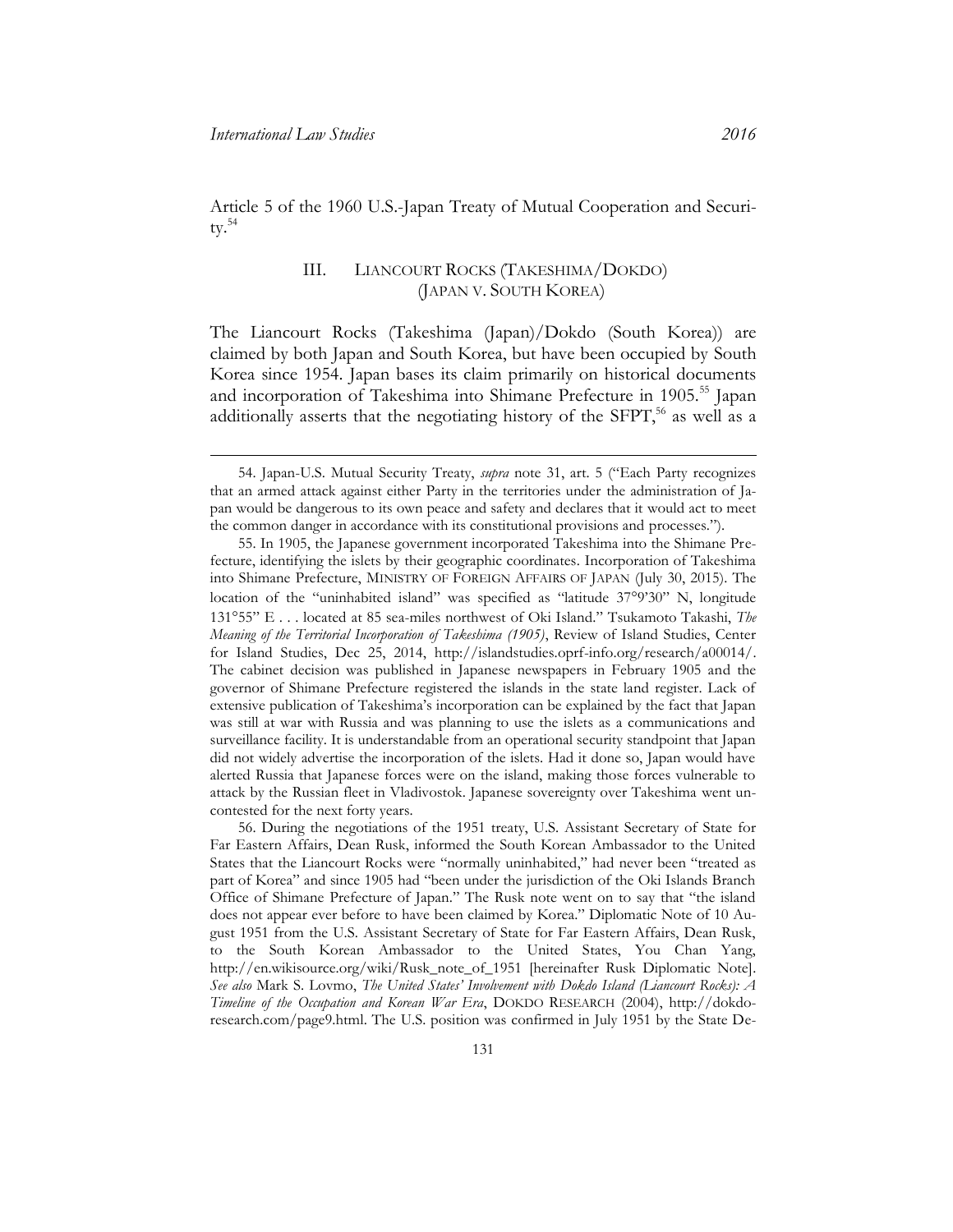number of post-war documents, support its position that Japan retained sovereignty over the islets after World War II. South Korea's claim is likewise based primarily on historical records and its purported presence and administration of Dokdo, excluding the forty-year period of Japanese military occupation between 1905 and 1945. It relies heavily on a 1900 Imperial Ordnance that asserted sovereignty over Utsuryo Island (present day Ulleungdo), which South Korea contends included Dokdo.<sup>57</sup> South Korea additionally argues that the Cairo Declaration,<sup>58</sup> Yalta Agreement, Potsdam Declaration<sup>59</sup> and the SFPT, as well as instructions issued by General Mac-Arthur as the SCAP, all support its position that Japan returned Dokdo to Korea at the conclusion of the war.<sup>60</sup> Based on evidence presented by the claimants and standards concerning island disputes articulated by the International Court of Justice (ICJ) in cases like *Indonesia v. Malaysia*<sup>61</sup> and *Malay-*

partment geographer, S.W. Boggs, in a note to the Special Assistant to the Director of the Office of Northeast Asian Affairs, Robert A. Fearey, which stated that "while there is a Korean name for Dagelet [Ulleungdo], none exists for the Liancourt Rocks and they are not shown in maps made in Korea." *Id.*

<sup>57.</sup> *Dokdo Development and Imperial Ordinance No. 41 of the Korean Empire*, NORTHEAST ASIAN HISTORY NETWORK, [http://contents.nahf.or.kr/english/item/level.do?levelId](http://contents.nahf.or.kr/english/item/level.do?levelId=eddok_003e_0030_0010)  [=eddok\\_003e\\_0030\\_0010](http://contents.nahf.or.kr/english/item/level.do?levelId=eddok_003e_0030_0010) (last visited Jan. 16, 2016). *See also The Dokdo/Takeshima Dispute*, KOREA.NET, [http://www.korea.net/News/news/newsprint.asp?serial\\_no=20091228010](http://www.korea.net/News/news/newsprint.asp?serial_no=20091228010) (last visited Jan. 16, 2016).

<sup>58.</sup> But the Cairo Declaration only required Japan to return the Pacific islands it had seized since 1914 (Takeshima was incorporated into Japan in 1905) and determined that Korea would become a free and independent State following the war. Cairo Declaration, *supra* note 21.

<sup>59.</sup> The Potsdam Declaration simply reaffirms the terms of the Cairo Declaration and limited Japanese sovereignty "to the islands of Honshu, Hokkaido, Kyushu, Shikoku and such minor islands as we determine." Potsdam Declaration, *supra* note 24, ¶ 8.

<sup>60</sup>. Notwithstanding South Korea's position, Dokdo is not mentioned in the Cairo Declaration, Potsdam Declaration or Yalta Agreement. Similarly, the 1951 SFPT does not mention the status of Dokdo despite a concerted effort by the Korean government to include Dokdo in the list of islands that Japan renounced title to in favor of Korea in Article 2(a) of the Treaty. Diplomatic Note of 19 July 1951 from the Korean Ambassador to the Secretary of State, [https://en.wikisource.org/wiki/Letter\\_from\\_You\\_Chan\\_Yang\\_to\\_](https://en.wikisource.org/wiki/Letter_from_You_Chan_Yang_to_Dean_Acheson,_19_July,_1951)  [Dean\\_Acheson,\\_19\\_July,\\_1951.](https://en.wikisource.org/wiki/Letter_from_You_Chan_Yang_to_Dean_Acheson,_19_July,_1951) Article 2(a) of the SFPT provides that Japan would recognize the "independence of Korea" and would renounce "all right, title and claim to Korea, including the islands of Quelpart [Cheju], Port Hamilton and Dagelet [Ulleungdo]."

<sup>61.</sup> Sovereignty over Pulau Ligitan and Pulau Sipadan (Indon./Malay.), 2002 I.C.J. 625, 683 (Dec. 17).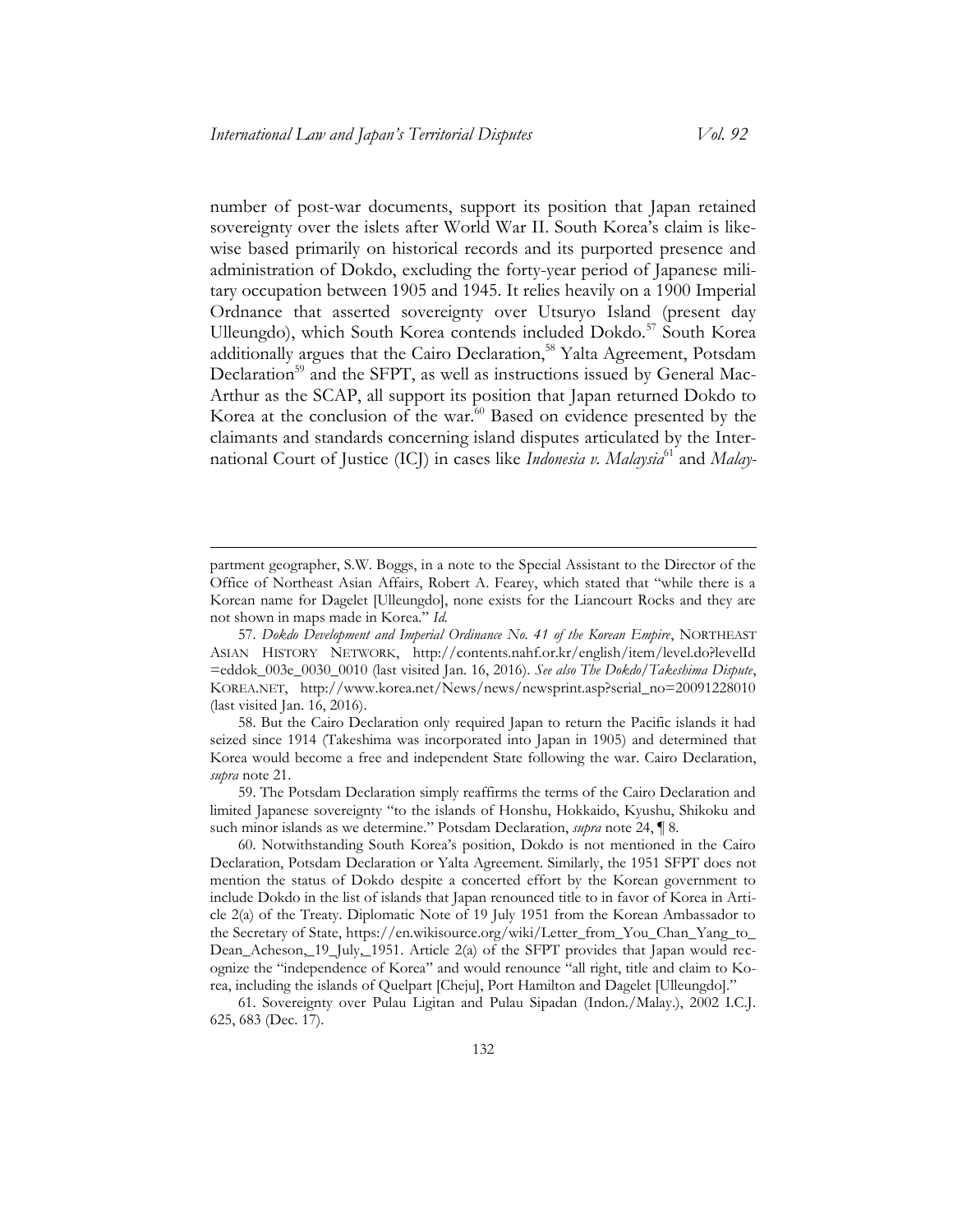*sia v. Singapore*, <sup>62</sup> it would appear that Japan has the superior claim to the  $islets.<sup>63</sup>$ 

The island dispute has also resulted in a maritime boundary dispute between the claimants. South Korea asserts that the EEZ median line should be between Ulleungdo and Japan's Oki Island. Japan, on the other hand, maintains that the median line should be between Takeshima and Ulleungdo. Both sides have made some concessions in the context of joint development and allocation of fisheries resources in the vicinity of the islands.<sup>64</sup> A 1965 fisheries agreement, which was replaced in 1999 by a new agreement, established a joint fisheries control zone without mentioning the ongoing territorial dispute over the islets.<sup>65</sup> Similarly, a 1977 agreement established a Joint Development Zone, most of which lies on the Japanese side of a hypothetical equidistant line, which allows for exploration and exploitation of the continental shelf by both countries.<sup>66</sup>

Notwithstanding this limited progress, repeated efforts by Japan since 1954 to refer the dispute to the ICJ or other third-party intervention for adjudication have been consistently ejected by South Korea. <sup>67</sup> In South Korea's view, the dispute is not a legal issue that can be resolved by the ICJ, but rather a historical matter associated with Japan's invasion of Korea.<sup>68</sup> Bilateral discussions to resolve the long-standing territorial and maritime

<sup>62.</sup> Sovereignty over Pedra Branca/Pulau Batu Puteh, Middle Rocks and South Ledge (Malay./Sing.), 2008 I.C.J. 14 (May 23).

<sup>63.</sup> Raul (Pete) Pedrozo, *Sovereignty Claims over the Liancourt Rocks (Dokdo/Takeshima)*, 28 CHINESE (TAIWAN) YEARBOOK OF INTERNATIONAL LAW AND AFFAIRS 78 (2010).

<sup>64.</sup> Japan-Republic of Korea Joint Declaration, A New Japan-Republic of Korea Partnership towards the Twenty-first Century (Oct. 8, 1998), [http://www.mofa.go.jp](http://www.mofa.go.jp/region/asia-paci/korea/joint9810.html)  [/region/asia-paci/korea/joint9810.html.](http://www.mofa.go.jp/region/asia-paci/korea/joint9810.html) 

<sup>65.</sup> Japan unilaterally withdrew from the 1965 Agreement in 1998 after it declared its exclusive economic zone in June 1996. Kunwoo Kim, *Korea-Japan Fish Dispute*, INVENTO-RY OF CONFLICT AND ENVIRONMENT (ICE) (Apr. 23, 2002), [http://www1.ameri](http://www1.american.edu/ted/ice/korea-japan-islands.htm)  [can.edu/ted/ice/korea-japan-islands.htm.](http://www1.american.edu/ted/ice/korea-japan-islands.htm) 

<sup>66.</sup> OFFICE OF THE GEOGRAPHER, U.S. DEPARTMENT OF STATE, LIMITS IN THE SEAS NO. 75, CONTINENTAL SHELF BOUNDARY AND JOINT DEVELOPMENT ZONE JA-PAN-REPUBLIC OF KOREA 4 (1977), [http://www.state.gov/documents/organization](http://www.state.gov/documents/organization/59588.pdf)  [/59588.pdf.](http://www.state.gov/documents/organization/59588.pdf)

<sup>67.</sup> *An Outline of the Japanese Position on Sovereignty over Takeshima and the Illegal Occupation by the Republic of Korea*, MINISTRY OF FOREIGN AFFAIRS OF JAPAN (July 30, 2015), [http://www.mofa.go.jp/region/asia-paci/takeshima/position.html.](http://www.mofa.go.jp/region/asia-paci/takeshima/position.html) 

<sup>68.</sup> *Dokdo & East Sea: Wrapping-up Review of Each Issue*, KOREA.NET (Feb. 2, 2012), [http://m.korea.net/english/Government/Current-Affairs/Others/view?affairId=83&sub](http://m.korea.net/english/Government/Current-Affairs/Others/view?affairId=83&subId=233&articleId=1031)  [Id=233&articleId=1031.](http://m.korea.net/english/Government/Current-Affairs/Others/view?affairId=83&subId=233&articleId=1031)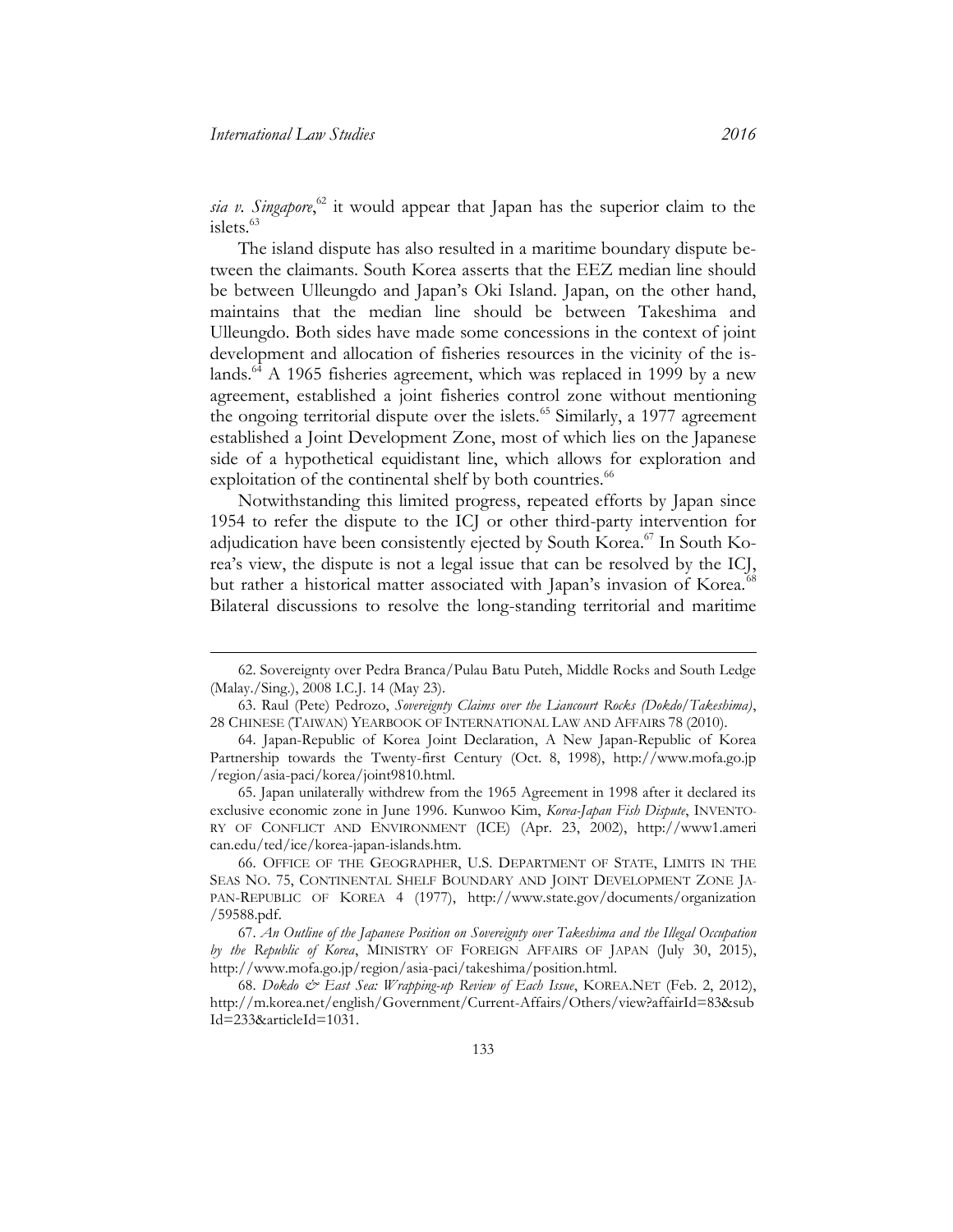boundary disputes have been ongoing since the 1950s, with no resolution in sight.

As a result, relations between the two U.S. allies remain strained, and Japan has repeatedly called on South Korea to return the disputed islets. The most recent exchanges occurred in early 2015.<sup>69</sup> Notwithstanding the recent row, on April 14, 2015, the two countries held their first high-level meeting—2+2 talks involving senior officials from the ministries of foreign affairs and defense—in more than five years to discuss territorial and historical differences.<sup>70</sup> Additionally, Prime Minister Shinzo Abe and President Park Geun-hye met in Seoul for the first time since taking office in 2012 and 2013, respectively. $11$ 

Historically, the United States viewed the Liancourt Rocks as sovereign Japanese territory.<sup>72</sup> The U.S. position changed, however, to one of "neutrality" shortly after the Korean War ended.<sup>73</sup> Since 1953, the United States

72. Rusk Diplomatic Note, *supra* note 56.

73. An internal State Department memo suggested that the best way forward for the United States would be "to extricate itself from the dispute to the greatest extent possible" and suggest to the parties that "the matter might appropriately be referred to the International Court of Justice," noting that the United States had treaty obligations to both claimants and that the "United States would be placed in the embarrassing position . . . of seem-

<sup>69.</sup> The Shimane prefectural government held its annual convention on February 22—Takeshima Day. The Parliamentary Vice Minister in the Cabinet Office, Yohei Matsumoto, attended the ceremony, reiterating Japan's position that Takeshima is sovereign Japanese territory and stating the Japan "was working to achieve a peaceful resolution of the problem." South Korean officials called the Japanese claim "ludicrous." *Japan Calls for Return of Isles from South Korea*, YAHOO! NEWS (Feb. 22, 2015), [http://news.yahoo.](http://news.yahoo.com/japan-calls-return-isles-south-korea-085002588.html)  [com/japan-calls-return-isles-south-korea-085002588.html.](http://news.yahoo.com/japan-calls-return-isles-south-korea-085002588.html) Two months later, South Korea condemned the Japanese government for approving new textbooks that reflect that Takeshima is part of Japan, issuing a strongly worded protest that indicated that the Education Ministry's approval of the new geography books was "yet another provocation that distorts, reduces, and omits clear historic facts to strengthen its unjust claims to what is clearly our territory. The Japanese government is in effect saying it will repeat its mistakes of the past." Japanese Education Minister Hakubun Shimomura responded stating that "It's only natural that we want to teach children correctly about their country's territory." Jack Kim, *South Korea Condemns Japanese Books as Bid to Repeat 'Past Mistakes*,*'* REUTERS (Apr. 6, 2015), [http://www.reuters.com/article/2015/04/06/us-southkorea-japan-idUSKBN0](http://www.reuters.com/article/2015/04/06/us-southkorea-japan-idUSKBN0MX0F720150406)  [MX0F720150406.](http://www.reuters.com/article/2015/04/06/us-southkorea-japan-idUSKBN0MX0F720150406) 

<sup>70.</sup> *South Korea, Japan Hold First Security Talks for 5 Years*, YAHOO! NEWS (Apr. 14, 2015), [http://news.yahoo.com/south-korea-japan-hold-first-security-talks-5-072152405.ht](http://news.yahoo.com/south-korea-japan-hold-first-security-talks-5-072152405.html)  [ml.](http://news.yahoo.com/south-korea-japan-hold-first-security-talks-5-072152405.html)

<sup>71.</sup> Justin McCurry, *Japan and South Korea Summit Signals Thaw in Relations*, THE GUARDIAN (Nov. 2, 2015), [http://www.theguardian.com/world/2015/nov/02/japan](http://www.theguardian.com/world/2015/nov/02/japan-south-korea-summit-thaw-in-relations)[south-korea-summit-thaw-in-relations.](http://www.theguardian.com/world/2015/nov/02/japan-south-korea-summit-thaw-in-relations)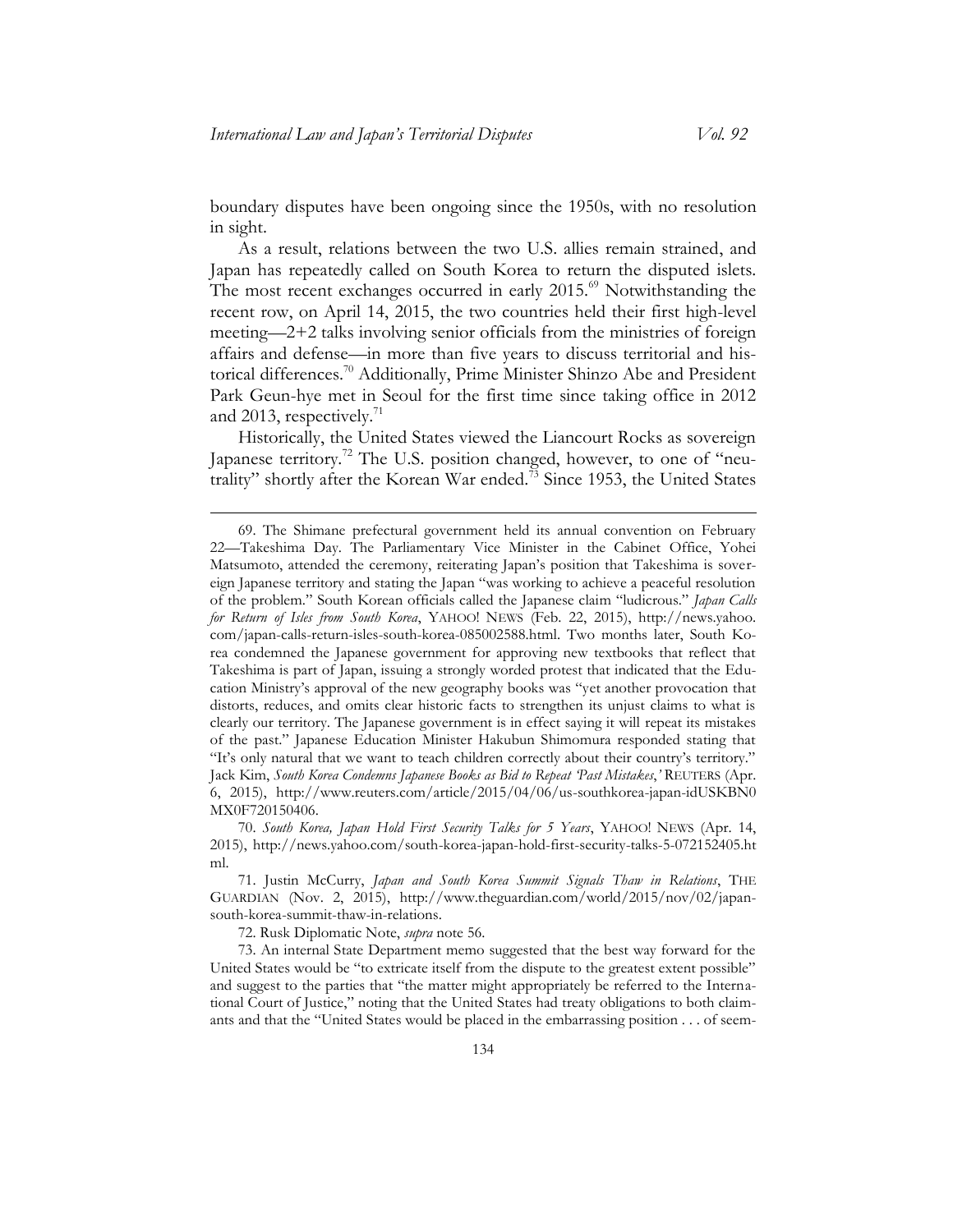has maintained its neutrality on the sovereignty issue, while calling on both sides to resolve their differences peacefully, either bilaterally or through third-party intervention. The U.S. position was reaffirmed by a State Department spokesperson in 2014—"Nothing has changed about our policy on the Liancourt Rocks. We don't take a position on the sovereignty of those islands."<sup>74</sup> The U.S. position is understandable given the fact that the United States has treaty obligations to both of the disputants and is concerned that the ongoing rift over the islets could hinder U.S. efforts to create a united front against Chinese assertiveness in the East and South China Seas.

ing to choose between Japan or Korea." Letter from Kenneth T. Young, Jr., Director Office of Northeast Asian Affairs, U.S. Department of State to E. Allan Lightner, American Embassy, Korea, Possible Methods of Resolving Liancourt Rocks Dispute Between Japan and the Republic of Korea (July 22, 1953), [https://en.wikisource.org/wiki/Possible](https://en.wikisource.org/wiki/Possible_Methods_of_Resolving_Liancourt_Rocks_Dispute_between_Japan_and_ROK)  [\\_Methods\\_of\\_Resolving\\_Liancourt\\_Rocks\\_Dispute\\_between\\_Japan\\_and\\_ROK.](https://en.wikisource.org/wiki/Possible_Methods_of_Resolving_Liancourt_Rocks_Dispute_between_Japan_and_ROK) A subsequent State Department memorandum dated November 11, 1953, similarly indicated that the United States should remind Korea of the Rusk note; "express strong hope that settlement can be reached with the Japanese; . . . [note that] the United States seeks to avoid any form of intervention in this matter;" if clashes continue to occur the United States "may be forced to give publicity to the Rusk letter and to reiterate the view expressed therein"; and if Korea cannot accept the views expressed in the Rusk letter, it should "take steps toward arbitration or appeal the matter to the ICJ." Memorandum by William T. Turner in Regard to the Liancourt Rocks (Takeshima Island) Controversy (Nov. 30, 1953), [https://sites.google.com/site/liancourttakeshima/Home/-recon firma](https://sites.google.com/site/liancourttakeshima/Home/-reconfirmation-liacnorut-rocks-is-terrotory-of-japan-by-san-fransisco-treaty-of-peace)[tion-liacnorut-rocks-is-terrotory-of-japan-by-san-fransisco-treaty-of-peace.](https://sites.google.com/site/liancourttakeshima/Home/-reconfirmation-liacnorut-rocks-is-terrotory-of-japan-by-san-fransisco-treaty-of-peace) The following month, Secretary of State John Foster Dulles again suggested that the parties refer the dispute to the ICJ for adjudication. Telegram from John Foster Dulles, U.S. Secretary of State, to American Embassy, Japan (Dec. 9, 1953), [http://dokdo-or-takeshima.blogsp](http://dokdo-or-takeshima.blogspot.com/2008/08/1953-december-secret-security.html)  [ot.com/2008/08/1953-december-secret-security.html.](http://dokdo-or-takeshima.blogspot.com/2008/08/1953-december-secret-security.html) *See also* Lovmo, *supra* note 56. Similarly, a report submitted by Ambassador James Van Fleet after a trip to the Asia-Pacific region in August 1954 stated that the United States had informed South Korea that the Liancourt Rocks "remained under Japanese sovereignty and the Island was not included among the Islands that Japan released from its ownership under the Peace Treaty." The report additionally stated, however, that the United States has not "interfere[d] in the dispute." As a possible way forward, Ambassador Van Fleet informally recommended to South Korean officials that "that the dispute might properly be referred to the International Court of Justice." *Ownership of Dokto Island*, MINISTRY OF FOREIGN AFFAIRS OF JA-PAN, http://www.mofa.go.jp/mofaj/area/takeshima/pdfs/g\_sfjoyaku04.pdf (last visited Jan. 16, 2016).

<sup>74.</sup> Daily Press Briefing, Marie Harf, Deputy Spokesperson, U.S. Department of State (Feb. 13, 2014), [http://www.state.gov/r/pa/prs/dpb/2014/02/221643.htm#SOUTHK](http://www.state.gov/r/pa/prs/dpb/2014/02/221643.htm#SOUTHKOREA)  [OREA.](http://www.state.gov/r/pa/prs/dpb/2014/02/221643.htm#SOUTHKOREA)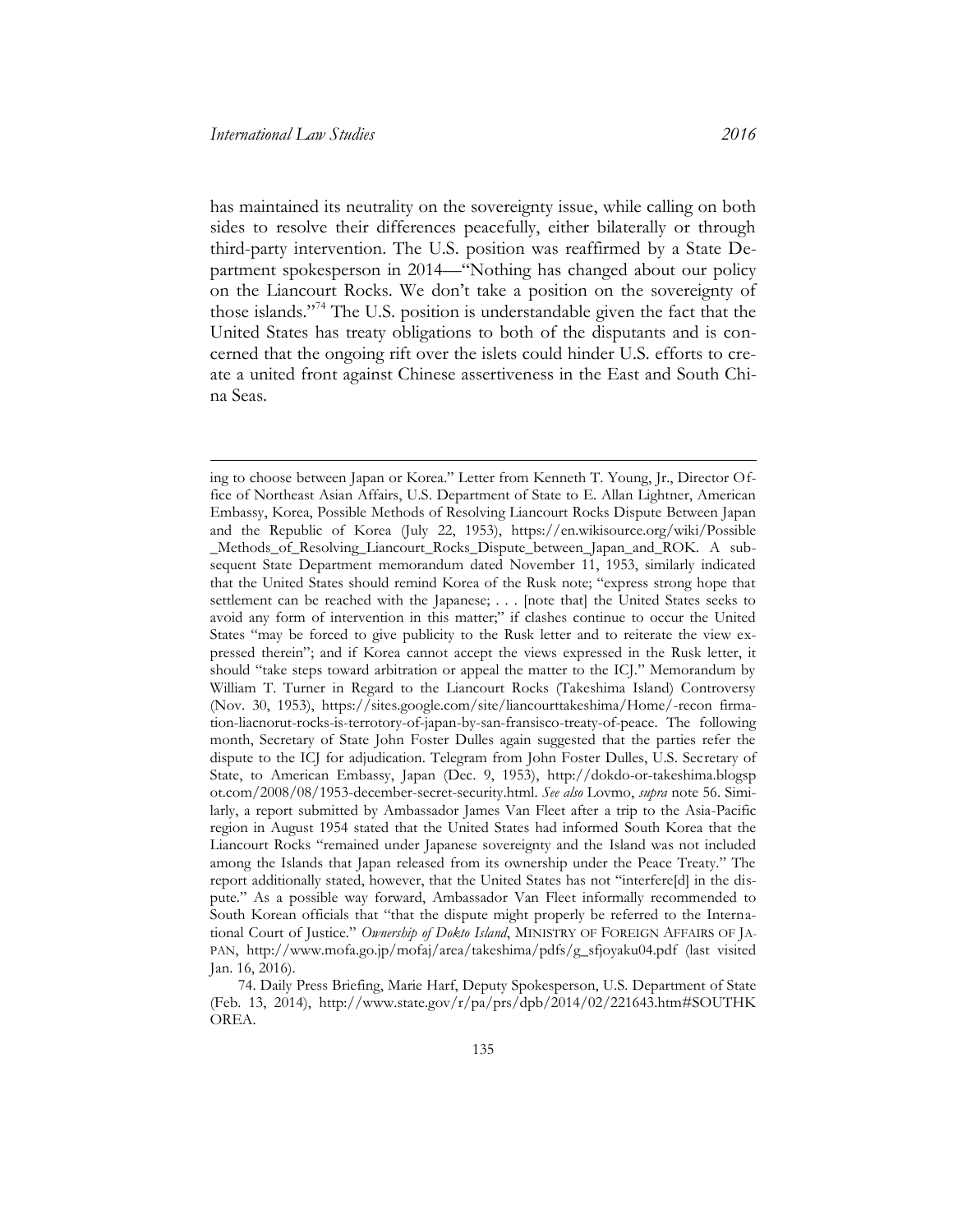#### <span id="page-18-0"></span>IV. PINNACLE ISLANDS (DIAOYU/SENKAKUS) (CHINA/JAPAN)

The Pinnacle Islands are comprised of five uninhabited islands<sup>75</sup> and three barren rocks.<sup>76</sup> The island group is located approximately 120 nm Northeast of Taiwan, 200 nm east of mainland China and 190 nm southwest of Okinawa. The islands, which are claimed by China, Taiwan and Japan, are separated from the Ryukus Islands by the 2,270-meter-deep Okinawa Trough.

Historically, the Pinnacle Islands had little intrinsic value. However, the dispute over the islands intensified in 1969 after the United Nations Economic Commission for Asia and the Far East (ECAFE) released a report suggesting that the seabed around the islands could contain rich oil and gas reserves.<sup>77</sup> Although no oil and gas has been produced from the Pinnacle Islands continental shelf to date,<sup>78</sup> an analysis brief published by the U.S. Energy Information Administration in September 2014 estimates "that the East China Sea has about 200 million barrels of oil in proven and probable reserves" and "between 1 and 2 trillion cubic feet in proven and probable natural gas reserves."<sup>79</sup>

<sup>75.</sup> Uotsurishima/Diaoyu Dao; Taisho-to/Chiwei Yu; Kubashima/Huangwei Yu; Kita-Kojima/Bei Xiaodao; and Minami-Kojima/Nan Xiaodao.

<sup>76.</sup> Oki-no-Kita-iwa/Da Bei Xiaodao; Oki-no-Minami-iwa/Da Nan Xiaodao; and Tobise/Fei Jiao Yan.

<sup>77.</sup> Daniel Dzurek, *Comments on "Island Disputes in East Asia*,*" in* SECURITY FLASH-POINTS: OIL, ISLANDS, SEA ACCESS AND MILITARY CONFRONTATION 419 (Myron H. Nordquist & John Norton Moore eds., 1998); Carlos Ramos-Mrosovsky, *International Law's Unhelpful Role in the Senkaku Islands*, 29 UNIVERSITY OF PENNSYLVANIA JOURNAL OF IN-TERNATIONAL LAW 903, 917 (2008). The ECAFE report indicated that a "high probability exists that the continental shelf between Taiwan and Japan may be one of the most prolific oil reservoirs in the world." K. O. EMERY ET AL., UNITED NATIONS ECONOMIC COM-MISSION FOR ASIA AND THE FAR EAST, GEOLOGICAL SURVEY, GEOLOGICAL STRUCTURE AND SOME WATER CHARACTERISTICS OF THE EAST CHINA SEA AND THE YELLOW SEA 41 (1969), https://www.gsj.jp/data/ccop-bull/2-01.pdf [hereinafter ECAFE REPORT].

<sup>78</sup>. Therefore, "the question as to whether there is recoverable crude oil in commercially exploitable quantities remains unanswered." DIRECTORATE OF INTELLIGENCE, CENTRAL INTELLIGENCE AGENCY, THE SENKAKU ISLANDS DISPUTE: OIL UNDER TROUBLED WATERS? 25 (1971) [hereinafter CIA SENKAKU ISLANDS INTELLIGENCE RE-PORT].

<sup>79.</sup> *East China Sea Report*, U.S. ENERGY INFORMATION ADMINISTRATION 2–3 (Sept. 17, 2014), [https://www.eia.gov/beta/international/analysis\\_includes/regions\\_of\\_interest](https://www.eia.gov/beta/international/analysis_includes/regions_of_interest/East_China_Sea/east_china_sea.pdf)  [/East\\_China\\_Sea/east\\_china\\_sea.pdf](https://www.eia.gov/beta/international/analysis_includes/regions_of_interest/East_China_Sea/east_china_sea.pdf). "Chinese sources claim that undiscovered resources can run as high as 70 to 160 billion barrels of oil for the entire East China Sea"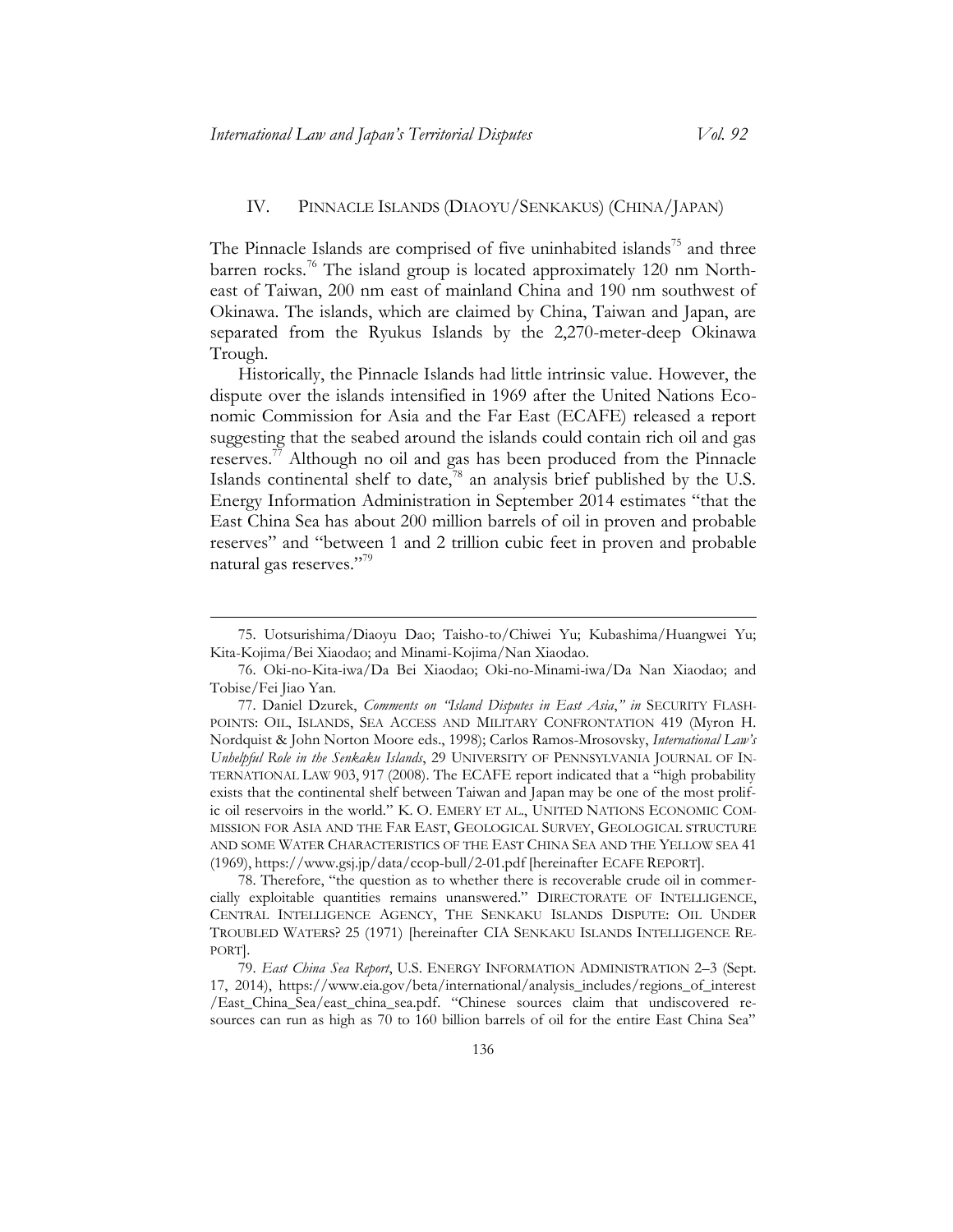The Pinnacle Islands are strategically located along some of the Asia-Pacific's most important sea lines of communication in the East China Sea. Additionally, the waters surrounding the islands are home to productive fisheries, which have been traditionally exploited by Chinese, Taiwanese and Japanese fishermen.<sup>80</sup>

The Japanese government incorporated some of the islands in 1895, and Japan has exercised effective administration and control over the islands, except for the period between 1951 and 1972 when the islands were under U.S. administration pursuant to the SFPT.<sup>81</sup> In 1896, four of the islands were leased by the Japanese government to a Japanese national free of charge.<sup>82</sup> The four remaining islands were sold by the government to a Japanese citizen in 1932.<sup>83</sup>

The United States transferred administrative control of the Pinnacle Islands back to Japan in 1972 pursuant to the Okinawa reversion treaty.<sup>84</sup> Since then, Kubashima/Huangwei and Taisho-to/Chiwei Yu have been provided to the U.S. military as facilities and areas under the Japan-U.S. Status of Forces Agreement.<sup>85</sup> Both China and Taiwan protested the transfer.

80. Ji Guoxing, *Maritime Jurisdiction in the Three China Seas: Options for Equitable Settlement* 11 (Institute on Global Conflict and Cooperation, Policy Paper No. 19 (1995)).

81. Article 3 provides that

Japan will concur in any proposal of the United States to the United Nations to place under its trusteeship system, with the United States as the sole administering authority, Nansei Shoto south of 29 deg. north latitude (including the Ryukyu Islands and the Daito Islands), Nanpo Shoto south of Sofu Gan (including the Bonin Islands, Rosario Island and the Volcano Islands) and Parece Vela and Marcus Island. Pending the making of such a proposal and affirmative action thereon, the United States will have the right to exercise all and any powers of administration, legislation and jurisdiction over the territory and inhabitants of these islands, including their territorial waters.

SFPT, *supra* note 7, art. 3.

 $\overline{a}$ 

82. Uotsurishima/Diaoyu Dao; Kubashima/Huangwei Yu; Kita-Kojima/Bei Xiaodao; and Minami-Kojima/Nan Xiaodao.

85. Agreement Under Article VI of the Treaty of Mutual Cooperation and Security between the United States of America and Japan, Regarding Facilities and Areas and the Status of U.S. Armed Forces in Japan, U.S.-Japan, Jan. 19, 1960, 11 U.S.T. 1652; T.I.A.S. No. 4510; 373 U.N.T.S. 248.

and "as much as 250 trillion cubic feet in undiscovered gas resources, mostly in the Xihu/Okinawa trough." *Id.*

<sup>83.</sup> The government had retained ownership of Taisho-to/Chiwei Yu, Oki-no-Kitaiwa/Da Bei Xiaodao, Oki-no-Minami-iwa/Da Nan Xiaodao and Tobise/Fei Jiao Yan.

<sup>84.</sup> Agreement between the United States of America and Japan concerning the Ryukyu Islands and Daito Islands, U.S.-Japan, June 17, 1971, 23 U.S.T. 446 (1971).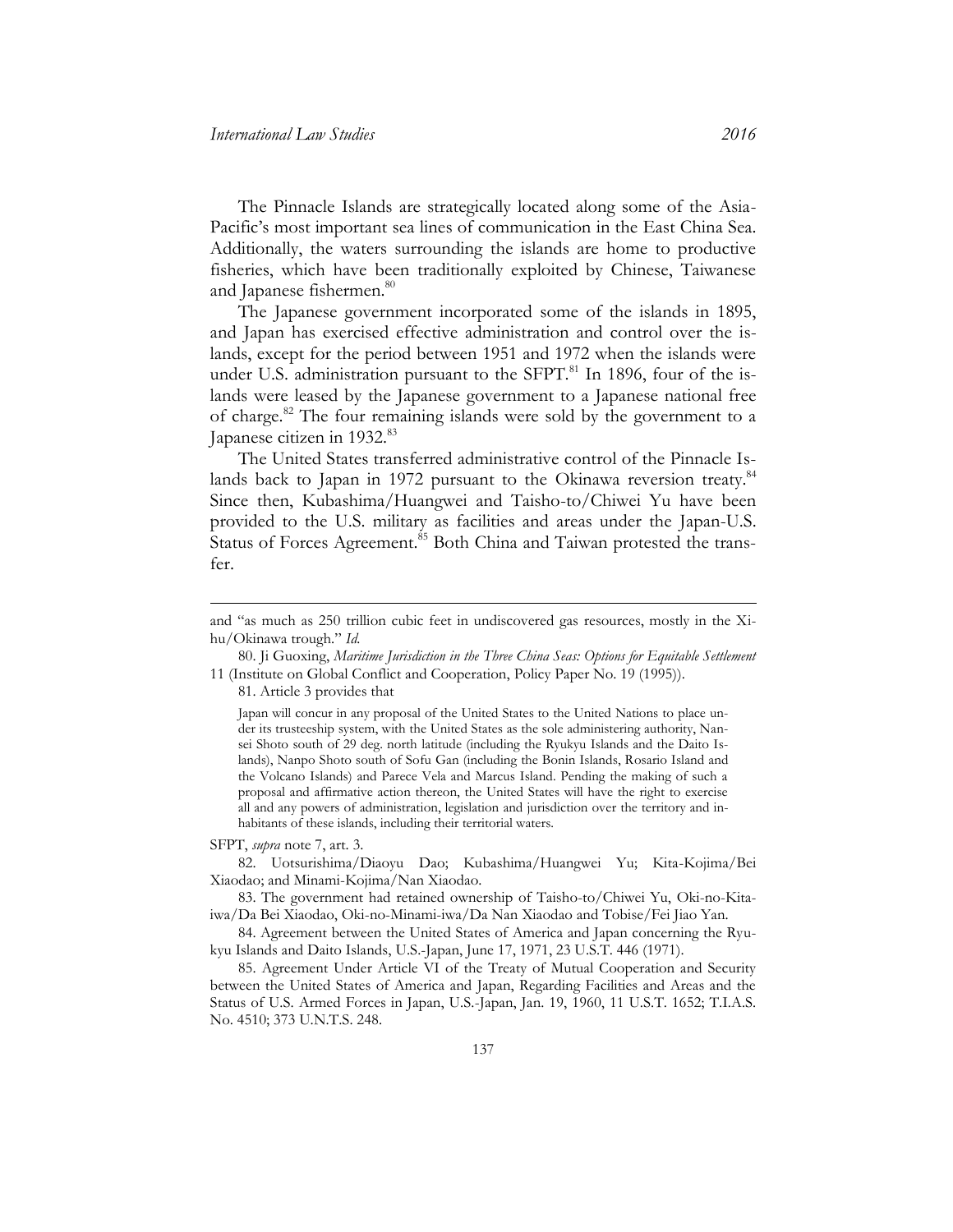In 1978, the Japan Youth Association (JYA) erected a lighthouse on Uotsurishima as a demonstration of Japanese sovereignty over the islands.<sup>86</sup> China responded by sending a large flotilla of fishing boats to the islands.<sup>87</sup> The dispute simmered for the next twenty-plus years until the mid-1990s, when members of the JYA returned to Uotsurishima to construct a new lighthouse on the islet.<sup>88</sup> Taiwan and China both strongly protested the action.<sup>89</sup> Additionally, as in previous instances, a flotilla of Chinese protest boats was dispatched to the islands. The Japanese Coast Guard intercepted the flotilla, but one Chinese activist drowned when he tried to swim to one of the islets.<sup>90</sup> On October 7, 1996, a handful of Chinese protesters successfully landed, albeit briefly, on Uotsuri/Diaoyu Island and raised the Chinese and Taiwanese flags. The flags were removed by the Japanese Coast Guard and diplomatic protests were lodged with the two countries.<sup>91</sup> Over the next several years, both sides continued to take provocative actions that exacerbated the dispute.<sup>92</sup> Then in 2002, the private landowners

<sup>86.</sup> Zhongqi Pan, *Sino-Japanese Dispute over the Diaoyu/Senkaku Islands: The Pending Controversy from the Chinese Perspective*, 12 JOURNAL OF CHINESE POLITICAL SCIENCE 71, 74 (2007).

<sup>87.</sup> *Id.* In 2005, the Japanese government announced that it had placed the lighthouse under State control and protection. *Id.* at 76.

<sup>88.</sup> Daniel Dzurek, The Senkaku/Diaoyu Islands Dispute (Oct. 18, 1996) (on file with author), [https://mulrickillion.wordpress.com/2009/03/01/the-senkakudiaoyu-islands-dis](https://mulrickillion.wordpress.com/2009/03/01/the-senkakudiaoyu-islands-dispute/)  [pute/.](https://mulrickillion.wordpress.com/2009/03/01/the-senkakudiaoyu-islands-dispute/) *See also* KERRY DUMBAUGH ET AL., CONG. RESEARCH SERV., RL31183, CHINA'S MARITIME TERRITORIAL CLAIMS: IMPLICATIONS FOR U.S. INTERESTS 19 (2001); Hungdah Chiu, *An Analysis of the Sino-Japanese Dispute over the T'iaoyutai Islets (Senkaku Gunto)* 22 (Occasional Papers/Reprint Series in Contemporary Asian Studies No. 1, University of Maryland School of Law, 1999); Ramos-Mrosovsky, *supra* note 77, at 921; Pan, *supra* note 86, at 75.

<sup>89.</sup> Chinese protests were made on September 10, 1996, by the Director of Asian Affairs of the Foreign Ministry; on September 11, 1996, by its ambassador to Japan; and on March 30, 1997, by the China's Vice-Premier and Foreign Minister. Chiu, *supra* note 88, at 22–23. *See also* Pan, *supra* note 86, at 74.

<sup>90.</sup> Ramos-Mrosovsky, *supra* note 77, at 920; Pan, *supra* note 86, at 75.

<sup>91.</sup> Chiu, *supra* note 88, at 22–23. *See also* Pan, *supra* note 86, at 75.

<sup>92.</sup> In 1997, for example, a Japanese legislator landed on the one of the islets. The landing was denounced by China as a "serious violation of China's . . . sovereignty." The following year, Chinese protesters landed on Uotsuri/Diaoyu Island after their vessel, the *Baodiao Hao*, sank after clashing with the Japanese Coast Guard. Several years later, in 2000, Japanese activists landed on Uotsuri/Diaoyu Island and contructed a shrine. China condemned the action, demanding that Japan prevent similar incidents from recurring. Pan, *supra* note 86, at 75.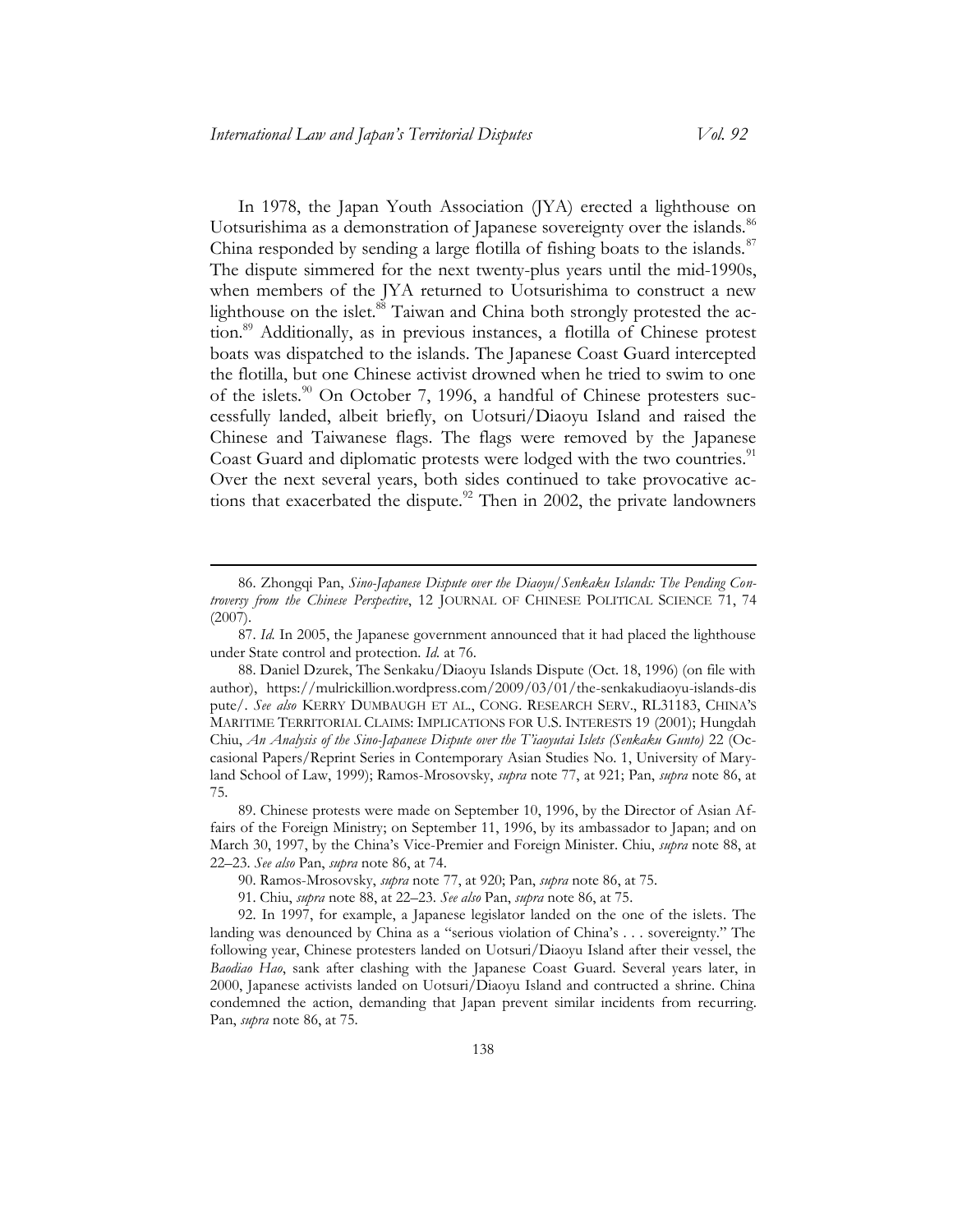of Uotsurishima, Kita-Kojima and Minami-Kojima leased the islands to the Japanese government.

Sino-Japanese relations suffered a serious setback in September 2010 after a Chinese fishing trawler intentionally rammed two Japanese Coast Guard vessels that were attempting to detain the ship for illegally fishing in the vicinity of the Pinnacle Islands. Following a series of high-level demands by China and threats of strong countermeasures if the captain was not unconditionally released, Japan ultimately succumbed and freed him.<sup>93</sup>

Since then, China's presence and aggressive behavior in the disputed area have been on the upswing. Some examples of Chinese provocative and potentially dangerous behavior include buzzing of Japan Maritime Self-Defense Force (JMSDF) warships, $94$  locking fire control radar on JMSDF

<sup>93.</sup> The captain was charged with deliberately colliding with the Coast Guard vessels and obstructing public officers in the performance of their duties. Following his arrest, China suspended ministerial-level contacts with Japan and threatened to withdraw from previously scheduled discussions on the East China Sea gas fields. In addition, public demonstrations were orchestrated outside Japanese diplomatic missions in Beijing, Shanghai, Shenzhen and Shenyang, and four Japanese nationals were detained for allegedly videotaping activities at a military base in Hebei Province. Finally, China imposed an embargo on the shipment of rare earth metals to Japan. Demands by China for an apology and compensation for the incident were rejected by Japan. Martin Fackler, *Japan Retreats with Release of Chinese Boat Captain*, NEW YORK TIMES (Sept. 24, 2010), [http://www.ny](http://www.nytimes.com/2010/09/25/world/asia/25chinajapan.html)  [times.com/2010/09/25/world/asia/25chinajapan.html.](http://www.nytimes.com/2010/09/25/world/asia/25chinajapan.html) The captain was subsequently indicted *in abstentia* by a Japanese judicial panel in July 2011. Chinese officials condemned the verdict, calling it an unlawful and invalid judicial procedure. *China Rejects Japanese Judicial Panel's Verdict to Indict Fishing Vessel Captain*, JAGRAN POST (July 23, 2011), [http://post.jagran.com/China-rejects-Japanese-judicial-panels-verdict-to-indict-fishing](http://post.jagran.com/China-rejects-Japanese-judicial-panels-verdict-to-indict-fishing-vessel-captain-1311431603)[vessel-captain-1311431603.](http://post.jagran.com/China-rejects-Japanese-judicial-panels-verdict-to-indict-fishing-vessel-captain-1311431603)

<sup>94.</sup> In April 2010, People's Liberation Army–Navy (PLA(N)) helicopters buzzed two Japanese warships—*JDS Asayuki* (DD 132) and *JDS Suzunami* (DDG 114)—that were shadowing a large Chinese task group off the coast of Okinawa. The helicopters dangerously approached to within ninety meters horizontally and fifty meters vertically of the JMSDF ships. Similarly, in March 2011, a State Oceanic Administration helicopter buzzed the *JDS Samidare* (DD 106) near the disputed East China Sea gas fields, approaching to within seventy meters of the Japanese destroyer. Rory Medcalf, Raoul Heinrichs & Justin Jones, *Crisis and Confidence: Major Powers and Maritime Security in Indo-Pacific Asia*, LOWY IN-STITUTE (June 2011), [http://www.lowyinstitute.org/files/pubfiles/Medcalf\\_and\\_Hein](http://www.lowyinstitute.org/files/pubfiles/Medcalf_and_Heinrichs%2C_Crisis_and_confidence-revised.pdf)  [richs%2C\\_Crisis\\_and\\_confidence-revised.pdf;](http://www.lowyinstitute.org/files/pubfiles/Medcalf_and_Heinrichs%2C_Crisis_and_confidence-revised.pdf) JAPAN MINISTRY OF DEFENSE, DEFENSE OF JAPAN 2015 pt. 1, ch. 3, sec. 3, at 36 (2015), http://www.mod.go.jp/e/publ/ [w\\_paper/pdf/2015/DOJ2015\\_1-1-3\\_web.pdf](http://www.mod.go.jp/e/publ/w_paper/pdf/2015/DOJ2015_1-1-3_web.pdf) [hereinafter WHITE PAPER PT. I, CH. 1, SEC. 3].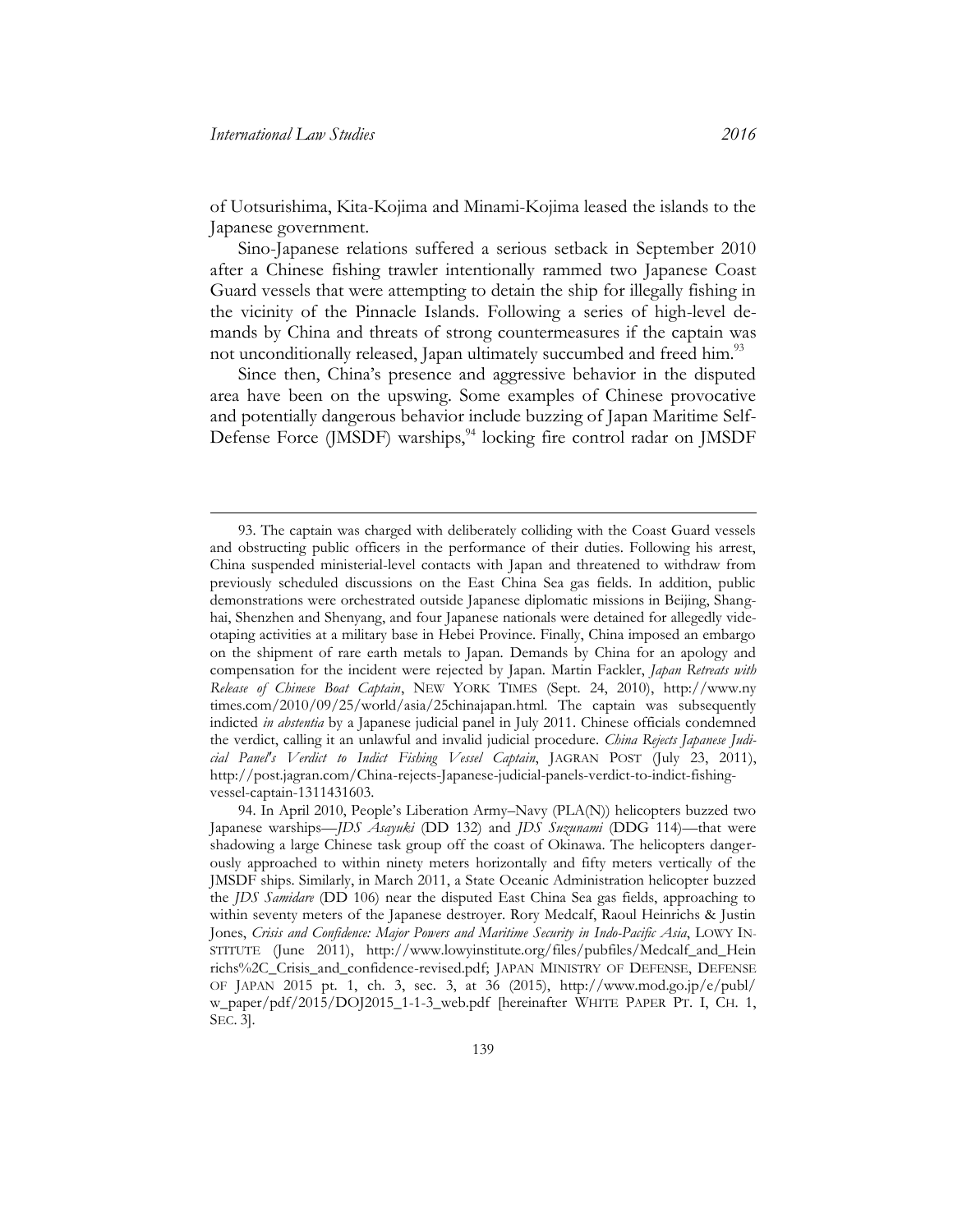ships and aircraft,<sup>95</sup> and dangerous intercepts of Japanese surveillance air $craft.<sup>96</sup>$ 

Relations between Japan and China hit a new low in September 2012 when the press reported that the Japanese government had agreed to buy three of the five disputed islands (Uotsurishima, Kita-Kojima and Minami-Kojima) from the Kurihara family for ¥2.05 billion (US\$26.2 million).<sup>97</sup> The deal was approved by the Cabinet on September 10, 2012.<sup>98</sup> The pur-

96. On two separate occasions in May and June 2014, Chinese Su-27 fighters conducted dangerous intercepts of Japanese reconnaissance aircraft operating in international airspace over the East China Sea, coming within two hundred feet of the Japanese aircraft. WHITE PAPER PT. I, CH. 1, SEC. 3, *supra* note 94, at 36; WHITE PAPER PT. I, CH. 2, SEC. 3, *supra* note 95, at 118; Adam Liff & Andrew Erickson, *Crowding the Waters: The Need for Crisis Management in the East China Sea*, FOREIGN AFFAIRS (Mar. 23, 2015), [https://www. for](https://www.foreignaffairs.com/articles/east-asia/2015-03-23/crowding-waters)[eignaffairs.com/articles/east-asia/2015-03-23/crowding-waters.](https://www.foreignaffairs.com/articles/east-asia/2015-03-23/crowding-waters)

97. Chico Harlan, *Reports: Japan Agrees to Buy Disputed Islands from Private Landowner*, WASHINGTON POST (Sept. 5, 2012), [https://www.washingtonpost.com/world/reports](https://www.washingtonpost.com/world/reports-japan-agrees-to-buy-disputed-islands-from-private-landowner/2012/09/05/c8c7bc46-f73c-11e1-8398-0327ab83ab91_story.html)[japan-agrees-to-buy-disputed-islands-from-private-landowner/2012/09/05/c8c7bc46-](https://www.washingtonpost.com/world/reports-japan-agrees-to-buy-disputed-islands-from-private-landowner/2012/09/05/c8c7bc46-f73c-11e1-8398-0327ab83ab91_story.html)

98. According to Chief Cabinet Secretary Osamu Fujimura, the Japanese government decided to purchase the islands "to keep them under peaceful control" after the private owners put the islands on the market. The other potential buyer, the Tokyo metropolitan government, led by the ultra-nationalist Governor Shintaro Ishihara, had indicated that it intended to station JSDF forces on the disputed islands and construct harbors for use by Japanese fishing boats. The Japanese government believed that development of the islands would inflame Chinese nationalism and therefore decided to purchase the islands to pre-

<sup>95.</sup> On January 19, 2013, a PLA(N) Jiangwei-I class frigate illuminated a JMSDF helicopter with its fire control radar. Ten days later a PLA(N) Jiangwei-II class missile frigate locked its fire control radar on the *JDS Yudachi* (DD 103), which was operating in the East China Sea. Japan protested both incidents, indicating that "projecting fire control radar is very unusual; one mistake, and the situation would become very dangerous." Linda Sieg & Kiyoshi Takenaka, *Japan Protests to China after Radar Pointed at Vessel*, REUTERS (Feb. 6, 2013), [http://www.reuters.com/article/2013/02/05/us-china-japan-idUSBRE91410Q20](http://www.reuters.com/article/2013/02/05/us-china-japan-idUSBRE91410Q20130205)  [130205.](http://www.reuters.com/article/2013/02/05/us-china-japan-idUSBRE91410Q20130205) *See also* WHITE PAPER PT. I, CH. 1, SEC. 3, *supra* note 94, at 36; JAPAN MINISTRY OF DEFENSE, DEFENSE OF JAPAN 2015 pt. 1, ch. 2, sec. 3, at 118 (2015), http://www.mod.go.jp/e/publ/w\_paper/pdf/2015/DOJ2015\_1-2-3\_web.pdf [hereinafter WHITE PAPER PT. I, CH. 2, SEC. 3]. The United States also expressed concern over the fire control radar incident, stating that "we have seen and are concerned by the reports of the Chinese radar incident" and encouraged both sides to avoid steps "that raise tensions and increase the risk of miscalculations that could undermine peace and stability in the region." Yuka Hayashi, Jeremy Page & Julian E. Barnes, *Tensions Flare as Japan Says China Threatened Its Forces*, WALL STREET JOURNAL (Feb. 6, 2013), [http://www.wsj.com](http://www.wsj.com/articles/SB10001424127887324445904578285442601856314)  [/articles/SB10001424127887324445904578285442601856314.](http://www.wsj.com/articles/SB10001424127887324445904578285442601856314)

[f73c-11e1-8398-0327ab83ab91\\_story.html;](https://www.washingtonpost.com/world/reports-japan-agrees-to-buy-disputed-islands-from-private-landowner/2012/09/05/c8c7bc46-f73c-11e1-8398-0327ab83ab91_story.html) Masami Ito & Mizuho Aoki, *Government Seen Sealing Senkaku Deal at ¥2.05 Billing*, JAPAN TIMES (Sept. 6, 2012), [http://info.japan](http://info.japantimes.co.jp/text/nn20120906a1.html)  [times.co.jp/text/nn20120906a1.html.](http://info.japantimes.co.jp/text/nn20120906a1.html)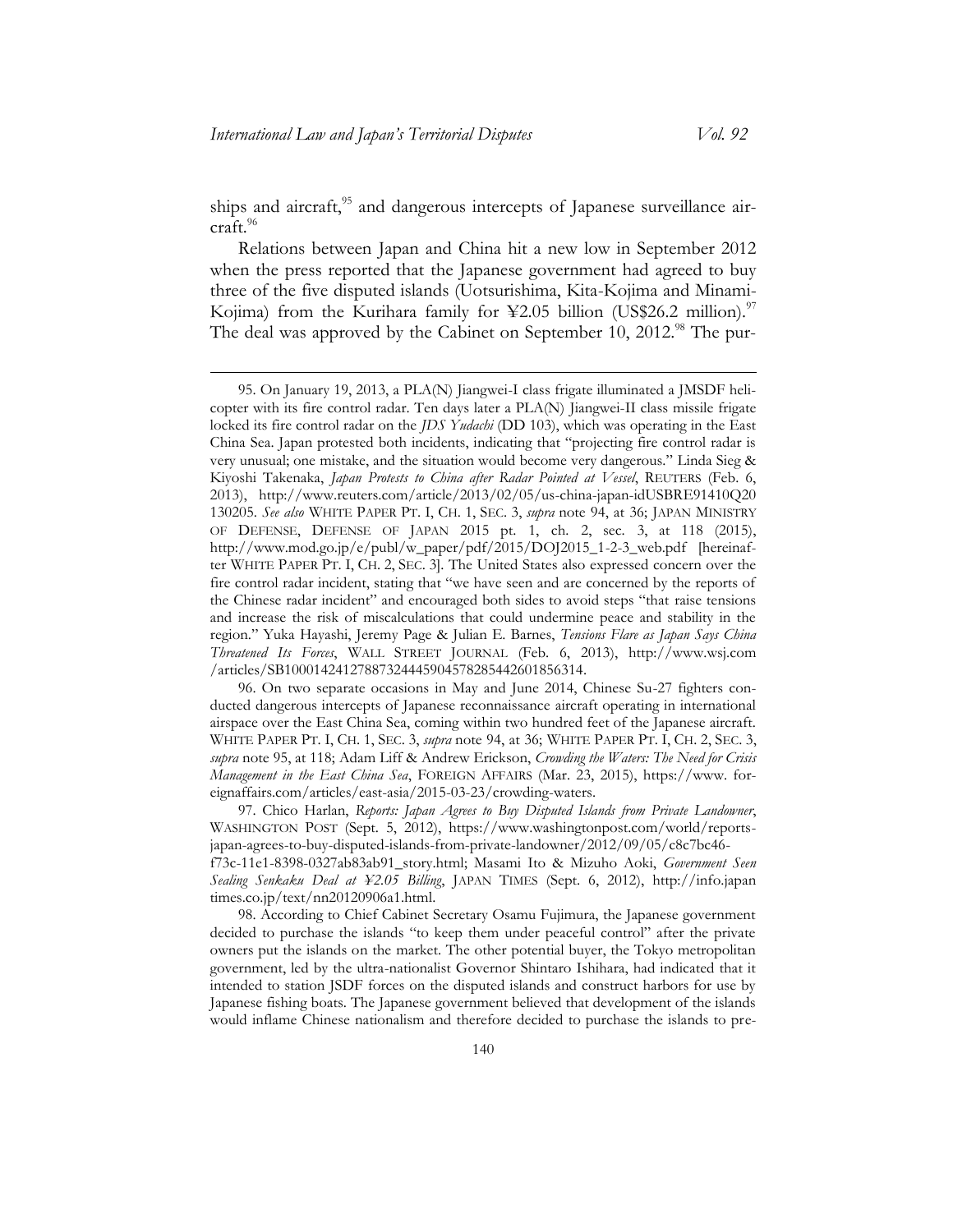chase was ostensibly made to prevent Governor Shintaro Ishihara, then nationalist governor of Tokyo, from buying the islands. Earlier in the year he had expressed an interest in purchasing and developing the islands, a move that would certainly have inflamed tensions with China.<sup>99</sup> Despite Japan's professed good intentions in averting the purchase by Governor Ishihara, the sale of the islands to the Japanese government prompted diplomatic protests from China and Taiwan, as well as widespread anti-Japanese demonstrations across China.<sup>100</sup> China's Ministry of Foreign Affairs condemned the purchase, indicating that any unilateral actions taken by the Japanese regarding the Pinnacle Islands are "illegal and invalid."<sup>101</sup> It also deployed two Chinese marine surveillance ships to the islands as a show of force.<sup>102</sup>

Several weeks after the purchase was announced, China deposited a chart with the United Nations showing the baselines and outer limits of the territorial sea of China, as well as a list of geographical coordinates of points defining the baselines of China around the Pinnacle Islands.<sup>103</sup> Japan protested the Chinese submission on September 24, 2012.<sup>104</sup> Six months

100. MARK E. MANYIN, CONG. RESEARCH SERV., R42761, SENKAKU (DI-AOUYU/DIAOYUTAI) ISLANDS DISPUTE: U.S. TREATY OBLIGATIONS 1 (2012).

101. Mure Dickie & Kathrin Hille, *Japan Risks China's Wrath over Senkakua*, FINANCIAL TIMES (Sept. 10, 2012), http://www.ft.com/cms/s/0/babbfa2a-fb2b-11e1-87ae-00144feabdc0.html. The *People's Liberation Army Daily* likewise labeled the purchase "the most blatant challenge to China's sovereignty since the end of World War II." *Quoted in China Sends Patrol Ships to Island Held by Japan*, CSNSNEWS.COM (Sept. 11, 2012), http://www.cnsnews.com/news/article/china-sends-patrol-ships-islands-held-japan.

102. Perlez, *supra* note 99.

 $\overline{a}$ 

103. U.N. Division for Ocean Affairs and the Law of the Sea, Office of Legal Affairs, Maritime Zone Notifications (Sept. 21, 2012),, [http://www.un.org/depts/los/LEGIS](http://www.un.org/depts/los/LEGISLATIONANDTREATIES/PDFFILES/mzn_s/mzn89ef.pdf)  [LATIONANDTREATIES/PDF FILES/mzn\\_s/mzn89ef.pdf.](http://www.un.org/depts/los/LEGISLATIONANDTREATIES/PDFFILES/mzn_s/mzn89ef.pdf)

vent Japanese nationalists from gaining control of the islands. Takashi Mochizuki, *Japan Plans to Buy Islands in Dispute*, WALL STREET JOURNAL (Sept. 11, 2012), [http://www.wsj.com/articles/SB10000872396390443921504577643261139002438.](http://www.wsj.com/articles/SB10000872396390443921504577643261139002438)

<sup>99.</sup> Jane Perlez, *China Accuses Japan of Stealing after Purchase of Group of Disputed Islands*, NEW YORK TIMES (Sept. 11, 2012), [http://www.nytimes.com/2012/09/12/wor](http://www.nytimes.com/2012/09/12/world/asia/china-accuses-japan-of-stealing-disputed-islands.html) [ld/asia/china-accuses-japan-of-stealing-disputed-islands.html.](http://www.nytimes.com/2012/09/12/world/asia/china-accuses-japan-of-stealing-disputed-islands.html) *See also Position Paper: Japan-China Relations Surrounding the Situation of the Senkaku Islands*, MINISTRY OF FOREIGN AF-FAIRS OF JAPAN (Nov. 9, 2012), [http://www.mofa.go.jp/region/asia-paci/senkaku/p osi](http://www.mofa.go.jp/region/asia-paci/senkaku/position_paper_en.html)[tion\\_paper\\_en.html.](http://www.mofa.go.jp/region/asia-paci/senkaku/position_paper_en.html)

<sup>104.</sup> Permanent Mission of Japan to the United Nations, Note Verbale PM/12/303 (Sept. 24, 2012), *reprinted in* UNITED NATIONS, LAW OF THE SEA BULLETIN NO. 80, at 39 (2013), [http://www.un.org/depts/los/doalos\\_publications/LOSBulletins/bulletinpdf/ bu](http://www.un.org/depts/los/doalos_publications/LOSBulletins/bulletinpdf/bulletin80e.pdf)  [lletin80e.pdf.](http://www.un.org/depts/los/doalos_publications/LOSBulletins/bulletinpdf/bulletin80e.pdf)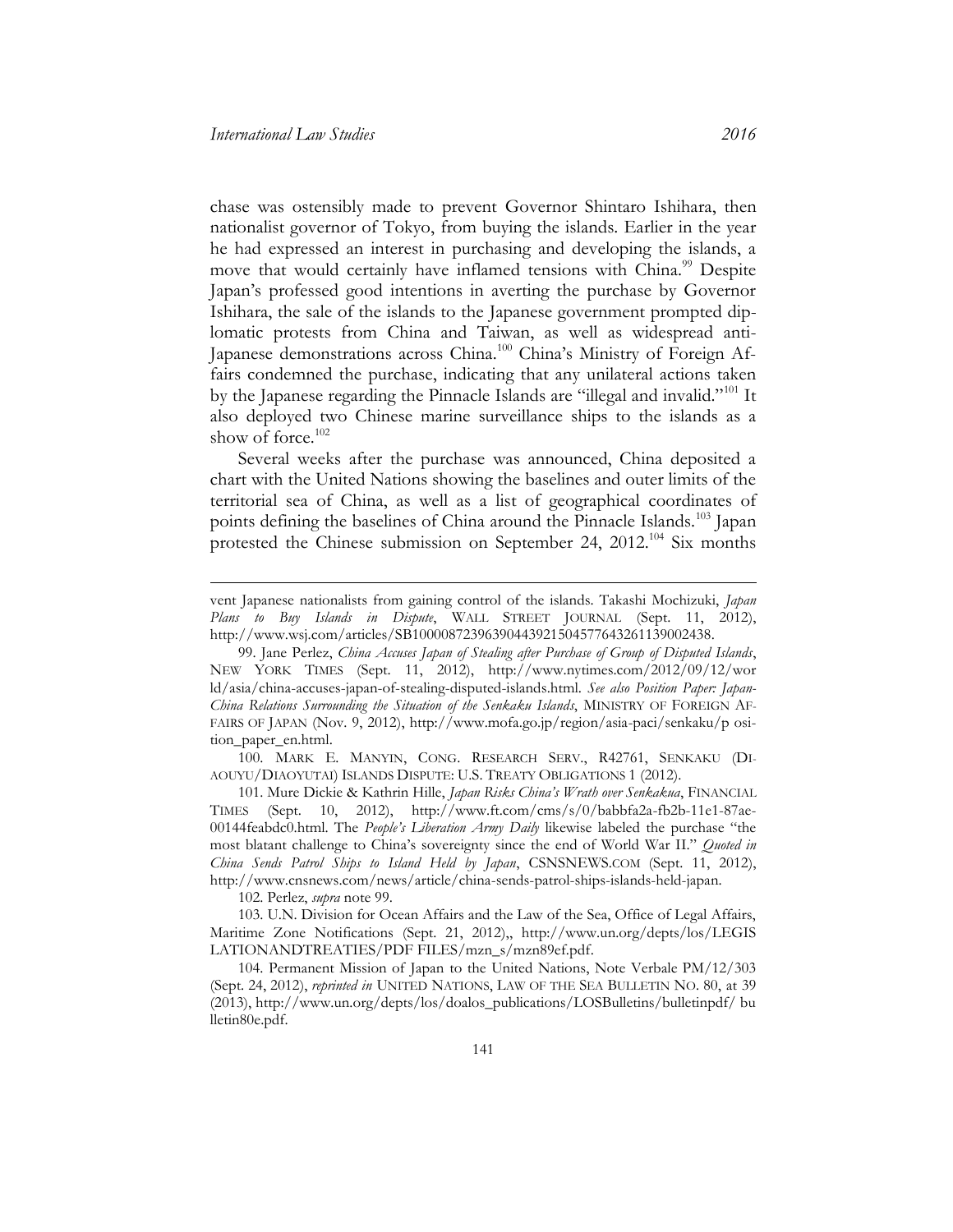later, in April 2013, China elevated the status of the island dispute as a "core interest," signaling to Japan that it is not willing to make any concessions on the sovereignty dispute. $105$ 

The dispute was further exacerbated in November 2013 when China unexpectedly established an air defense identification zone (ADIZ) over much of the East China Sea.<sup>106</sup> All aircraft entering the zone must comply with the aircraft identification rules and provide flight information to Chinese air traffic controllers.<sup>107</sup> Additionally, aircraft operating in the ADIZ are required to follow the instructions of the Chinese Ministry of Defense or suffer "defensive emergency measures."<sup>108</sup>

The Japanese Ministry of Foreign Affairs immediately protested China's declaration, emphasizing (*inter alia*) that the ADIZ was "totally unacceptable . . . [and] was extremely dangerous as it could unilaterally escalate the situation surrounding the Senkaku Islands and lead to an unexpected occurrence of accidents in the airspace."<sup>109</sup> The following week, JSDF air-

108. *Id.*

 $\overline{a}$ 

109. Press Release, Ministry of Foreign Affairs of Japan, China's Establishment of an Air Defense Identification Zone in the East China Sea (Protest by Mr. Junichi Ihara, Director-General of the Asian and Oceanian Affairs Bureau, MOFA, to Mr. Han Zhingiang, Minister of the Chinese Embassy in Japan) (Nov. 23, 2013), [http://www.mofa.go.jp/](http://www.mofa.go.jp/press/release/press4e_000100.html)  [press/release/press4e\\_000100.html.](http://www.mofa.go.jp/press/release/press4e_000100.html) The following day Japanese Minister of Foreign Af-

<sup>105.</sup> China's other "core interests" include Taiwan, Tibet, Xinjing and the South China Sea. *China Officially Labels Senkakus a "Core Interest*,*"* JAPAN TIMES (Apr. 27, 2013), [http://www.japantimes.co.jp/news/2013/04/27/national/china-officially-labels](http://www.japantimes.co.jp/news/2013/04/27/national/china-officially-labels-senkakus-a-core-interest/)[senkakus-a-core-interest/.](http://www.japantimes.co.jp/news/2013/04/27/national/china-officially-labels-senkakus-a-core-interest/) 

<sup>106.</sup> On November 23, 2013, China declared an ADIZ over a large portion of the East China Sea that overlaps portions of the South Korean and Japanese ADIZs, which have been in existence since 1951. The zone includes the airspace within the area enclosed by China's outer limit of the territorial sea and the following six points: 33º11'N (North Latitude) and 121º47'E (East Longitude), 33º11'N and 125º00'E, 31º00'N and 128º20'E, 25º38'N and 125º00'E, 24º45'N and 123º00'E, 26º44'N and 120º58'E. *Statement by the Government of the People's Republic of China on Establishing the East China Sea Air Defense Identification Zone*, XINHUA NEWS AGENCY (Nov. 23, 2013), [http://news.xinhuanet.com/english/ chi](http://news.xinhuanet.com/english/china/2013-11/23/c_132911635.htm)[na/2013-11/23/c\\_132911635.htm.](http://news.xinhuanet.com/english/china/2013-11/23/c_132911635.htm) The new ADIZ was purportedly established to protect China's sovereignty and territorial and airspace security, as well as maintain flying order. *China Exclusive: Defense Ministry Spokesman Responds to Air Defense Identification Zone Questions*, XINHUA NEWS AGENCY (Nov. 23, 2013), [http://news.xinhuanet.com/english/ chi](http://news.xinhuanet.com/english/china/2013-11/23/c_132912145.htm)[na/2013-11/23/c\\_132912145.htm.](http://news.xinhuanet.com/english/china/2013-11/23/c_132912145.htm)

<sup>107.</sup> Aircraft will provide the following information: (1) flight plan identification, (2) radio identification, (3) transponder identification and (4) logo identification. *Announcement of the Aircraft Identification Rules for the East China Sea Air Defense Identification Zone of the P.R.C.*, XINHUA NEWS AGENCY (Nov. 23, 2013), [http://news.xinhuanet.com/english/](http://news.xinhuanet.com/english/china/2013-11/23/c_132911634.htm)  [china/2013-11/23/c\\_132911634.htm.](http://news.xinhuanet.com/english/china/2013-11/23/c_132911634.htm)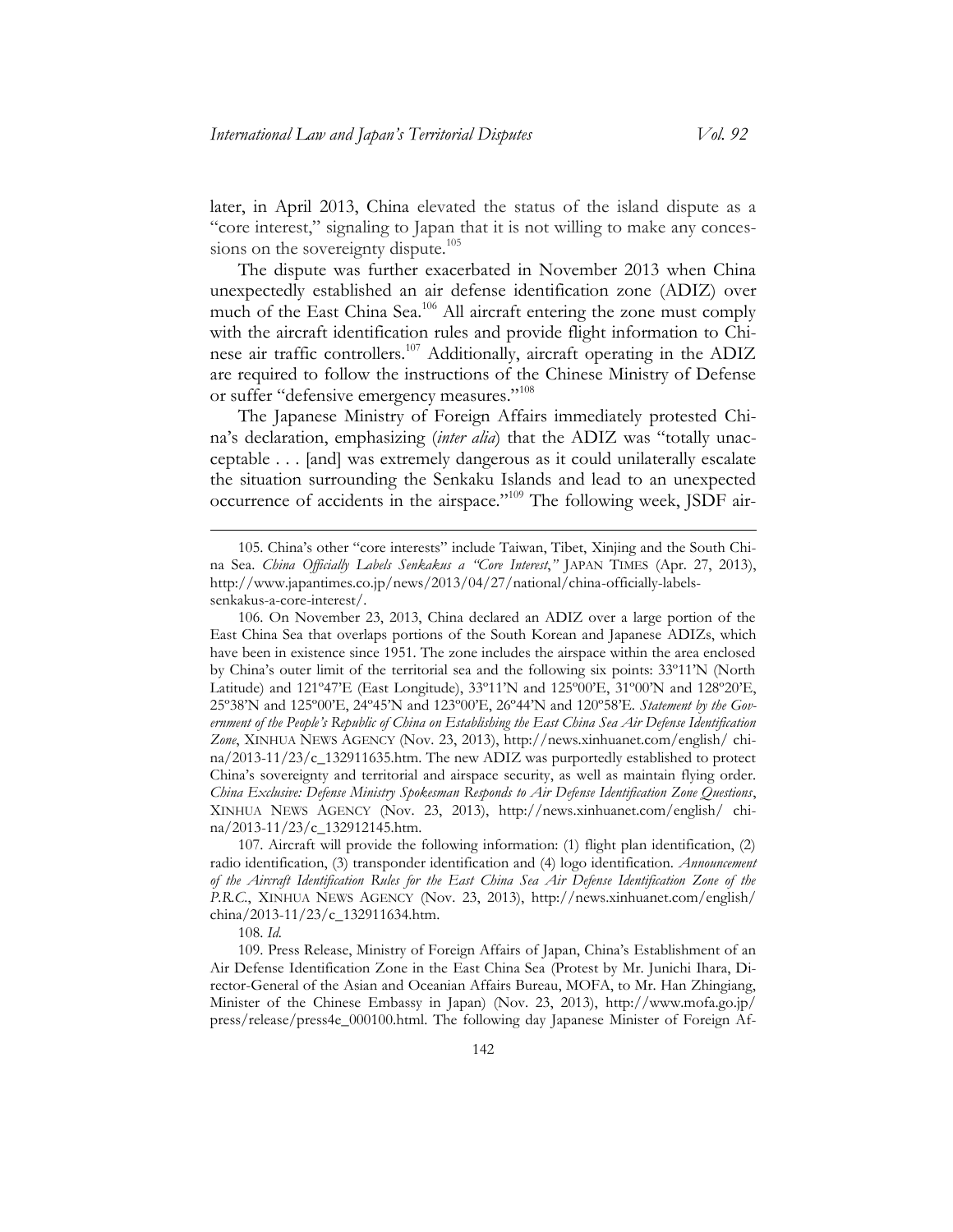craft operationally challenged the ADIZ by conducting an unannounced reconnaissance mission in the zone near the Pinnacle Islands.<sup>110</sup> Japan also instructed Japanese civil aircraft to disregard the new ADIZ procedures, to include the requirement to file flight plans with the relevant Chinese authorities.<sup>111</sup> As implemented by China, most nations would agree that the East China Sea ADIZ interferes with high seas freedoms of overflight and is therefore inconsistent with international law.<sup>112</sup>

Since 2013, Chinese intrusions into Japan's claimed airspace and waters around the islands have become commonplace in an apparent effort to demonstrate that Japan does not exercise effective administrative control of the islands. These increased incursions raise the possibility of a miscalcu-

fairs, Fumio Kishida, stated (*inter alia*) that Japan would "respond firmly, but in a calm manner against China's attempt to unilaterally alter the status quo by coercive measures with determination to defend resolutely its territorial land, sea and airspace." Press Release, Ministry of Foreign Affairs of Japan, Statement by the Minister for Foreign Affairs on the Announcement on the "East China Sea Air Defense Identification Zone" by the Ministry of National Defense of the People's Republic of China (Nov. 24, 2013), [http://www.mofa.go.jp/press/release/press4e\\_000098.html.](http://www.mofa.go.jp/press/release/press4e_000098.html) The United States also expressed its concern that the ADIZ declaration will "increase tensions in the region and create risks of an incident." Press Statement, John Kerry, Secretary of State, Statement on the East China Sea Air Defense Identification Zone (Nov. 23, 2013), [http://www.state.gov/secretary/remarks/2013/11/218013.htm.](http://www.state.gov/secretary/remarks/2013/11/218013.htm) S*ee also* Press Statement, Chuck Hagel, Secretary of Defense, Statement on the East China Sea Air Defense Identification Zone (Nov. 23, 2013), [http://archive.defense.gov/releases/release.aspx?rel](http://archive.defense.gov/releases/release.aspx?releaseid=16392)  [easeid=16392](http://archive.defense.gov/releases/release.aspx?releaseid=16392) ("The United States . . . views this development as a destabilizing attempt to alter the status quo in the region. The unilateral action increases the risk of misunderstanding and miscalculations.").

<sup>110.</sup> *Japanese and South Korean Aircraft Enter Chinese ADIZ*, WANT CHINA TIMES (Nov. 29, 2013), [http://www.wantchinatimes.com/news-subclass-cnt.aspx?id=20131129000064](http://www.wantchinatimes.com/news-subclass-cnt.aspx?id=20131129000064&cid=1101)  [&cid=1101.](http://www.wantchinatimes.com/news-subclass-cnt.aspx?id=20131129000064&cid=1101)

<sup>111.</sup> Thom Shanker, *U.S. Sends Two B-52 Bombers into Air Zone Claimed by China*, NEW YORK TIMES (Nov. 26, 2013), [http://www.nytimes.com/2013/11/27/world/asia/us-fli](http://www.nytimes.com/2013/11/27/world/asia/us-flies-b-52s-into-chinas-expanded-air-defense-zone.html?_r=0)  [es-b-52s-into-chinas-expanded-air-defense-zone.html?\\_r=0;](http://www.nytimes.com/2013/11/27/world/asia/us-flies-b-52s-into-chinas-expanded-air-defense-zone.html?_r=0) Julian Barnes, Yuka Hayashi & Jeremy Page, *Stakes Escalate For Biden in Beijing*, WALL STREET JOURNAL (Dec. 4, 2013), [http://www.wsj.com/articles/SB10001424052702304579404579236652947844062.](http://www.wsj.com/articles/SB10001424052702304579404579236652947844062)

<sup>112.</sup> Jonathan Odom, *A 'Rules-Based' Approach to Airspace Defense: A U.S. Perspective on the International Law of the Sea and Airspace, Air Defense Measures, and the Freedom of Navigation*, 1 BELGIUM REVIEW OF INTERNATIONAL LAW 65–93 (2014). *See also* Raul (Pete) Pedrozo, *The Bull in the China Shop: Raising Tensions in the Asia-Pacific Region*, 90 INTERNATIONAL LAW STUDIES 66, 68–77 (2014).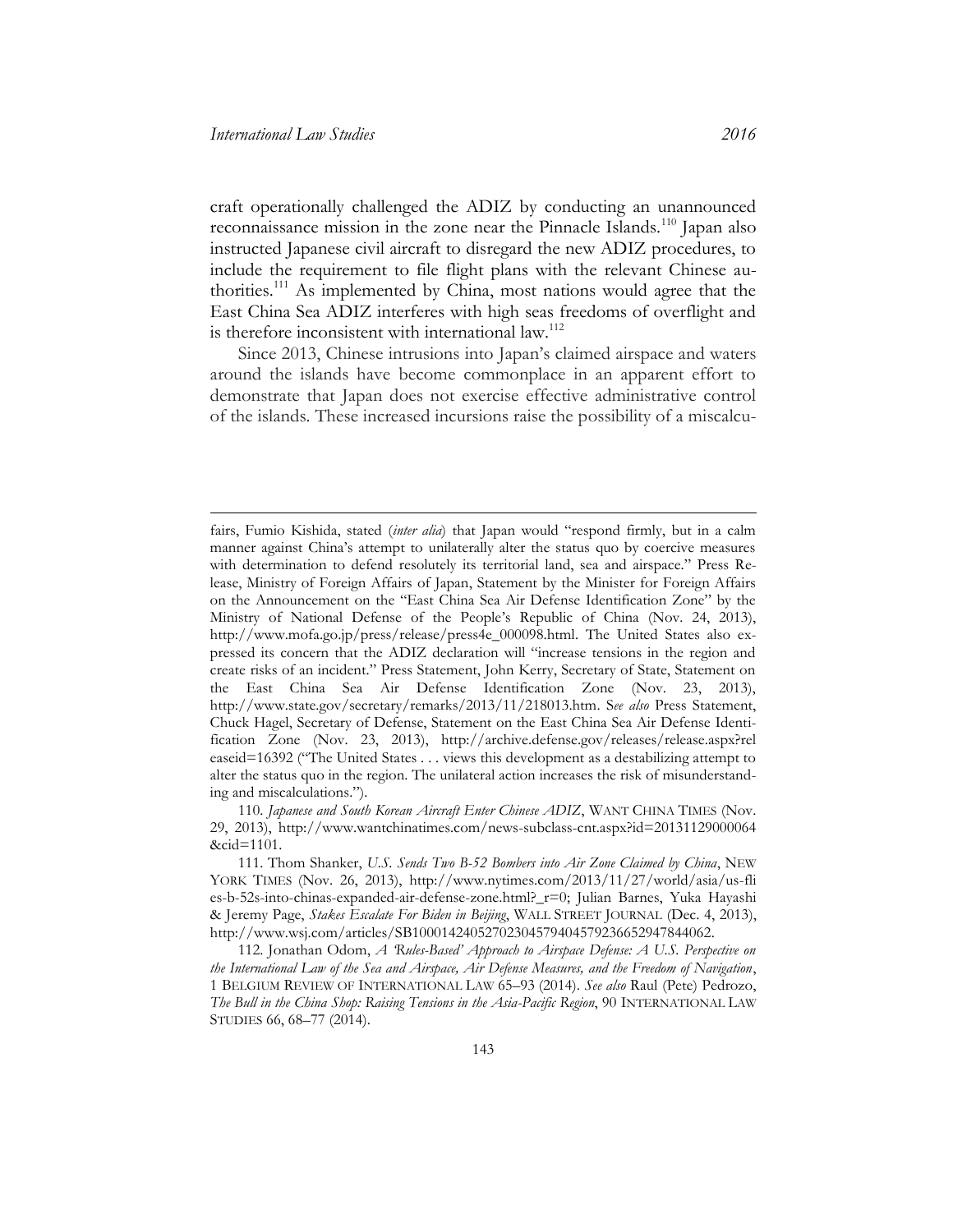lation or other unintended consequence.<sup>113</sup> In the three-month period between July 1 and September 30, 2015, JSDF fighters have been scrambled 117 times to intercept Chinese aircraft in the vicinity of the Senkakus.<sup>114</sup> China argues that the Japanese intercepts hamper its freedom of overflight and threaten the safety of its ships and aircraft.<sup>115</sup> In an apparent show of force, eleven Chinese military aircraft—eight bombers, two surveillance planes and an early-warning aircraft—conducted a drill near Miyako and Okinawa in November 2015 "to improve its long-range combat abilities," prompting the JSDF to scramble jets to intercept and monitor the air $craft.<sup>116</sup>$ 

On the economic front, China also appears to be extracting gas from disputed gas fields near the hypothetical median line with Japan in the East China Sea, despite a 2008 agreement not to engage in individual drilling pending resolution of the maritime boundary dispute. Photographs published in Japan's 2015 defense White Paper confirm the construction of sixteen structures that are currently engaged in offshore drilling operations in the East China Sea.<sup>117</sup> On September 16, 2015, Japan protested the activity, indicating that "it is extremely regrettable that the Chinese side . . . has unilaterally gone ahead with the development while the border has not yet been settled."<sup>118</sup> Six weeks later, China agreed to restart talks on the con-

 $\overline{a}$ 

<sup>113.</sup> In FY2014, JSDF force aircraft were scrambled 464 times to intercept Chinese aircraft intruding into Japan's claimed airspace around the Pinnacle Islands. WHITE PAPER PT. I, CH. 1, SEC. 3, *supra* note 94, at 44.

<sup>114.</sup> [Ben Blanchard,](http://blogs.reuters.com/search/journalist.php?edition=us&n=ben.blanchard&) *China Calls on Japan to Stop "Hampering" Military Flights*, REUTERS (Oct. 29, 2015), [http://www.reuters.com/article/2015/10/29/us-china-japan-idUSKCN](http://www.reuters.com/article/2015/10/29/us-china-japan-idUSKCN0SN0W020151029)  [0SN0W020151029.](http://www.reuters.com/article/2015/10/29/us-china-japan-idUSKCN0SN0W020151029)

<sup>115.</sup> *Id.*

<sup>116.</sup> *"Large" Chinese Military Fleet Flies Near Japan Islands: Media*, YAHOO! NEWS (Nov. 27, 2015), [http://news.yahoo.com/large-chinese-military-fleet-flies-near-japan-islands-](http://news.yahoo.com/large-chinese-military-fleet-flies-near-japan-islands-035354583.html)[035354583.html.](http://news.yahoo.com/large-chinese-military-fleet-flies-near-japan-islands-035354583.html)

<sup>117.</sup> Jeffrey W. Hornung, *Get Ready: China-Japan Tensions Set to Flare over East China Sea*, THE NATIONAL INTEREST (Aug. 12, 2015), [http://nationalinterest.org/feature/get-ready](http://nationalinterest.org/feature/get-ready-china-japan-tensions-set-flare-over-east-china-sea-13557?page=show)[china-japan-tensions-set-flare-over-east-china-sea-13557?page=show;](http://nationalinterest.org/feature/get-ready-china-japan-tensions-set-flare-over-east-china-sea-13557?page=show) Felix K. Chang, *China's Energy Exploration In East China Sea And Japan's Security Debate – Analysis*, E[URASIA](http://www.eurasiareview.com/author/fpri/) REVIEW (July 30, 2015), [http://www.eurasiareview.com/30072015-chinas-energy-ex plo](http://www.eurasiareview.com/30072015-chinas-energy-exploration-in-east-china-sea-and-japans-security-debate-analysis/)[ration-in-east-china-sea-and-japans-security-debate-analysis/.](http://www.eurasiareview.com/30072015-chinas-energy-exploration-in-east-china-sea-and-japans-security-debate-analysis/)

<sup>118.</sup> *Japan Protests Chinese Gas Operation in Disputed Sea*, YAHOO! NEWS (Sept. 16, 2015), [http://news.yahoo.com/japan-protests-chinese-gas-operation-disputed-sea-114447459.ht](http://news.yahoo.com/japan-protests-chinese-gas-operation-disputed-sea-114447459.html)  [ml.](http://news.yahoo.com/japan-protests-chinese-gas-operation-disputed-sea-114447459.html)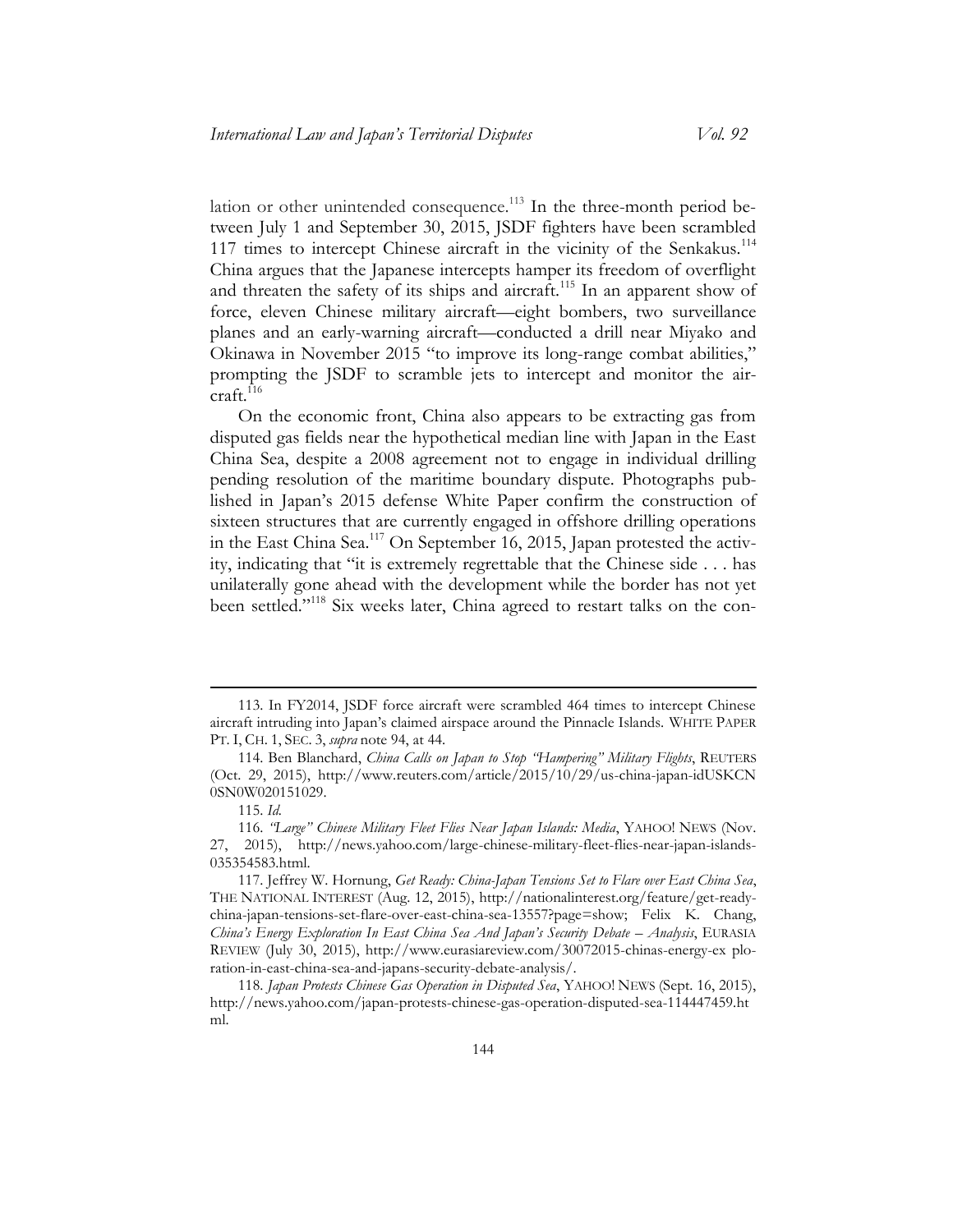tentious issue during the South Korea-China-Japan trilateral summit in Seoul. $119$ 

To counter Chinese activities in the region, Japan's defense ministry has requested a budget increase for the next fiscal year—¥5.09 trillion (\$42 billion)—with a focus on strengthening protection of the Senkaku Islands.<sup>120</sup> Japanese concern over Chinese aggression is likewise reflected in eleven security bills adopted by the Diet in September 2015 that reinterpret Article 9 of Japan's constitution<sup>121</sup> to allow the JSDF to provide collective self-defense for its allies in overseas conflicts.<sup>122</sup>

The U.S. position on the status of the Pinnacle Islands has wavered since the end of the World War II. Following the surrender of Japan in September 1945, U.S. forces assumed formal control over the main Japanese islands, as well as a number of other island groups including the Amani, Okinawa, Miyako and Yaeyame island chains.<sup>123</sup> With regard to the Ry-

121. Article 9 provides:

 $\overline{a}$ 

Aspiring sincerely to an international peace based on justice and order, the Japanese people forever renounce war as a sovereign right of the nation and the threat or use of force as means of settling international disputes. In order to accomplish the aim of the preceding paragraph, land, sea, and air forces, as well as other war potential, will never be maintained. The right of belligerency of the state will not be recognized.

NIHONKOKU KENPŌ [KENPŌ] [CONSTITUTION], art. 9 (Japan), [http://japan.kantei.go.jp/](http://japan.kantei.go.jp/constitution_and_government_of_japan/constitution_e.html)  [constitution\\_and\\_government\\_of\\_japan/constitution\\_e.html.](http://japan.kantei.go.jp/constitution_and_government_of_japan/constitution_e.html) The Constitution, promulgated on November 3, 1946, came into effect on May 3, 1947.

122. Prime Minister Shinzo Abe told reporters, "The legislation is necessary in order to protect the people's lives and their peaceful livelihood, and it is to prevent a war." Mari Yamaguchi, *Japan Enhances Military's Role as Security Bills Pass*, AP (Sept. 18, 2015), http://bigstory.ap.org/article/bf06b3fa661f47e689f6ccd50599f5d9/japan-ruling-partyfinal-push-expand-role-military.

123. Jean-Marc F. Blanchard, *The U.S. Role in the Sino-Japanese Dispute over the Diaoyu (Senkaku) Islands, 1945–1971*, 161 THE CHINA QUARTERLY 95, 102 (2000). Japan was defined by the Joint Chiefs of Staff in a basic directive for the occupation and control of Japan as "the four main islands of Japan: Hokkaido (Yezo), Honshu, Kyushu and Shikoku and about 1,000 smaller adjacent islands including the Tsushima Islands." Joint Chiefs of Staff, J.C.S. 1380/15, Basic Initial Post Surrender Directive to Supreme Commander for the Allied Powers for the Occupation and Control of Japan (Nov. 3, 1945),

<sup>119.</sup> *Japan and China Agree on Moves to Mend Ties Further*, REUTERS (Nov. 1, 2015), [http://www.reuters.com/article/2015/11/01/us-japan-china-idUSKCN0SQ1SY201511](http://www.reuters.com/article/2015/11/01/us-japan-china-idUSKCN0SQ1SY20151101)  [01.](http://www.reuters.com/article/2015/11/01/us-japan-china-idUSKCN0SQ1SY20151101) 

<sup>120.</sup> If approved, the request would be the biggest ever budget request by the Ministry of Defense, a 2.2 percent increase from the current fiscal year, and the fourth straight annual defense budget increase. *Japan Defense Ministry Asks for Record Budge*t, DEFENSE NEWS (Aug. 31, 2015), [http://www.defensenews.com/story/defense/international/asia](http://www.defensenews.com/story/defense/international/asia-pacific/2015/08/31/japan-defense-ministry-asks-record-budget/71491924/)[pacific/2015/08/31/japan-defense-ministry-asks-record-budget/71491924/.](http://www.defensenews.com/story/defense/international/asia-pacific/2015/08/31/japan-defense-ministry-asks-record-budget/71491924/)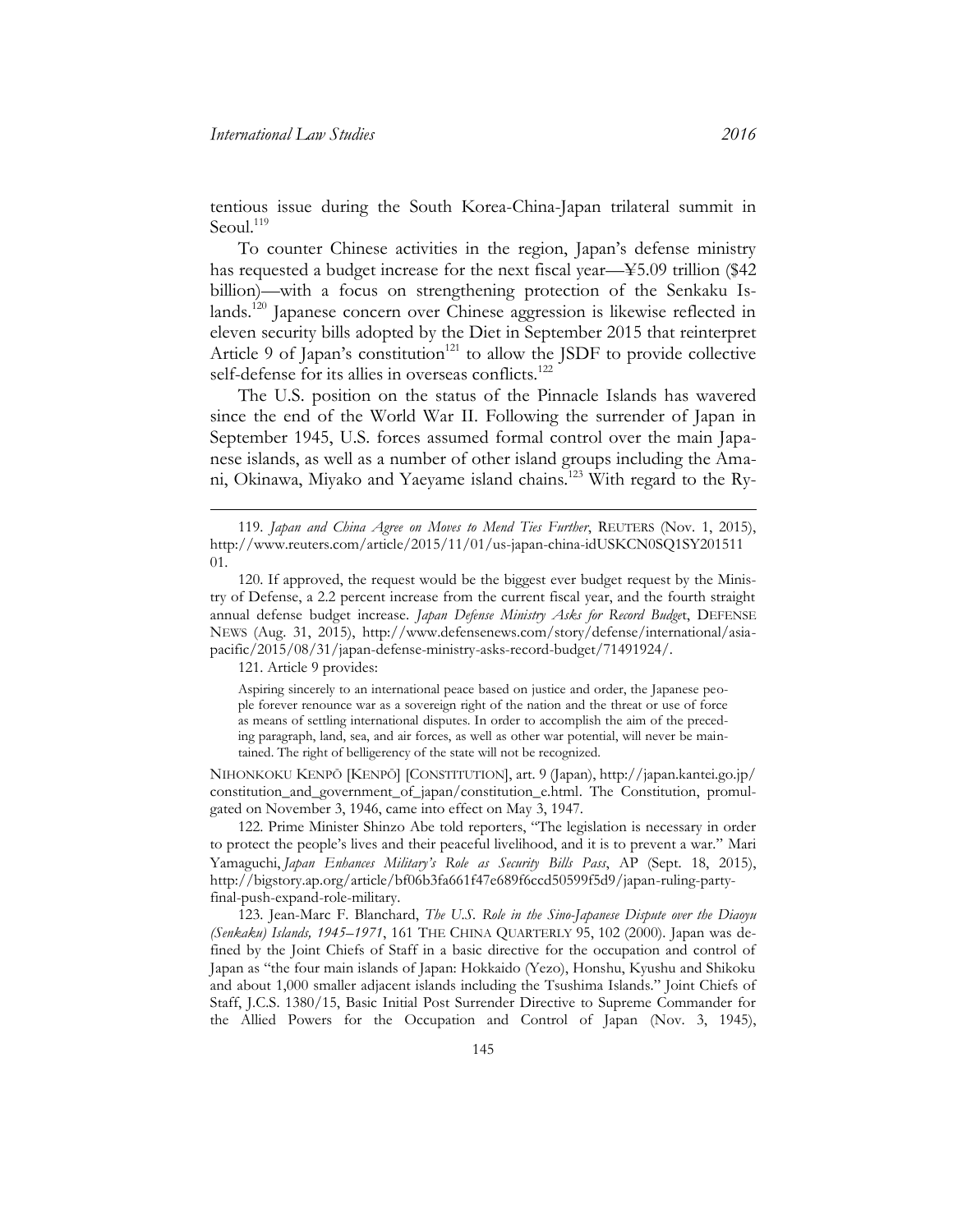ukyu Islands, U.S. Navy survey and reconnaissance operations initially did not extend beyond Kume Island.<sup>124</sup>

However, in January 1946, the commander of the Okinawa Naval Base was ordered "to extend Military Government operations . . . to include the Northern Ryukyus south of the 30th parallel North and to include Sakishima Gunto," which includes the Pinnacle Islands.<sup>125</sup> A map issued by the Supreme Commander for the Allied Powers reflected that the Ryukyus were not associated with Japan proper, nor were they part of Taiwan.<sup>126</sup> Japan was defined in SCAP Memorandum (SCAPIN-677) to include "the four main islands of Japan (Hokkaido, Honshu, Kyushu and Shikoku) and the approximately one thousand smaller adjacent islands, including the Tsushima Islands and the Ryukyu (Nansei) Islands north of 30° North Latitude (excluding Kuchinoshima Island)."<sup>127</sup> Thus, official documents issued by the U.S. State Department and the SCAP clearly associated the Pinnacle Islands with the Okinawa prefecture.<sup>128</sup>

Declassified records from the State Department note that the United States "rejected *in toto* Chinese claims to the Ryukyus" that were raised by Chinese Foreign Minister T.V. Soong in October 1944 and by Chiang Kai-

 $\overline{a}$ 

Formosa and the Pescadores were also excluded from the definition. Memorandum from General Headquarters, Supreme Commander for the Allied Powers (SCAPIN-677) to Imperial Japanese Government, Governmental and Administrative Separation of Certain Outlying Areas from Japan (Jan. 20, 1946), https://en.wikisource.org/wiki/SCAPIN677. Paragraph 6 made clear, however, that it did not purport to express Allied policy with respect "to the ultimate determination of the minor islands referred to in Article 8 of the Potsdam Declaration." *See also* Seokwoo Lee, *The 1951 San Francisco Peace Treaty with Japan and the Territorial Disputes in East Asia*, 11 PACIFIC RIM LAW & POLICY JOURNAL 63, 105–6 (2002).

128. A map issued by the SCAP in December 1947 includes the Sakishima group as part of the Ryukyus and excludes them from the China theatre and Taiwan. Blanchard, *supra* note 122, at 103.

[https://assets.documentcloud.org/documents/1354730/us-jpn-rok-basic-directice-for](https://assets.documentcloud.org/documents/1354730/us-jpn-rok-basic-directice-for-post-surrender.pdf)[post-surrender.pdf.](https://assets.documentcloud.org/documents/1354730/us-jpn-rok-basic-directice-for-post-surrender.pdf)

<sup>124.</sup> Blanchard, *supra* note 122, at 103.

<sup>125.</sup> *Id.*

<sup>126.</sup> *Id.* at 102 n.35.

<sup>127.</sup> Excluded from the definition were

Utsuryo (Ullung) Island, Liancourt Rocks (Take Island) and Quelpart (Saishu or Cheju) Island, (b) the Ryukyu (Nansei) Islands south of 30° North Latitude (including Kuchinoshima Island), the Izu, Nanpo, Bonin (Ogasawara) and Volcano (Kazan or Iwo) Island Groups, and all the other outlying Pacific Islands [including the Daito (Ohigashi or Oagari) Island Group, and Parece Vela (Okino-tori), Marcus (Minami-tori) and Ganges (Nakano-tori) Islands], and (c) the Kurile (Chishima) Islands.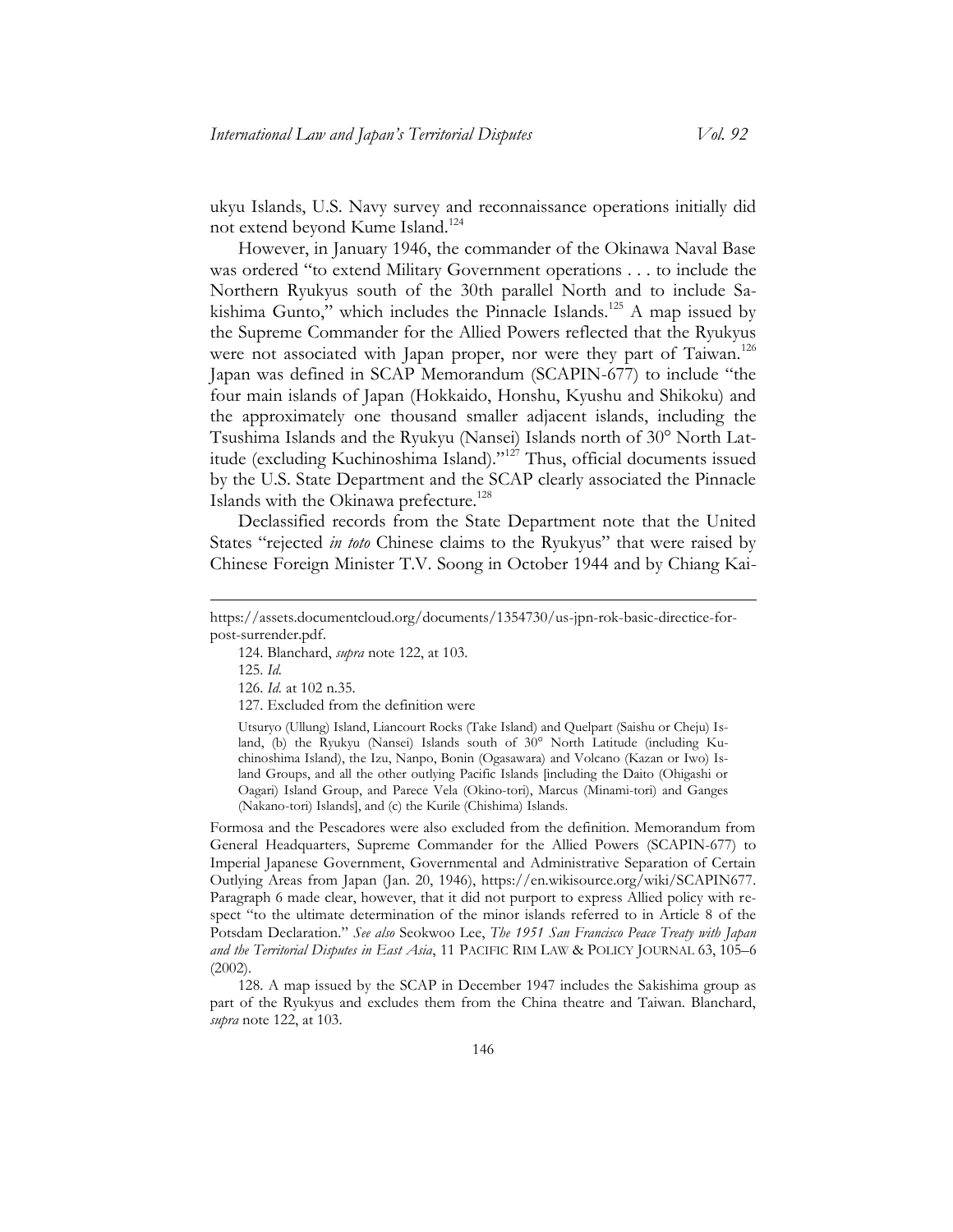Shek in 1947.<sup>129</sup> Similarly, a 1951 National Intelligence Estimate (NIE-19) by the Central Intelligence Agency "concluded that adherence to the territorial clauses of Cairo and Potsdam would require the return of the Ryukyus and Bonins to Japan."<sup>130</sup> Publications by U.S. Civil Administration of the Ryukyu Islands botanists and forestry officials likewise identified the Pinnacle Islands as part of the Ryukyus chain.<sup>131</sup>

The U.S. position at the San Francisco Peace Conference reflects that the United States considered the Pinnacle Islands to be part of Japan. During the negotiations, the United States rejected a proposal by the allies that Japan renounce its sovereignty over the Ryukyus in favor of U.S. sovereignty. The formula advanced by U.S. Secretary of State John Foster Dulles, and ultimately adopted by the conference, allowed "Japan to retain residual sovereignty, while making it possible for these islands to he brought into the United Nations trusteeship system, with the United States as administering authority."<sup>132</sup>

The Eisenhower, Kennedy and Johnson administrations followed suit, recognizing Japanese residual sovereignty over the Ryukyus Islands.<sup>133</sup> In a Joint Communiqué in 1957, President Dwight D. Eisenhower reaffirmed the U.S. position that "Japan possesses residual sovereignty over these islands."<sup>134</sup> President John F. Kennedy similarly noted in 1963, indicating, "I recognize the Ryukyus to be a part of the Japanese homeland and look

 $\overline{a}$ 

133. "Residual sovereignty" was defined in 1969 to mean that "the United States would not transfer its sovereignty powers [administrative, legislative and judicial] over the Ryukyu Islands to any nation other than Japan." Blanchard, *supra* note 122, at 109 n.78. This definition was consistent with President Eisenhower's 1957 position that residual sovereignty meant "that the United States would exercise its rights for a period, and that the sovereignty would then return to Japan." Blanchard, *supra* note 122, at 117 n.115.

<sup>129.</sup> Mao Zedong had also implied in 1939 that the Ryukyus had been stolen from China by the imperialists. *Id.* at 104.

<sup>130.</sup> *Id.* at 108.

<sup>131.</sup> *Id.* at 111 n.86. *See also* EGBERT H. WALKER, RYUKYU ISLANDS: PRELIMINARY NOTES ON THE USE, DISTRIBUTION, AND ADAPTABILITY OF NATIVE AND INTRODUCED TREE SPECIES (1952)).

<sup>132.</sup> Dulles Address, *supra* note 27. *See also* KERRY DUMBAUGH (COORDINATOR), CONG. RESEARCH SERV, CHINA'S MARITIME TERRITORIAL CLAIMS, IMPLICATIONS FOR THE U.S. 21(2001); Blanchard, *supra* note 122, at 102, 109. The British delegate to the conference, Kenneth Younger, agreed with this approach, indicating that the SFPT "did not remove the Ryukyus from Japanese sovereignty." DUMBAUGH ET AL., *supra* note 89, at 21; Blanchard, *supra* note 122, at 110.

<sup>134.</sup> Joint Communiqué of Japanese Prime Minister Kishi and U.S. President Eisenhower (June 21, 1957), [http://www.ioc.u-tokyo.ac.jp/~worldjpn/documents/texts/JPU](http://www.ioc.u-tokyo.ac.jp/~worldjpn/documents/texts/JPUS/19570621.D1E.html)  [S/19570621.D1E.html.](http://www.ioc.u-tokyo.ac.jp/~worldjpn/documents/texts/JPUS/19570621.D1E.html)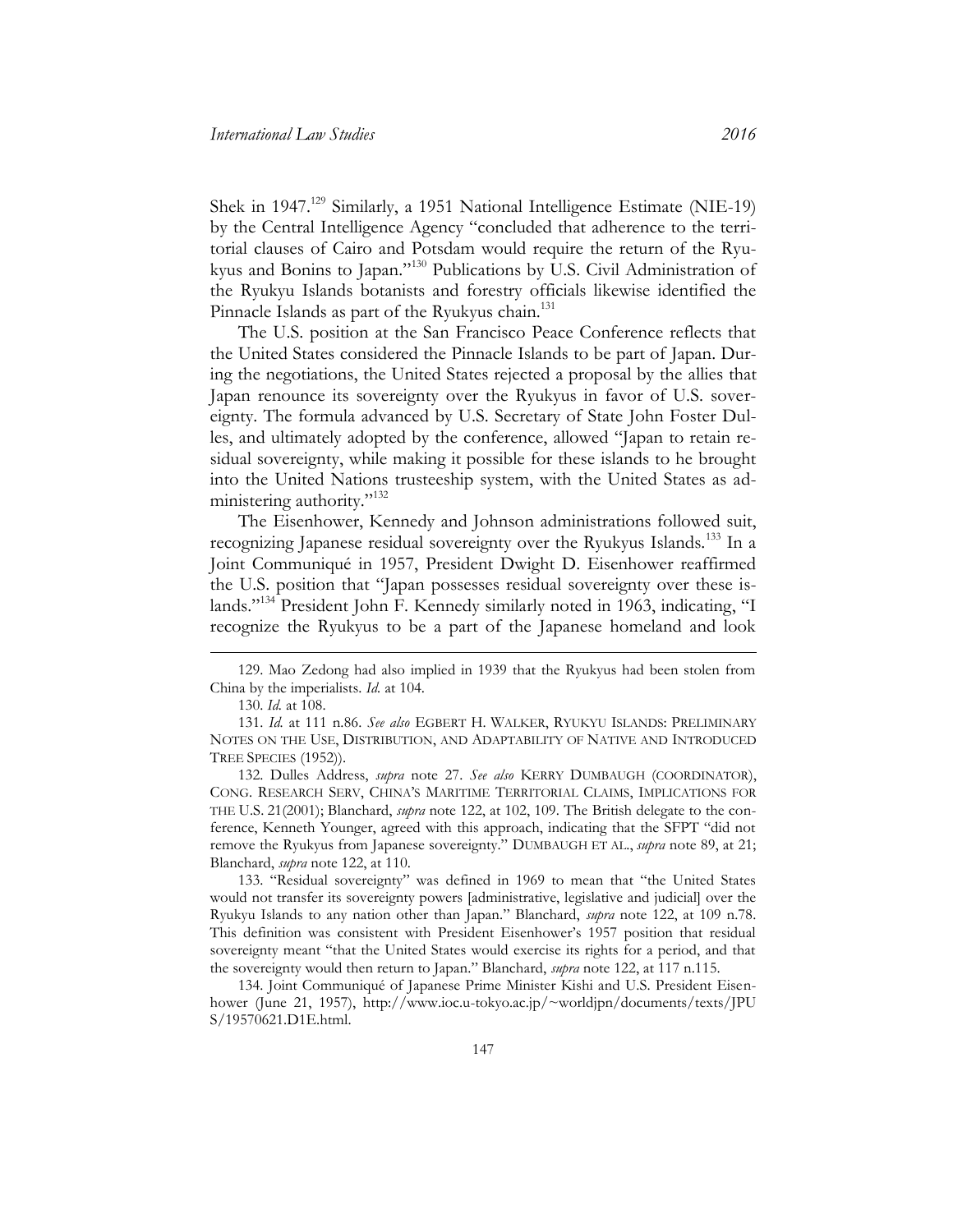forward to the day when the security interests of the free World will permit their restoration to full Japanese sovereignty."<sup>135</sup> The Johnson administration likewise "reaffirmed Japan's residual sovereignty over the islands" in a joint communiqué in January 1965.<sup>136</sup>

A declassified CIA report from 1971 states "the Senkaku Islands . . . [were] generally accepted as being Japanese owned" and were not claimed by China until December 1970 following the release of the 1969 ECAFE report that indicated there was a high probability that large deposits of oil may be present in the continental shelf between Taiwan and Japan.<sup>137</sup> The report additionally states that "strong support for the Japanese claim to the Senkakus exists not only on Japanese maps but also on maps published in Peking and Taipei."<sup>138</sup> The report concludes that "the Japanese claim to sovereignty over the Senkakus is strong, and the burden of proof of ownership would seem to fall on the Chinese."<sup>139</sup>

Nonetheless, the U.S. position on the sovereignty issue changed to one of neutrality during the Nixon administration. During the negotiations of the Okinawa reversion treaty, the State Department suggested in April 1971 that "in occupying the Ryukyus and the Senkakus in 1945, and in proposing to return them to Japan in 1972, the U.S. passes no judgment as to conflicting claims over any portion of them, which should be settled directly by the parties concerned."<sup>140</sup> The change in position was not, howev-

136. Blanchard, *supra* note 122, at 118.

139. *Id.* at 29.

 $\overline{a}$ 

<sup>135.</sup> Statement by President John F. Kennedy upon Signing Order Relating to the Administration of the Ryukyu Islands (Mar. 19, 1962), [http://www.presidency.ucs](http://www.presidency.ucsb.edu/ws/?pid=9114)  [b.edu/ws/?pid=9114](http://www.presidency.ucsb.edu/ws/?pid=9114). President Kennedy's statement was consistent with a joint communiqué issued by the White House in June 1961 after a meeting between the President and Japanese Prime Minister Hayato Ikeda ("The President and the Prime Minister exchanged views on matters relating to the Ryukyu and Bonin Islands, which are under U.S. administration, but in which Japan retains residual sovereignty."). Blanchard, *supra* note 122, at 118.

<sup>137.</sup> CIA SENKAKU ISLANDS INTELLIGENCE REPORT, *supra* note 78, at 1. *See also* ECAFE REPORT, *supra* note 77.

<sup>138</sup>. Foreign maps cited by the report include the 1967 edition of the Soviet Union's official *Atlas of the World*, which specifically designates the Senkakus to be Japanese. CIA SENKAKU ISLANDS INTELLIGENCE REPORT, *supra* note 78, at 18–19.

<sup>140.</sup> Memorandum From John H. Holdridge of the National Security Council Staff to the President's Assistant for National Security Affairs (Kissinger) (Apr. 13, 1971), *reprinted in* 17 FOREIGN RELATIONS OF THE UNITED STATES, 1969–1976: CHINA 1969–1972, at 296 (2006),<https://history.state.gov/historicaldocuments/frus1969-76v17/d115> [hereinafter Holdridge Memorandum]. A similar position was reflected in a State Department cable in June 1971 ("The United States cannot add to the legal rights Japan possessed be-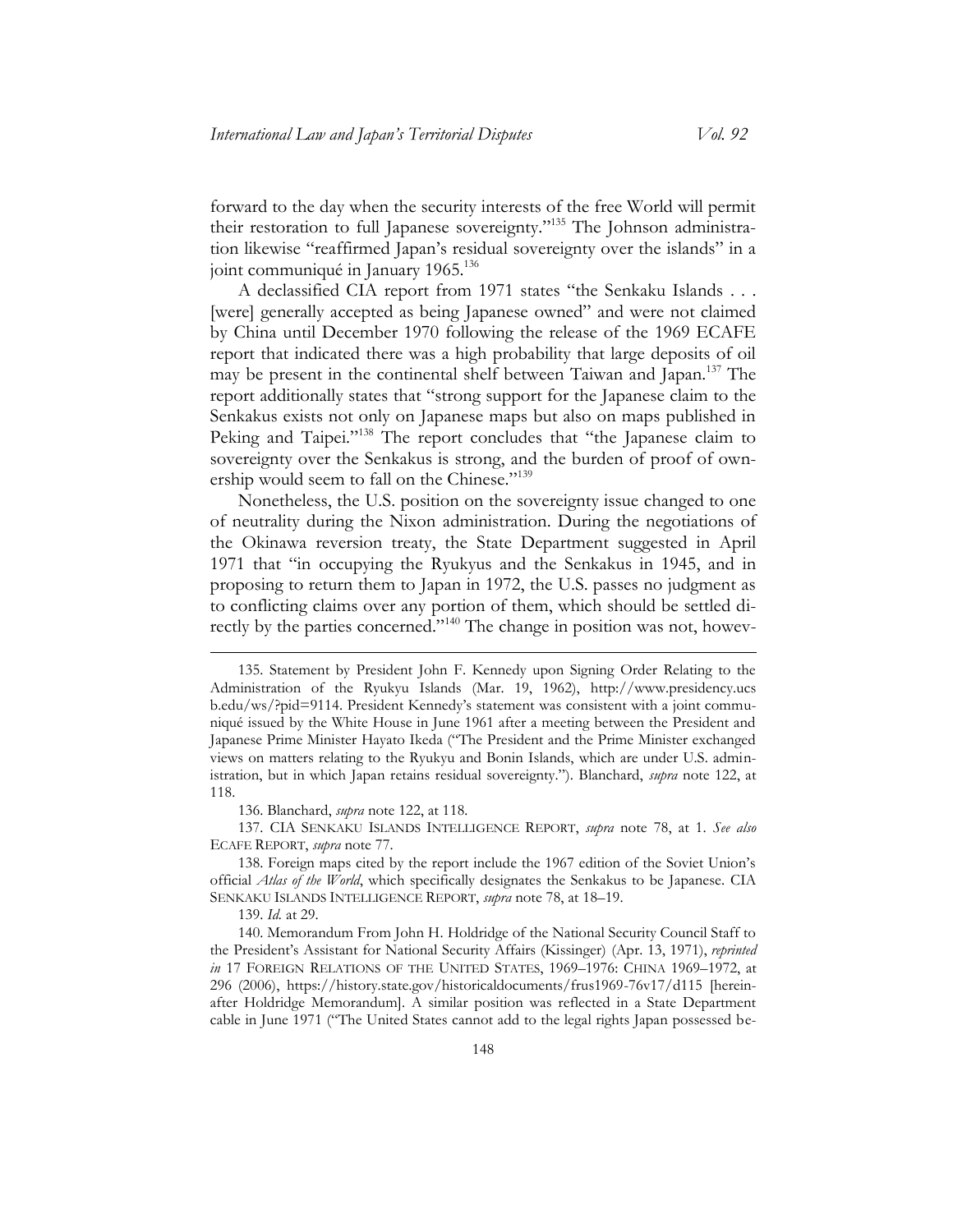er, made because the United States believed that the islands were not Japanese territory, but rather to appease the Taiwanese government and break the impasse of the ongoing textile negotiations in Taipei.<sup>141</sup> The change in position may also have been influenced by the administration's "overtures to China during 1971–1972, culminating in the Nixon visit to China."<sup>142</sup>

When the Okinawa reversion treaty was presented to the U.S. Senate for advice and consent in 1971, the Secretary of State indicated "that reversion of administrative rights to Japan did not prejudice any claims to the islands."<sup>143</sup> Acting Assistant Legal Adviser Robert Starr amplified the U.S. position in a letter dated October 20, 1971.<sup>144</sup> Since that date, successive

141. A memorandum from the Assistant for International Economic Affairs to President Richard Nixon indicated that "the Taiwan Government feels it has taken a heavy beating from the U.S. in recent months (oil moratorium, Two-China developments) and that it would lose a great deal more international face if they were to settle for a disadvantageous bargain" in the textile negotiations. Therefore, Ambassador-at-Large David Kennedy had suggested, *inter alia*, that the United States "offer certain concessions to Taiwan" to break the impasse "without causing disastrous side effects for either our industry or the Taiwan Government." Kennedy was convinced that the "only way to resolve the issues is to withhold turning the Senkaku Islands over to Japanese administrative control under the Okinawa Reversion Agreement." Memorandum From the President's Assistant for International Economic Affairs (Peterson) to President Nixon (June 7, 1971), *reprinted in* 17 FOREIGN RELATIONS OF THE UNITED STATES, 1969–1976: CHINA 1969–1972, at 341 (2006), https://history.state.gov/historicaldocuments/frus1969-76v17/pg\_341. *See also* Backchannel Message from the President's Assistant for International Economic Affairs (Peterson) to Ambassador Kennedy, in Taipei (June 8, 1971), *reprinted in id.* at 343 (2006), https://history.state.gov/historicaldocuments/frus1969-76v17/pg\_343; CIA SENKAKU ISLANDS INTELLIGENCE REPORT, *supra* note 78, at 16; Eisuke Suzuki, *The Origin of the Territorial Dispute of the Senkaku Islands*, HOJOROHNIN'S DIARY (Nov. 4, 2013), [http://ho jo](http://hojorohnin.hatenablog.com/entry/2013/11/04/132324)[rohnin.hatenablog.com/entry/2013/11/04/132324.](http://hojorohnin.hatenablog.com/entry/2013/11/04/132324)

142. DUMBAUGH ET AL., *supra* note 88, at 22. *See also* Suzuki, *supra* note 140.

143. In response to a question by the Chairman of the Senate Foreign Relations Committee regarding the sovereignty dispute over the islands, Secretary of State William Rogers stated that "this treaty does not affect the legal status of those islands at all." LAR-RY A. NIKSCH, CONG. RESEARCH SERV, CRS-96-798, SENKAKU (DIAOYU) ISLANDS DIS-PUTE: THE U.S. LEGAL RELATIONSHIP AND OBLIGATIONS 3 (1996). *See also* Blanchard, *supra* note 122, at 120.

144.

The . . . the Republic of China and Japan are in disagreement as to sovereignty over the Senkaku Islands. . . . [T]he People's Republic of China has also claimed sovereignty over the islands. The United States believes that a return of administrative rights over those is-

fore it transferred administration of the islands to the United States nor can the United States by giving back what it received diminish the rights of the Republic of China.") Lee, *supra* note 126, at 122–23. *See also* Choon-ho Park, *Oil Under Troubled Waters: The Northeast Asia Sea-Bed Controversy*, 14 HARVARD INTERNATIONAL LAW JOURNAL 212, 253 (1973).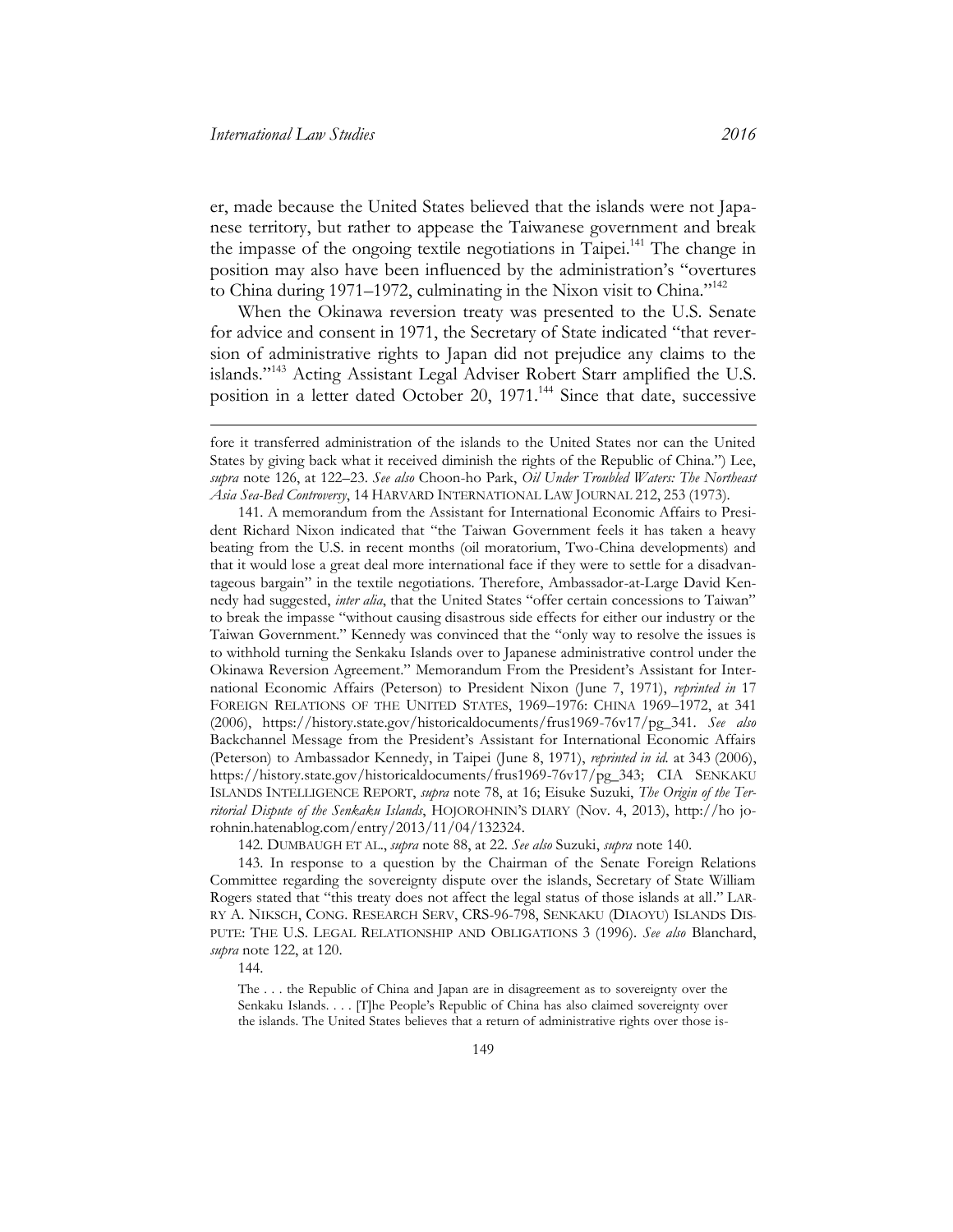U.S. administrations have maintained a position of neutrality concerning the dispute. $145$ 

The change in position by the United States is somewhat contradictory in that all U.S. administrations have stated that U.S. defense obligations under the U.S.-Japan defense treaty apply to the Pinnacle Islands. Therefore, U.S. "neutrality," albeit well-intended, is of little value in reducing the growing tensions between China and Japan over the disputed islands.<sup>146</sup> Rather, it encourages China to be more assertive by allowing it to exploit the U.S. distinction between sovereignty and administrative control, which helps explain the increased presence of Chinese patrol boats and aircraft around the Pinnacle Islands since the fall of  $2012$ <sup>147</sup>

The ongoing dispute between China and Japan is of concern to the United States since the Pinnacle Islands, which have been under the administrative control of Japan since 1972, fall within the scope of Article 5 of the 1960 U.S.-Japan Treaty of Mutual Cooperation and Security.<sup>148</sup> Re-

lands to Japan, from which the rights were received, can in no way prejudice any underlying claims. The United States cannot add to the legal rights Japan possessed before it transferred administration of the islands to us, nor can the United States, by giving back what it received, diminish the rights of other claimants. The United States . . . considers that any conflicting claims to the islands are a matter for resolution by the parties concerned.

NIKSCH, *supra* note 143, at 3*. See also Hearing on Ex. J. 92-1 the Agreement Between the U.S.A. and Japan Concerning the Ryukyu Islands and the Daito Islands Before the Senate Committee on Foreign Relations*, 92nd Cong. 91 (1971).

145. *See e.g,*, MANYIN, *supra* note 100, at 6. On August 16, 2010, Assistant Secretary of State Philip Crowley reiterated the U.S. position at a daily press briefing in Washington:

The U.S. position on this issue is longstanding and has not changed. The United States does not take a position on the question of the ultimate sovereignty of the Senkaku Islands. We expect the claimants to resolve this issue through peaceful means among themselves. But Article 5 of the 1960 U.S.-Japan Treaty of Mutual Cooperation and Security states that the treaty applies to the territories under the administration of Japan. . . .

Daily Press Briefing, Philip J. Crowley, Assistant Secretary, U.S. Department of State (Aug. 16, 2010), [http://www.state.gov/r/pa/prs/dpb/2010/08/146001.htm#JAPAN.](http://www.state.gov/r/pa/prs/dpb/2010/08/146001.htm#JAPAN) *See also* Daily Press Briefing, Victoria Nuland, Spokesperson, U.S. Department of State (Aug. 28, 2012), [http://www.state.gov/r/pa/prs/dpb/2012/08/196986.htm.](http://www.state.gov/r/pa/prs/dpb/2012/08/196986.htm)

146. Dr. Henry Kissinger, one of America's greatest statesmen, astutely observed in 1971 that the U.S. position was "nonsense." Kissinger's handwritten comment in the margin of a memorandum articulating the State Department's neutrality proposal indicated: "But that is nonsense since it gives the islands to Japan. How can we get a more neutral position?" Holdridge Memorandum, *supra* note 139.

147. MANYIN, *supra* note 100, at 6.

 $\overline{a}$ 

148. For the text of Article 5, see *supra* note 53. Article II of the Okinawa reversion treaty extends U.S. defense obligations to the islands: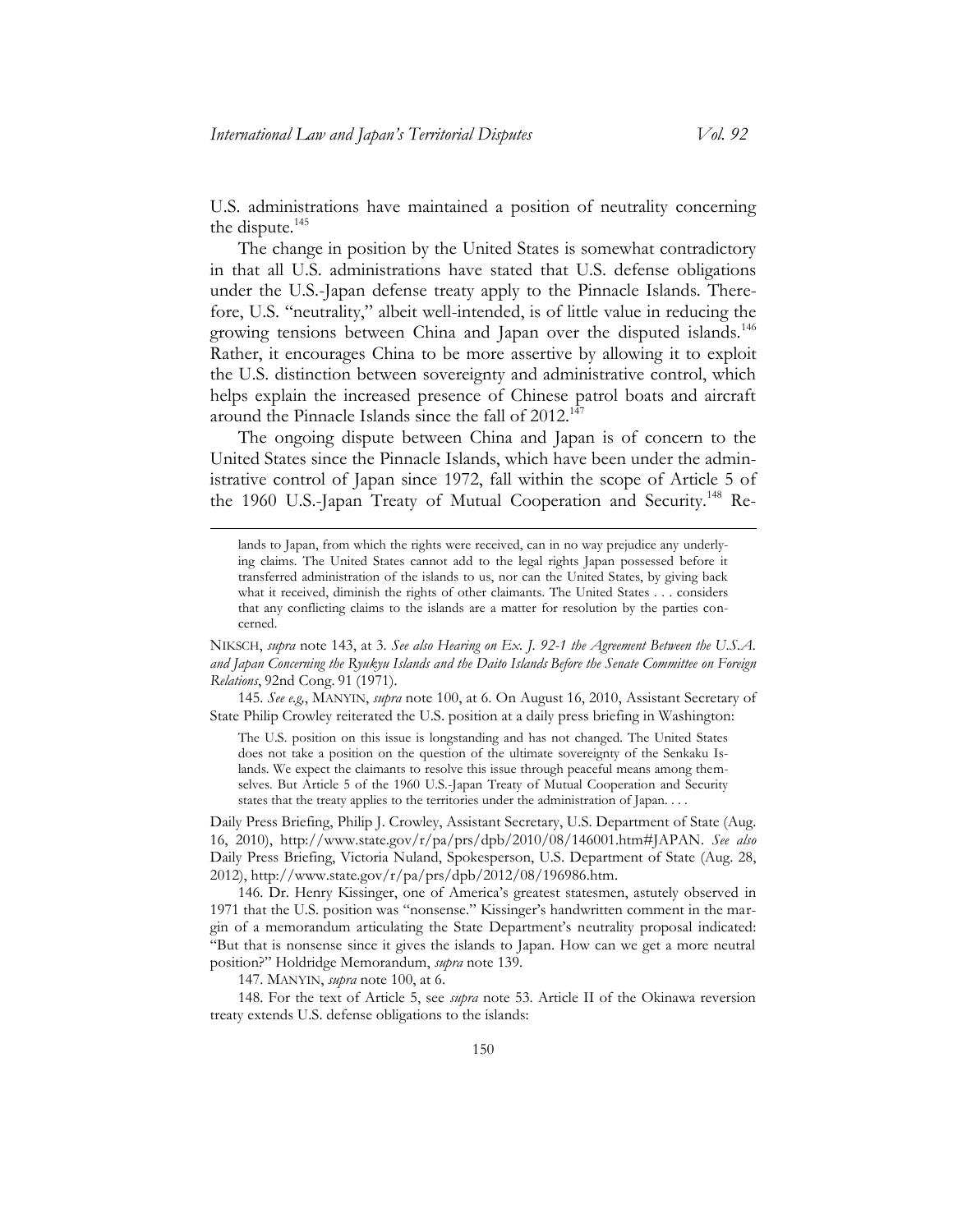newed Chinese provocations in the vicinity of the islands have prompted the United States to reaffirm U.S. defense obligations under Article 5 on numerous occasions.<sup>149</sup>

Agreement between the United States of America and Japan concerning the Ryukyu Islands and Daito Islands, U.S.-Japan, June 17, 1971, 23 U.S.T. 446 (1971).

149. In August 2010, Assistant Secretary of State Philip Crowley reaffirmed U.S. defense obligations under Article 5 of the mutual defense treaty. Crowley, *supra* note 146. Two months later, in October 2010, Secretary of State Hillary Clinton re-confirmed U.S. obligations under the defense treaty during an official visit to Vietnam, indicating that the United States has "made it very clear that the [Pinnacle] islands are part of our mutual treaty obligations, and the obligation to defend Japan." Secretary of State Hillary Rodham Clinton, Remarks with Vietnamese Foreign Minister Pham Gia Khiem (Oct. 30, 2010), [http://www.state.gov/secretary/20092013clinton/rm/2010/10/150189.htm.](http://www.state.gov/secretary/20092013clinton/rm/2010/10/150189.htm) In 2012, the United States reiterated that the U.S.-Japan defense treaty applies to "any provocative set of circumstances." Hiroko Tabuchi, *Japan Scrambles Jets in Islands Dispute with China*, NEW YORK TIMES (Dec. 13, 2012), [http://www.nytimes.com/2012/12/14/world/asia/japan](http://www.nytimes.com/2012/12/14/world/asia/japan-scrambles-jets-in-island-dispute-with-china.html?_r=0)scrambles-jets-in-island-dispute-with-china.html? $r=0$ . In April 2013, then Chairman of the Joint Chiefs of Staff General Martin Dempsey told reporters in Beijing that he had reminded Chinese officials that the United States will live up to its treaty obligations with regard to the Senkakus—"In the case of Japan in particular, I was careful to remind . . . [the Chinese] that we do have certain treaty obligations with Japan that we would honor." Michael Martina & Terril Yue Jones, *China Calls Japan-U.S. Drill 'Provocative,'* REUTERS (Apr. 25, 2013), [http://www.reuters.com/article/2013/04/24/us-china-japan-islands](http://www.reuters.com/article/2013/04/24/us-china-japan-islands-idUSBRE93N0N720130424)[idUSBRE93N0N720130424.](http://www.reuters.com/article/2013/04/24/us-china-japan-islands-idUSBRE93N0N720130424) Following a January 2013 meeting with Japanese Foreign Minister Fumio Kishida in Washington, Secretary of State Hillary Clinton reiterated the U.S. position over the Pinnacle Islands dispute, stating that, "although the United States does not take a position on the ultimate sovereignty of the islands, we acknowledge they are under the administration of Japan and we oppose any unilateral actions that would seek to undermine Japanese administration. . . ." Secretary of State Hillary Rodham Clinton, Remarks with Japanese Foreign Minister Fumio Kishida after Their Meeting (Jan. 18, 2013), [http://www.state.gov/secretary/20092013clinton/rm/2013/01/ 203050.htm.](http://www.state.gov/secretary/20092013clinton/rm/2013/01/203050.htm) In April 2013, then U.S. Secretary of Defense Chuck Hagel stressed that the United States would live up to its defense obligations to Japan and that Washington was opposed to any unilateral action to weaken Japan's administrative control over the disputed islets: "The United States does not take a position on the overall sovereignty of the islands but we do recognize they are under the administration of Japan and fall under our security treaty allocations." Yasushi Azuma, *Hagel Vows Defense Commitments to Japan, Including Nuclear Umbrella*, JAPAN TIMES (Apr. 30, 2013), [http://www.japantimes.co.jp/news/2013/04](http://www.japantimes.co.jp/news/2013/04/30/national/politics-diplomacy/hagel-vows-defense-commitments-to-japan-including-nuclear-umbrella/)  [/30/national/politics-diplomacy/hagel-vows-defense-commitments-to-japan-including](http://www.japantimes.co.jp/news/2013/04/30/national/politics-diplomacy/hagel-vows-defense-commitments-to-japan-including-nuclear-umbrella/)[nuclear-umbrella/.](http://www.japantimes.co.jp/news/2013/04/30/national/politics-diplomacy/hagel-vows-defense-commitments-to-japan-including-nuclear-umbrella/) Finally, in April 2014, President Barack Obama became the first sitting

It is confirmed that treaties, conventions and other agreements concluded between the United States . . . and Japan, including, but without limitation, the Treaty of Mutual Cooperation and Security between the United States of America and Japan signed at Washington on January 19, 1960, and its related arrangements and the Treaty of Friendship, Commerce and Navigation between the United States of American and Japan signed at Tokyo on April 2,1953, become applicable to the Ryukyu Islands and the Daito Islands. . .